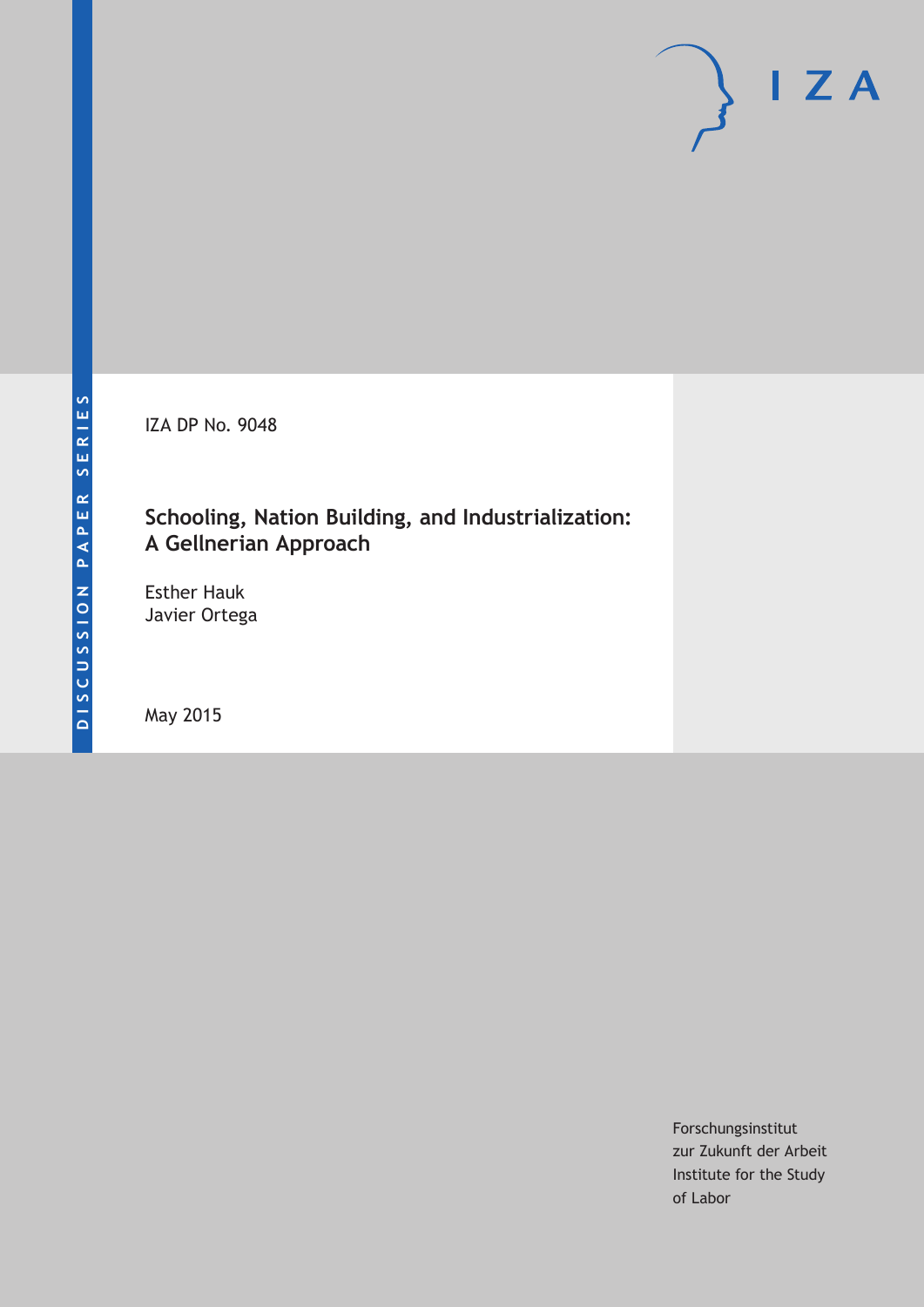# **Schooling, Nation Building, and Industrialization: A Gellnerian Approach**

### **Esther Hauk**

*Institut d'Anàlisi Econòmica (IAE-CSIC) and Barcelona Graduate School of Economics*

### **Javier Ortega**

*City University London, CEP (LSE), CReAM and IZA*

### Discussion Paper No. 9048 May 2015

IZA

P.O. Box 7240 53072 Bonn Germany

Phone: +49-228-3894-0 Fax: +49-228-3894-180 E-mail: iza@iza.org

Any opinions expressed here are those of the author(s) and not those of IZA. Research published in this series may include views on policy, but the institute itself takes no institutional policy positions. The IZA research network is committed to the IZA Guiding Principles of Research Integrity.

The Institute for the Study of Labor (IZA) in Bonn is a local and virtual international research center and a place of communication between science, politics and business. IZA is an independent nonprofit organization supported by Deutsche Post Foundation. The center is associated with the University of Bonn and offers a stimulating research environment through its international network, workshops and conferences, data service, project support, research visits and doctoral program. IZA engages in (i) original and internationally competitive research in all fields of labor economics, (ii) development of policy concepts, and (iii) dissemination of research results and concepts to the interested public.

<span id="page-1-0"></span>IZA Discussion Papers often represent preliminary work and are circulated to encourage discussion. Citation of such a paper should account for its provisional character. A revised version may be available directly from the author.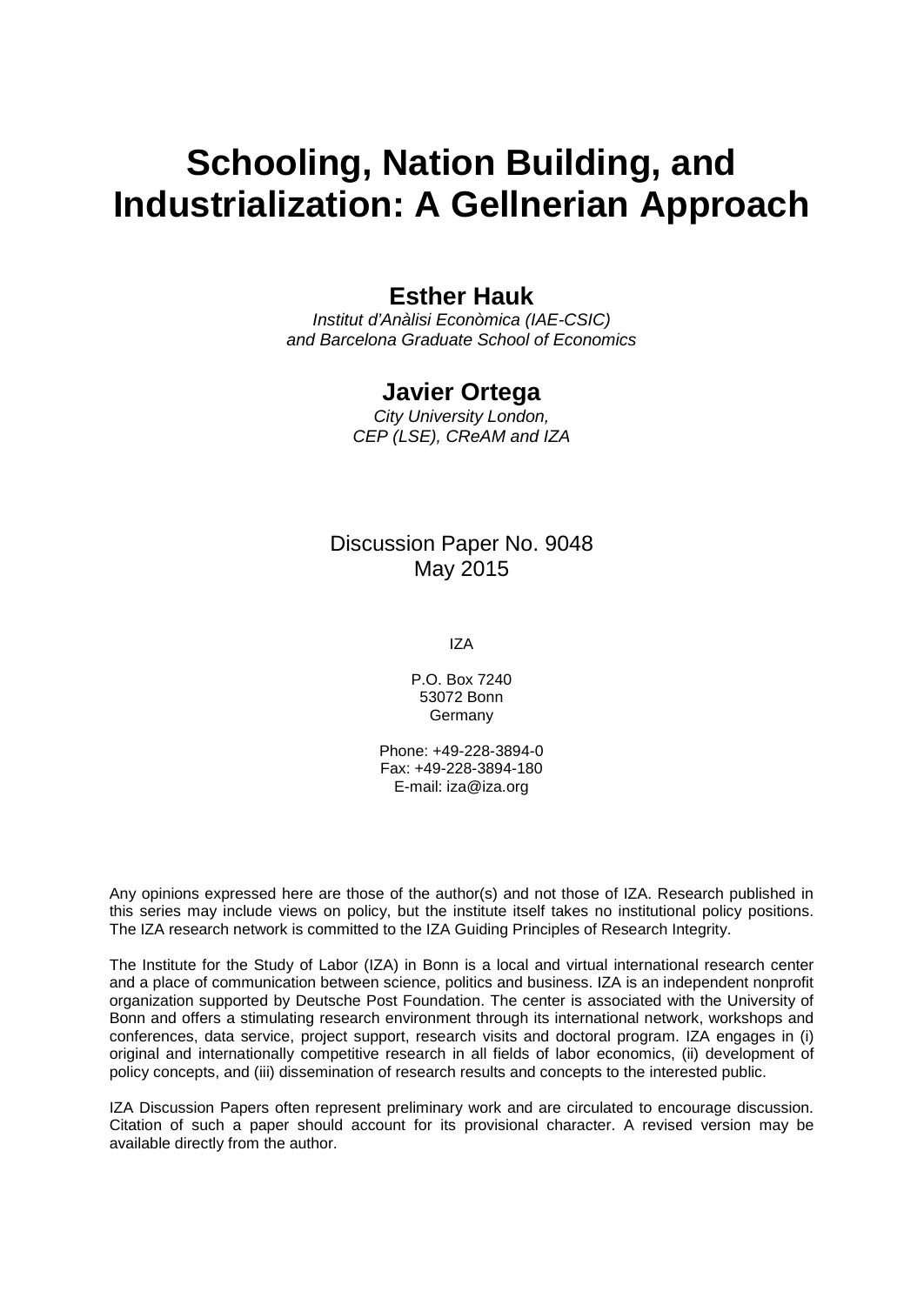IZA Discussion Paper No. 9048 May 2015

# **ABSTRACT**

# **Schooling, Nation Building, and Industrialization: A Gellnerian Approach[\\*](#page-1-0)**

We model a two-region country where value is created through bilateral production between masses and elites (bourgeois and landowners). Industrialization requires the elites to finance schools and the masses to attend them. Schooling raises productivity, particularly for matches between masses and bourgeois. At the same time, only country-wide education ("unified schooling") renders the masses mobile across regions. Alternatively, schools can be implemented in one region alone ("regional education") or the regionally dominant group can choose to implement schooling in its own region but refuse to share the costs/proceeds within the wider country-level group ("secession"). We show that schools are more likely to be set-up when the bourgeoisie dominates, but that this is not necessarily socially efficient. Unified schooling is always chosen if the identity of the dominant elite at the regional and country level is the same and/or the industrialization shock is sufficiently high. If instead the bourgeoisie is dominant in one region and landowners are dominant countrywise, the bourgeoisie of that region may promote the secession of the region, and this can be socially efficient. The model is shown to be consistent with evidence for 19th century France and Spain.

JEL Classification: D02, I2, N00, O14

Keywords: nation-building, education, industrialization

Corresponding author:

Javier Ortega Department of Economics City University London Northampton Square London EC1V 0HB United Kingdom E-mail: [javier.ortega.1@city.ac.uk](mailto:javier.ortega.1@city.ac.uk)

We thank Ramon Caminal, Paolo Masella, Yona Rubinstein and seminar participants at the CEP (LSE), Royal Economic Society, ESSLE-CEPR, City University London, ENSAI (Rennes), Workshop on Culture and Institutions (Valencia), and Birkbeck for useful comments and suggestions. Hauk thanks the LSE for its hospitality and acknowledges financial support from the Spanish Ministry of Economy and Competitiveness, through the Severo Ochoa Programme for Centres of Excellence in R&D (SEV-2011-0075) and through CICYT project number ECO2012-37065 and from the government of Catalonia.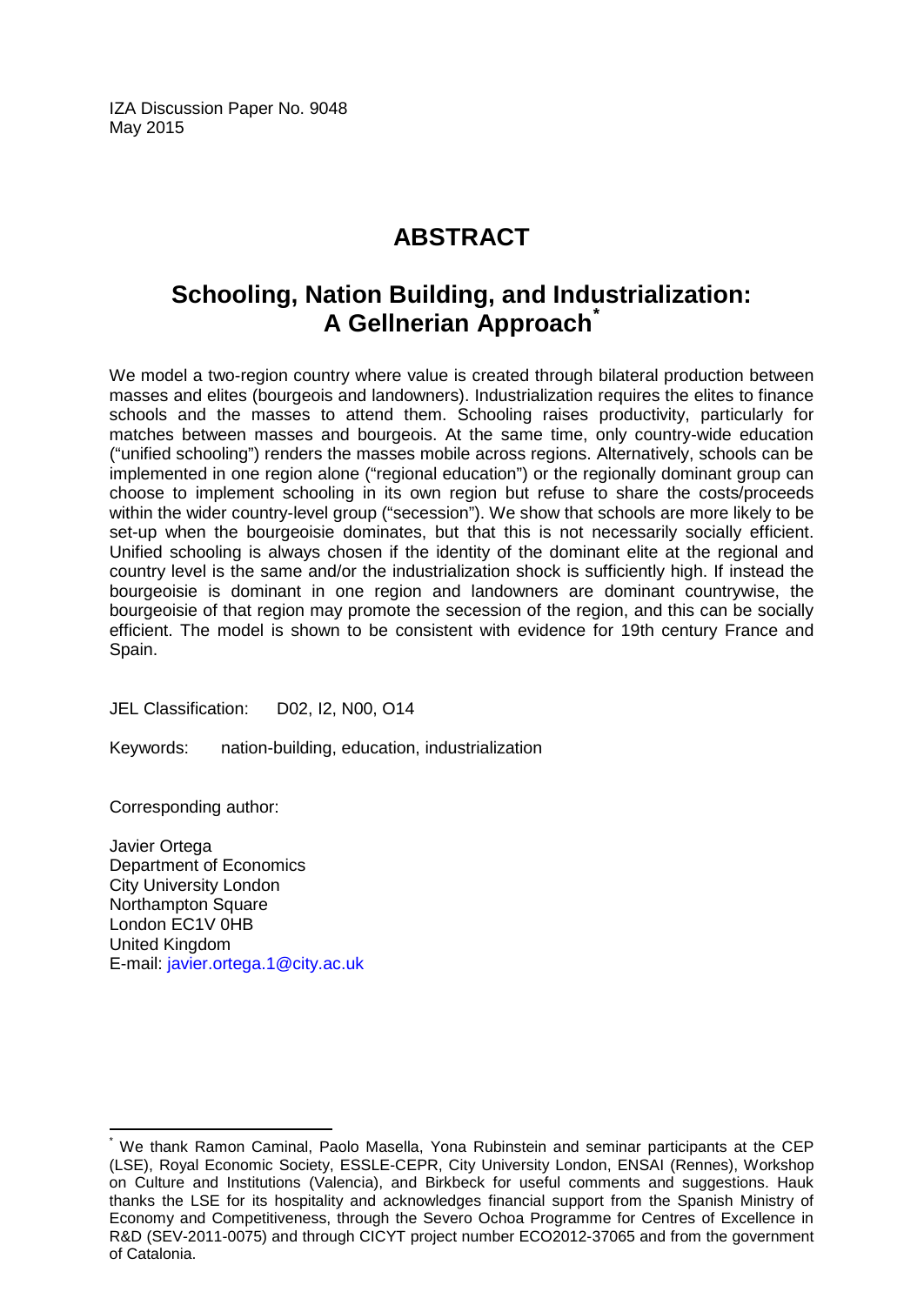# 1 Introduction

Political scientists, historians, sociologists and anthropologists have extensively discussed the issue of the historical genesis of nations and nationalism (see e.g. Smith, 2000, for a summary of the debate). While "perennialists" argue that national identities have existed for a long period of time (see e.g. Armstrong, 1982, or Hastings, 1997), "modernists" situate the birth of nations and nationalism during industrialization.

In particular, Gellner (1964, 1983) has been very influential in arguing that both Nations and Nationalism result from the implementation of mass educational systems to get workers ready for industrialization. As stated by Breuilly  $(2006, p. xxxiv)$ , "Gellner insisted that industrialization required or entailed cultural homogenization based on literacy in a standardized vernacular language conveyed by means of state supported mass education". According to Gellner, industrialization requires a diffuse, universal culture, linking the inhabitants of a territory to the state. Because workers, through schooling, acquire a common national identity that enables them to communicate with each other, they also become mobile. In addition, as mass education is expensive, Gellner (1983) argues that the minimum size for a viable modern political unit is determined by the ability to finance such an educational system. More recently, Breuilly (1993) has criticized Gellner's theory and other theories of nationalism because they failed to stress that nationalism is about power and state control, and has argued that "the central task is to relate nationalism to the objectives of obtaining and using state power" (Breuilly, 1993, p. 1). In addition, Roeder (2007) and Kroneberg and Wimmer (2012) argue that nation building should be understood as resulting from the interaction between central and peripheral elites.<sup>1</sup>

We contribute to the literature by developing a theoretical model that explicitly takes into account the interaction of social groups holding power and relates nation building, schooling and industrialization  $\dot{a}$  la Gellner.

To this purpose, we model a two-region economy populated by masses and by two elite groups (landowners and bourgeoisie, as in Galor, Moav and Vollrath, 2009) who live for two periods. Regions are heterogeneous in the size of their bourgeoisie. Political power is in the hands of one of the elite groups, referred to as the "dominant group", which is not necessarily the same at the regional and at the country level. Value is created through bilateral production between the members of the elites and the members of the masses. Initially, the country is a rural society, and production takes place only within each region.

The economy is hit by a productivity shock representing an industrialization opportunity which can raise the productivity of the masses but only if they attend school.<sup>2</sup> In that case

<sup>&</sup>lt;sup>1</sup>The importance of the power interaction among groups in the genesis of institutions has been extensively studied in the literature, see e.g. Acemoglu and Robinson (2001).

<sup>&</sup>lt;sup>2</sup>There is a debate on whether industrialization caused mass schooling or the other way round. What matters for our model is that these phenomena go hand in hand. Becker, Hornung and Woesmann (2011) reveals the importance of formal education for the technological catch-up of Prussia. Galor and Moav (2006) gives historical evidence for the industrial base for education reforms in the 19th century and reveals the importance of schooling for at least the second phase of the industrial revolution. At the same time, Allen (2003) argues that the impact of literacy on growth was limited and Squicciarini and Voigtlaender (2014) shows that knowledge of the elites (and not literacy) predicts growth in France between 1750 and 1850. For an alternative hypothesis for the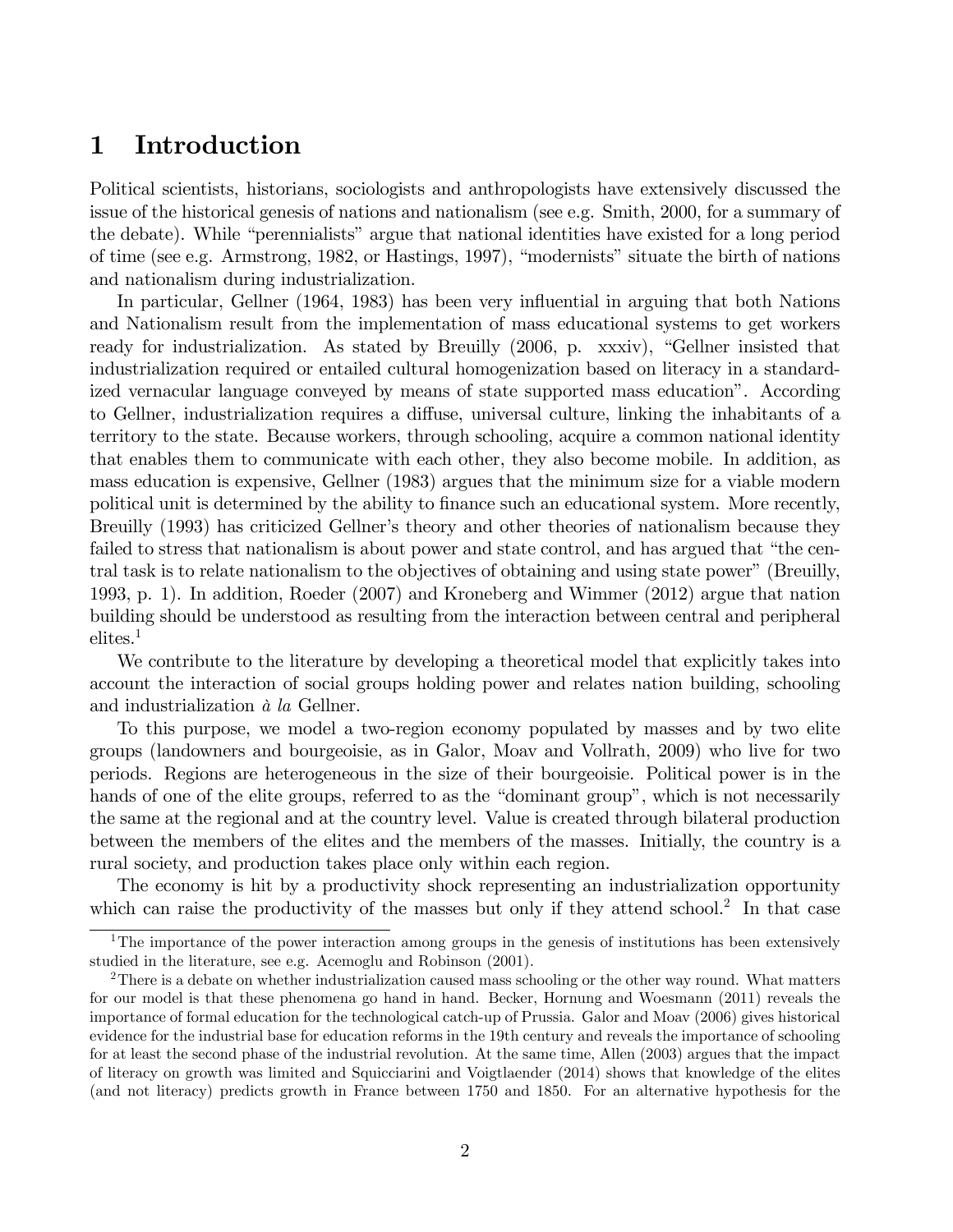productivity is raised to a larger extent in the matches with bourgeois than with landowners.<sup>3</sup> In addition, schooling is used to create a common identity.<sup>4</sup> The set-up of the schooling system can only be financed by the elites, but mass members decide whether to attend school, which forces them to forego production in the first period.

The politically-dominant elite group decides if and how to implement schooling and how the costs of schooling are shared within the elite. In particular, the politically-dominant countrylevel elite can choose to implement schooling in one region only ("regional education") in which case only within-region production is possible. Alternatively, it can choose to implement schools in both regions ("unified schooling"), which creates a common national identity and makes it possible for the masses of one region to produce with the other region's bourgeoisie. Finally, we consider the possibility that the dominant *region*-level elite implements schooling in its own region but refuses to share the associated costs and benefits within the wider country-level  $group$  ("secession").

Under all three systems, equilibrium education is shown to be weakly higher when the bourgeoise dominates, which stems from the higher payoffs of bourgeois relative to landowners.

However, whenever the dominant group is the same at the country and regional level, the identity of the dominant group does not matter for the choice of the type of educational system. Indeed, in that case, unified schooling is always chosen given its technological advantage. Specifically, a dominant bourgeoisie prefers this system because it can directly benefit from the increase in the pool of matches, while dominant landowners also favor it because the bourgeois are willing to pay a larger share of the schooling cost under this system.

However, despite this technological advantage, unified schooling can still be dominated by secession if the dominant elite is not the same regionally and countrywide. In particular, if the bourgeoisie is regionally-dominant and countrywide-dominated, the size of the cake is larger for them under unified schooling but at the same time landowners can impose a large share of the costs on them. In that case, the bourgeoisie chooses secession for intermediate values of the shock: if the shock is small enough, no schooling is implemented under secession - but unified schooling might be implemented. In the other extreme, if the shock is large, the size-of-the-cake effect under unified schooling always dominates. We also show that regionally-dominant and countrywide-dominated landowners always prefer secession to unified schooling when schooling under secession is possible, since they can save on educational costs and do not benefit from the regional mobility of the masses.

As for welfare, unified schooling leads to the underprovision of education whenever the gains from setting up schools for the dominant group are small relative to the gains for the masses, and particularly so when landowners are dominant, as they benefit less from education than the bourgeois. More interestingly, overeducation can arise if the bourgeoisie is dominant, as this

implementation of mass education systems based on military rivalry see Aghion, Jaravel, Persson, and Rouzet (2013).

<sup>&</sup>lt;sup>3</sup>The same hypothesis is made in Galor et al. (2009). Empirically, Lindert (2004) refers to examples of resistance of landlords to education in 19th century England and Germany, and Ager (2013) shows that counties with richer planters before the Civil War invested less in human capital and were less productive in the 20th century.

<sup>&</sup>lt;sup>4</sup>For a formal model of schooling as an instrument for language uniformization, see Ortega and Tangerås (2008).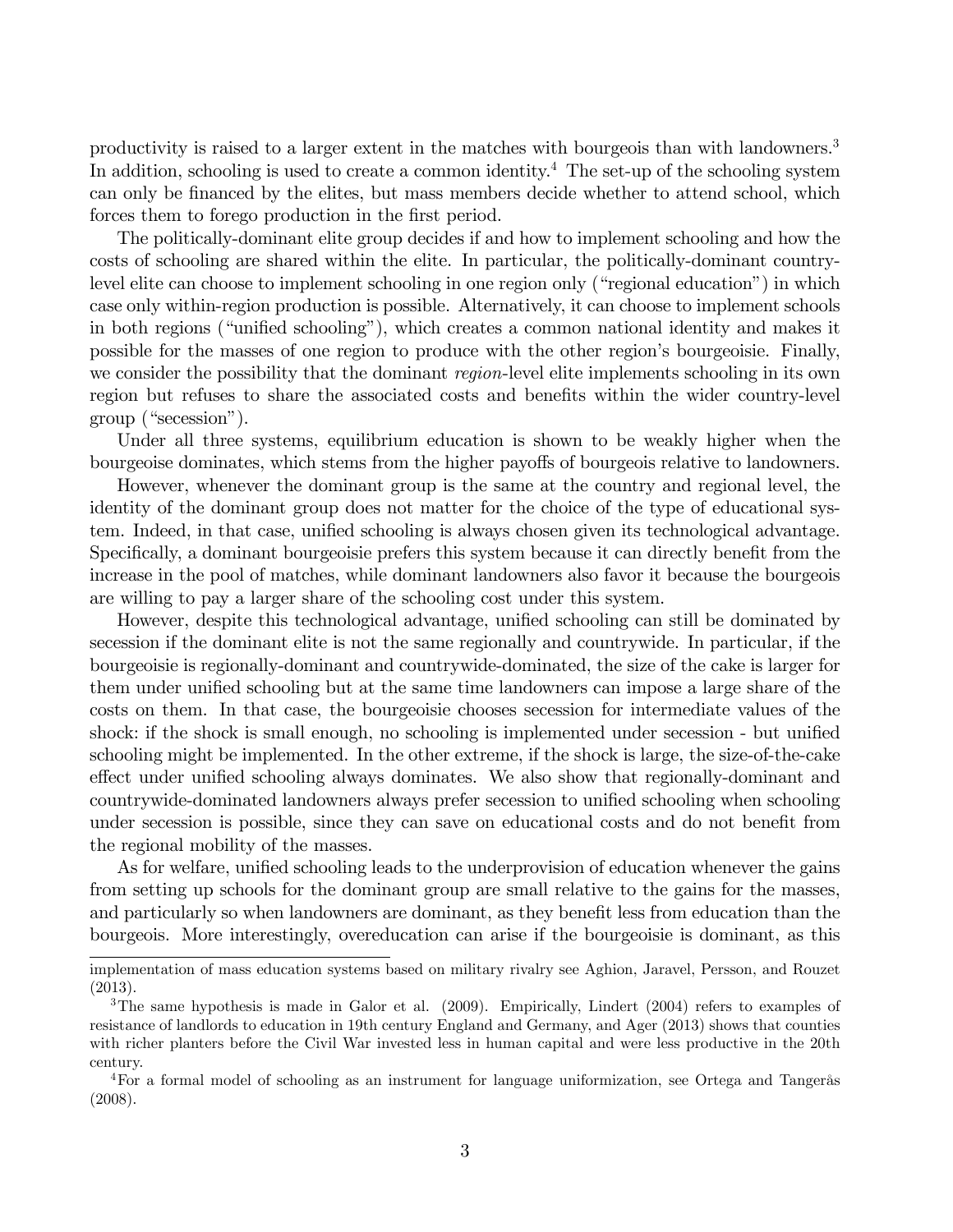group chooses in some cases to fully finance education even if this makes the landowners worseoff. Across systems, a social planner always prefers unified schooling over secession whenever implementing education is socially optimal. Hence only unified schooling or no schooling at all can be Örst best. If instead the central planner can choose the education system but investment in schooling remains in the hands of the elites, secession can be a second best. Specifically, this arises when a regionally-dominant bourgeoisie implements education under secession while the country-wide dominant landowners choose not to implement schooling under the unified system. At the same time, we show that landowner-driven secessions always lower welfare.

We also discuss other forms of heterogeneity across regions and their effects on nation building and secession. Our results are robust to differences in sizes across the landowners and masses. However, if productivity shocks are unequally distributed across regions - a case that seems to be historically relevant - secession becomes more likely as it avoids costly transfers from the more advanced region to the less advanced region.

Finally, we show that our model can be used to interpret the divergent evolution of France and Spain in the 19th century. Indeed, despite their common features in terms of income levels and language heterogeneity at the beginning of the 19th century, France was successful in its joint nation building/industrialization process through the implementation of a large investment in education. Instead, both industrialization and nation-building remained weak in Spain, and peripheral nationalisms developed in Catalonia and the Basque Country. As predicted by our model, the divergent evolution of these two countries could be related to the different balance of power between landowners and bourgeois at the regional and country level: while in France the bourgeoisie was dominant both in the industrializing regions and at the country level, in Spain the Catalan bourgeoisie was unable to have a lot of influence in Spanish politics due to the dominance of the landowning elites at the country level.

This paper relates to a growing literature that uses modelling or econometric techniques to study the origin of nations or nation-states. Specifically, Darden and Grzymala-Busse (2006), Aspachs-Bracons et al. (2008) and Clots-Figueras and Masella (2013) underline the importance of education for nation-building.<sup>5</sup> Alternative mechanisms proposed in the literature as driving forces for nation-building include the consolidation of a previously existing "segment-state" (Roeder, 2007), political centralization prior to modernization (Kroneberg and Wimmer, 2012), or the homogenization of preferences on public goods (Alesina and Reich, 2013). Empirically, Wimmer and Feinstein (2010) argues that the origin of nation-states lies on local and regional factors.

The remainder of the paper is organized as follows. In section 2 we develop the basic model and describe when regional and unified schooling are implementable. In turn, these two systems are compared in Section 3. After introducing secession as a possible outcome in Section 4, Section 5 studies when secession will be chosen over unified schooling. Next, we study welfare

 $5B$ uilding on Darden and Grzymala-Busse (2006)'s theory that nationalism often results from the identity transmitted during the *first* implementation of mass schooling, Balcells (2013) argues that French Catalonia ended up a with a strong French identity because its inhabitants were first educated at the end of the 19th century as French patriots. Instead, the lack of investment in education by the Spanish state during the same period meant that the inhabitants of Spanish Catalonia were educated later  $\overline{\phantom{a}}$  from the beginning of the 20th century- at a time in which Catalan nationalism was developing and was taking initiatives for the education of masses.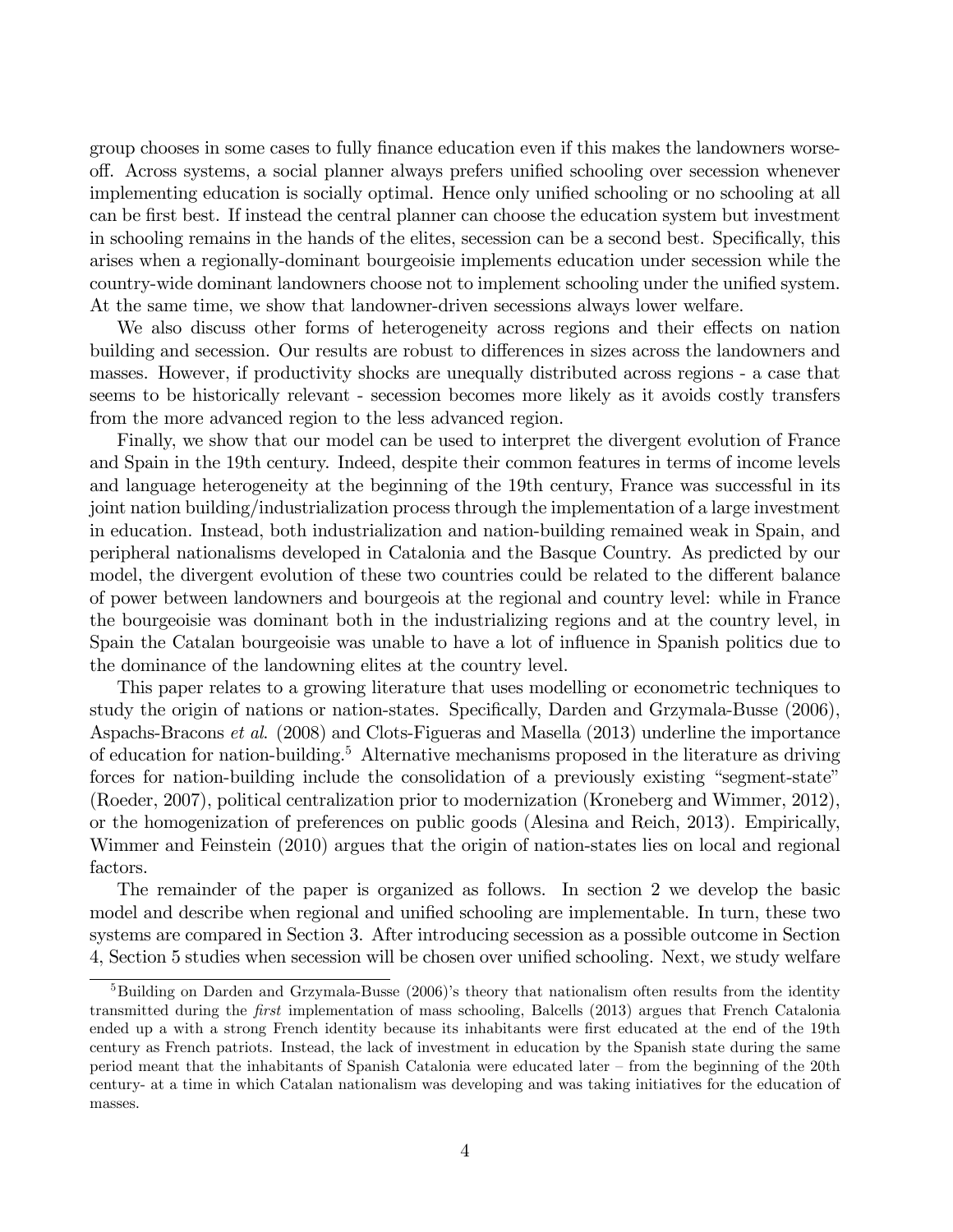(Section 6) and extend the model to alternative forms of heterogeneity (Section 7). Finally, in section 8 we confront the predictions of our model with the cases of 19th century France and Spain. Section 9 concludes. Most proofs are relegated to the appendix.

# 2 The Model

We study a country with two regions  $i = 1, 2$ . In each region, there are three social groups, namely the masses  $M = M_1 + M_2$  and the elite which is split into the landowners  $N = N_1 + N_2$ and the bourgeoisie  $B = B_1 + B_2$ . Political power is in the hands of one of the elite groups, which is referred to as the "dominant" group. The dominant group holds power for historical reasons and is not necessarily the majority elite group. Moreover, while there is one dominant group at the country level, this group is not necessarily dominant in both regions. Let  $M > N + B$ . We normalize the total size of the elite in the country to  $N + B = 1$ . For simplicity, we assume that both landowners and masses are equally distributed across regions, i.e.  $N_1 = N_2 = \frac{N_1}{2}$  $\frac{N}{2}$  and  $M_1 = M_2 = \frac{M}{2}$  $\frac{M}{2}$ . Instead, one region is characterized by a larger bourgeoisie than the other, and this region is assumed to be region 1, without loss of generality (i.e.,  $B_1 > B_2$ ).

Value is created through bilateral production between members of the elites and members of the masses. Initially, the country is a "rural" society. Production takes place only within each region and the surplus from each match is normalized to 1. The bargaining power of the masses is given by  $\beta$ , which simply implies in our framework that a member of the masses who is matched to a member of the elite keeps  $\beta$  of the surplus generated from the match.

This rural society is now hit by a productivity shock representing the industrial revolution. If the new technology is implemented, the match productivity in the agrarian sector (landownermasses) increases to  $1 + \sigma$  while the match productivity in the industrial sector representing a match between a bourgeois and the masses increases to  $1 + \mu \sigma$  where  $\mu > 1$ . However, the increase in productivity only occurs if the member of the masses attends school. Otherwise, the productivity of the match remains equal to 1. In other words, the implementation of the new technology requires schooling of the masses.

The set-up of a schooling system can only be financed by the elites, but the masses decide whether or not to attend school.

There are two periods in our model: in the first period, the productivity shock is observed and the schooling decision is made. If schooling is implemented, production takes only place in the second period. If schooling is not implemented, production takes place in both periods but the match productivity stays equal to one. All agents have a discount factor of  $\delta$ .

### 2.1 Payoffs if schools are not implemented

Let  $\Psi_j$   $(j = B, N, M_i)$  denote the payoff of a member of group j when schooling is not implemented. In this case, any member of the elite produces an output of 1 with each of the  $M/2$ members of the masses living in his region, and gets a proportion  $1 - \beta$  of the output. As a result, the payoff of a landowner is the same as that of a bourgeois and is given by

$$
\Psi_N = \Psi_B = (1 - \beta)(1 + \delta)\frac{M}{2}.
$$
\n(1)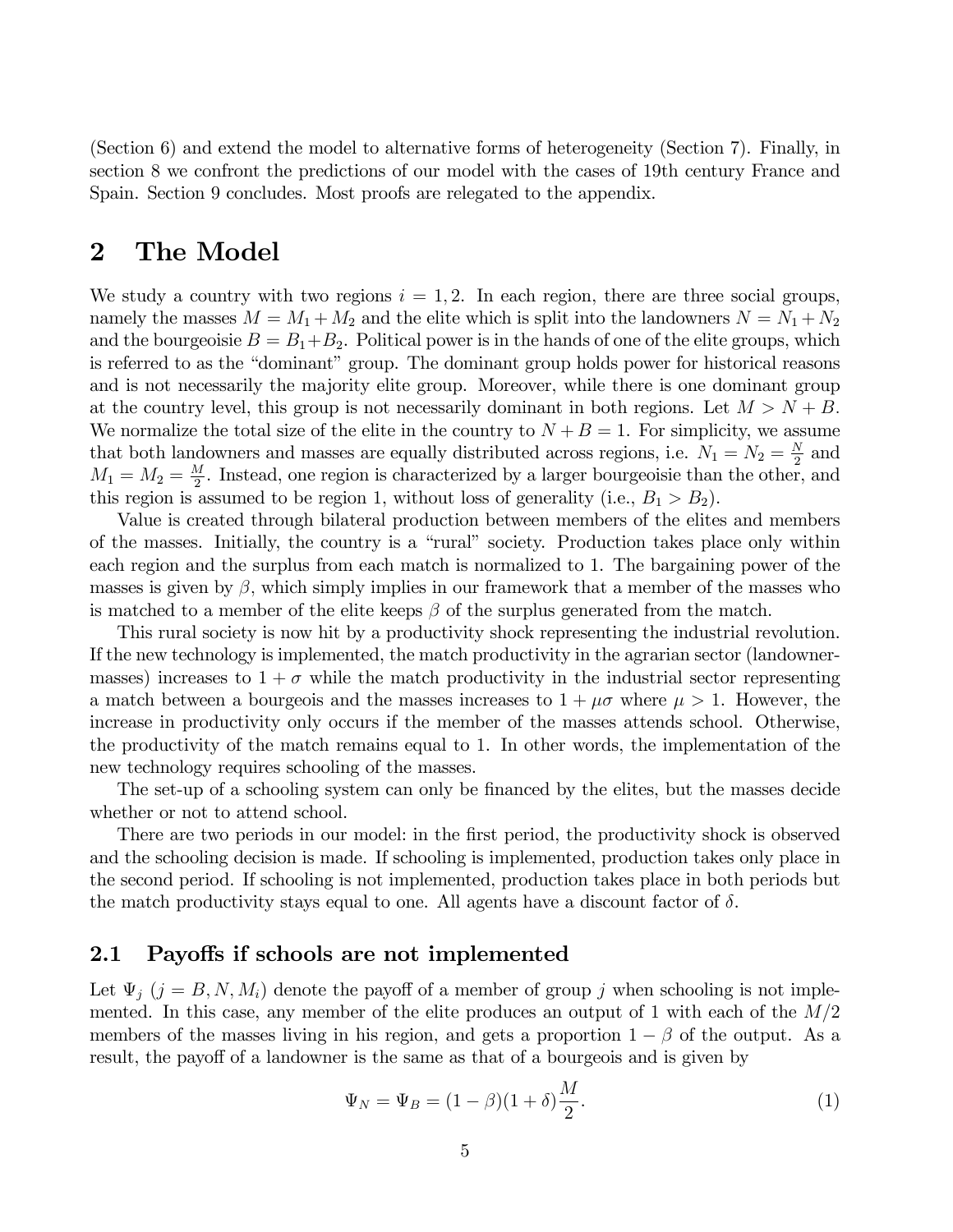For a member of the masses in region  $i$ , the pay-off is:

$$
\Psi_{M_i} = (1+\delta)\beta \left(\frac{N}{2} + B_i\right) \tag{2}
$$

i.e. the member of the masses receives  $\beta$  when producing with the  $N/2$  landowners and  $B_i$ bourgeois in region  $i$ .

### 2.2 Schools

The dominant group chooses whether or not schooling is implemented and how to split the schooling costs among the elite. We assume that the dominant group cannot force the dominated group to pay for schooling if with this payment the dominated group would be made worse-off than under no schooling. This implies that the maximum schooling costs that can be imposed on the dominated elite group leave this group indifferent between the implementation of schooling and the absence of schools.

We also assume that each of the elite groups acts as a single group at the country level, i.e. each group equally shares across regions the benefits from production and the costs from schooling.

Schools can be implemented either in both regions, or in one region only. The implementation of schools in both regions creates a common identity across regions, which enables the masses of each region to produce with the bourgeois from both regions. This is referred to as nation building or a "unified" schooling system, and denoted by  $U$ . Instead, if schooling is implemented in one region only, no common identity is created, and thus the masses of each region can only produce with the bourgeois of the same region. This is referred to as a "regional" schooling system, and denoted by  $R_i$   $(i = 1, 2)$ . In both cases, the masses can only produce with the landowners of their region of origin.

#### 2.2.1 Payoffs from schooling

Let  $\prod_{j=1}^{k}$  denote the payoffs from schooling for group  $j = B, N, M_i$  under organizational system  $k = U, R_i$ . Similarly, denote by  $I_e^k$  the cost of setting up schooling system k for a member of the elite group  $e = N, B$ . We can next calculate the benefits from schooling for each group under the different systems.

When attending school in a unified system, any member of the masses foregoes production in the first period and appropriates in the second period (discounted by  $\delta$ ) a fraction  $\beta$  of the amount  $1 + \sigma$  produced with each of the  $N/2$  landowners in his region and the same fraction of the amount  $1 + \mu \sigma$  produced with each of the B bourgeois in the country:

$$
\Pi_{M_i}^U = \beta \delta \left( (1+\sigma) \frac{N}{2} + (1+\mu \sigma) B \right) \qquad i=1,2. \tag{3}
$$

Any bourgeois pays  $I_B^U$  schooling set-up costs, and appropriates a fraction  $1 - \beta$  of the amount  $1 + \mu\sigma$  produced with the M members of the mass in period 2, i.e.,

$$
\Pi_B^U = -I_B^U + (1 - \beta)(1 + \mu \sigma) \delta M. \tag{4}
$$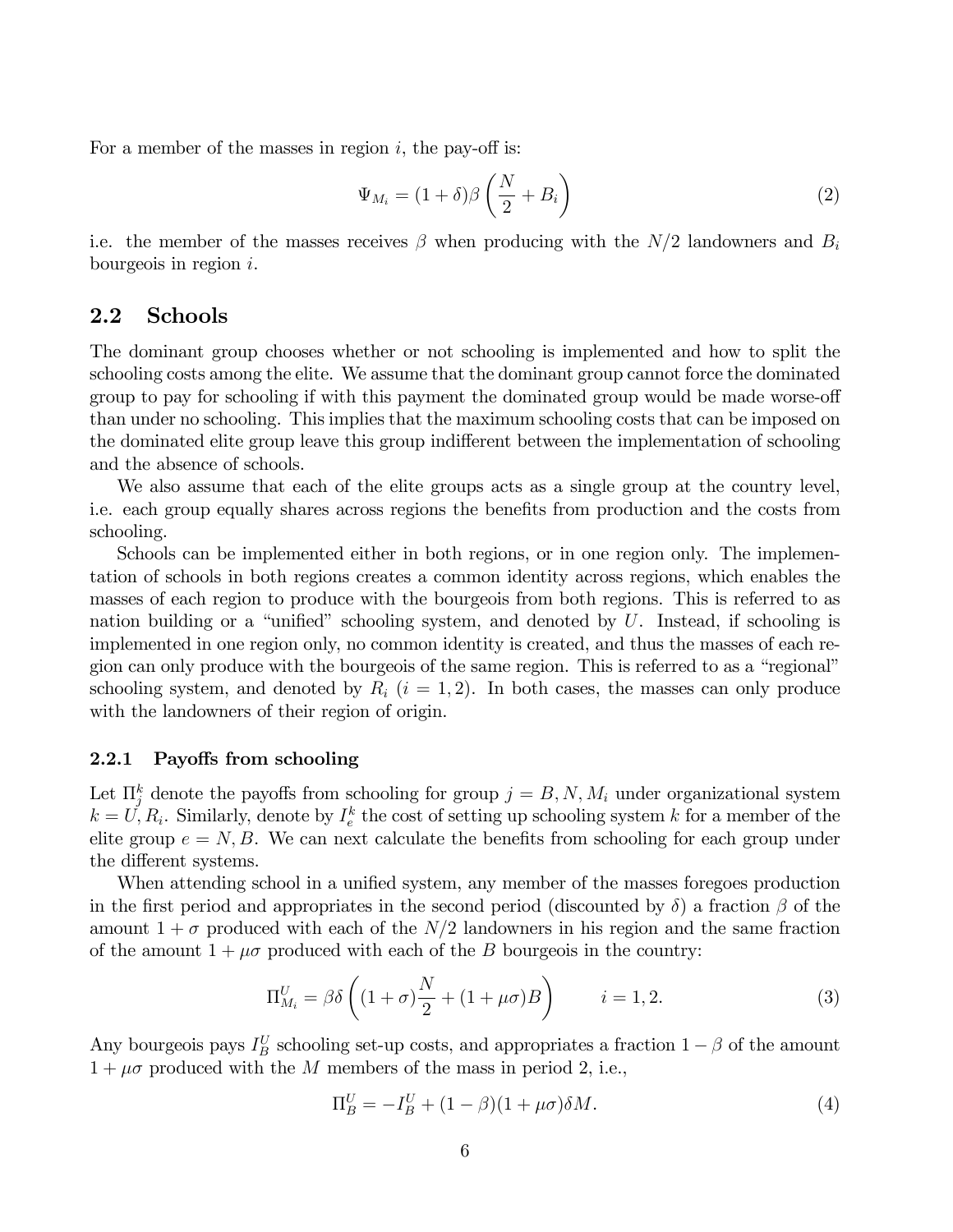The landowner's payoff depends on its own investment  $I_N^U$  and is associated to a lower match productivity  $(1 + \sigma)$  and to a smaller pool of mass members than for the bourgeois, namely the  $M/2$  mass members living in the landowner's region:

$$
\Pi_N^U = -I_N^U + (1 - \beta)(1 + \sigma)\delta \frac{M}{2}.
$$
\n(5)

Under region-i schooling, the payoff of any member of the masses in region i is

$$
\Pi_{M_i}^{R_i} = \beta \delta \left( (1+\sigma) \frac{N}{2} + (1+\mu \sigma) B_i \right) \qquad i=1,2
$$
 (6)

where the only difference with  $(3)$  is that only within region-i production is possible.

In turn, each of the  $B_i$  region-i bourgeois gets  $(1 - \beta)(1 + \mu \sigma)$  in the second period when producing with the  $M/2$  educated region-i mass members, while each of the  $B_{-i}$  bourgeois in region  $-i$  gets  $(1 + \delta)$  with the  $M/2$  uneducated masses of region  $-i$ . Then, given crosssubsidization across regions within the countrywide bourgeoisie, the payoff of a bourgeois is given by the weighted average of these two terms minus the school set-up cost  $I_B^{R_i}$ , i.e.

$$
\Pi_B^{R_i} = -I_B^{R_i} + (1 - \beta) \left( \delta (1 + \mu \sigma) B_i + (1 + \delta) B_{-i} \right) \frac{M}{2B} \quad \text{for } i = 1, 2. \tag{7}
$$

Finally, each of the  $N/2$  region-i landowners gets  $\delta(1 - \beta)(1 + \sigma)$  when producing with the  $M/2$  educated masses of that region, while each of the  $N/2$  landowners in region  $-i$  gets  $(1 + \delta)(1 - \beta)$  when producing with the M/2 uneducated masses of region  $-i$ , and thus the payoff of a landowner is:

$$
\Pi_N^{R_i} = -I_N^{R_i} + (1 - \beta) (\delta \sigma + 1 + 2\delta) \frac{M}{4} \quad \text{for } i = 1, 2.
$$
 (8)

#### 2.3 Education thresholds for the elites

In this subsection we study the minimum size of the productivity shock that makes the elite willing to provide schooling under the assumption that the masses attend school when schools are built.<sup>6</sup>

The minimum productivity shock that makes the elite indifferent between implementing unified schooling or not is such that  $\Psi_e = \Pi_e^U$  with  $e = N, B$ . From (1), (4), and (5), the thresholds for the bourgeoisie and the landowners are:

$$
\sigma_B^U = \frac{I_B^U + (1 - \beta)(1 - \delta)\frac{M}{2}}{\mu M(1 - \beta)\delta}
$$
\n(9)

$$
\sigma_N^U = \frac{2I_N^U + (1 - \beta)M}{(1 - \beta)\delta M}.\tag{10}
$$

<sup>&</sup>lt;sup>6</sup>If the masses have the choice of whether or not to get schooled, we will additionally get a minimum productivity shock that makes the masses willing to get schooled. In this case, schooling is implemented only if the productivity shock lies above the maximum of the minimum thresholds by the masses and the elites.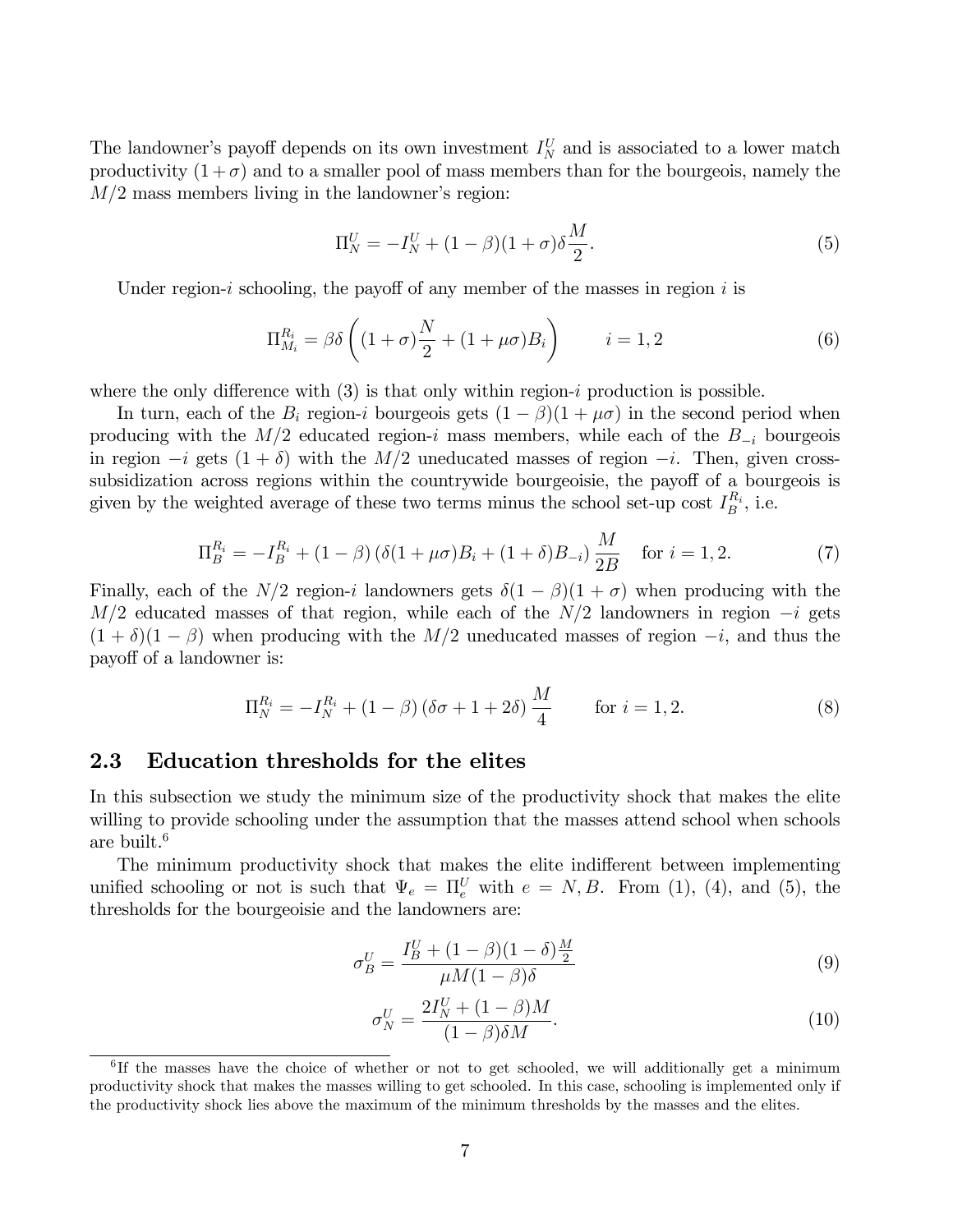Similarly, from  $(1)$ ,  $(7)$ , and  $(8)$ , the thresholds under region-i schooling are

$$
\sigma_B^{R_i} = \frac{\frac{2B}{B_i} I_B^{R_i} + (1 - \beta)M}{(1 - \beta)\delta \mu M} \quad \text{for } i = 1, 2
$$
 (11)

$$
\sigma_N^{R_i} = \frac{4I_N^{R_i} + (1 - \beta)M}{\delta(1 - \beta)M} \quad \text{for } i = 1, 2.
$$
 (12)

All these thresholds depend on how much the elite has to pay for setting up the schools. We assume the cost of each schooling system to be proportional to the number of students attending schools and for expositional purposes set marginal schooling costs equal to 1.

The dominant elite group  $e$  determines how the costs of education are split within the elite under education system k. However, the dominant group  $e$  cannot force the dominated group  $-e$  to pay for education if this payment makes the dominated group worse-off than under no schooling. In other words, the dominant group extracts from the dominated their maximum willingness to pay for education. When the dominant group chooses to implement schooling, the following cases are possible:

- 1. Education is sufficiently beneficial for the dominated to be willing to pay the entire cost of education. In that case, the dominant group gets education for free.
- 2. The dominant group has to cofinance education and pay  $I_e^k$  after forcing the dominated to pay the maximum acceptable amount  $I_{-e}^k$ , leaving the dominated indifferent between schooling and no schooling.
- 3. The dominated are not willing to pay anything for education but the dominant group is better-off with education even if it pays the full cost.

Which cases will result clearly depends on the productivity shocks. The higher these shocks, the higher the potential benefits from schooling and the higher the potential willingness to pay for schooling by the dominated group. The following cutoffs will be relevant for the analysis:

#### Notation 1 We denote by

- $\bullet$   $\widehat{\sigma}_{e}^{k}$  $\frac{k}{e}$  the minimum productivity shock making elite group e willing to pay the entire cost of schooling.
- $\bullet$   $\widetilde{\sigma}_{e}^{k}$  $\frac{k}{e}$  the minimum productivity shock making elite group e willing to cofinance education paying  $I_e^k$  when group  $-e$  is paying its maximum willingness  $I_{-e}^k$ .
- $\sigma_e^k$  the minimum productivity shock making elite group e willing to implement education without paying.

The exact values for these shocks and payments under the different educational systems can be found in Table 1 in Appendix A. Lemma 1 shows that two different rankings of the thresholds are possible depending on the attractiveness of schooling for the bourgeoisie relative to the landowners: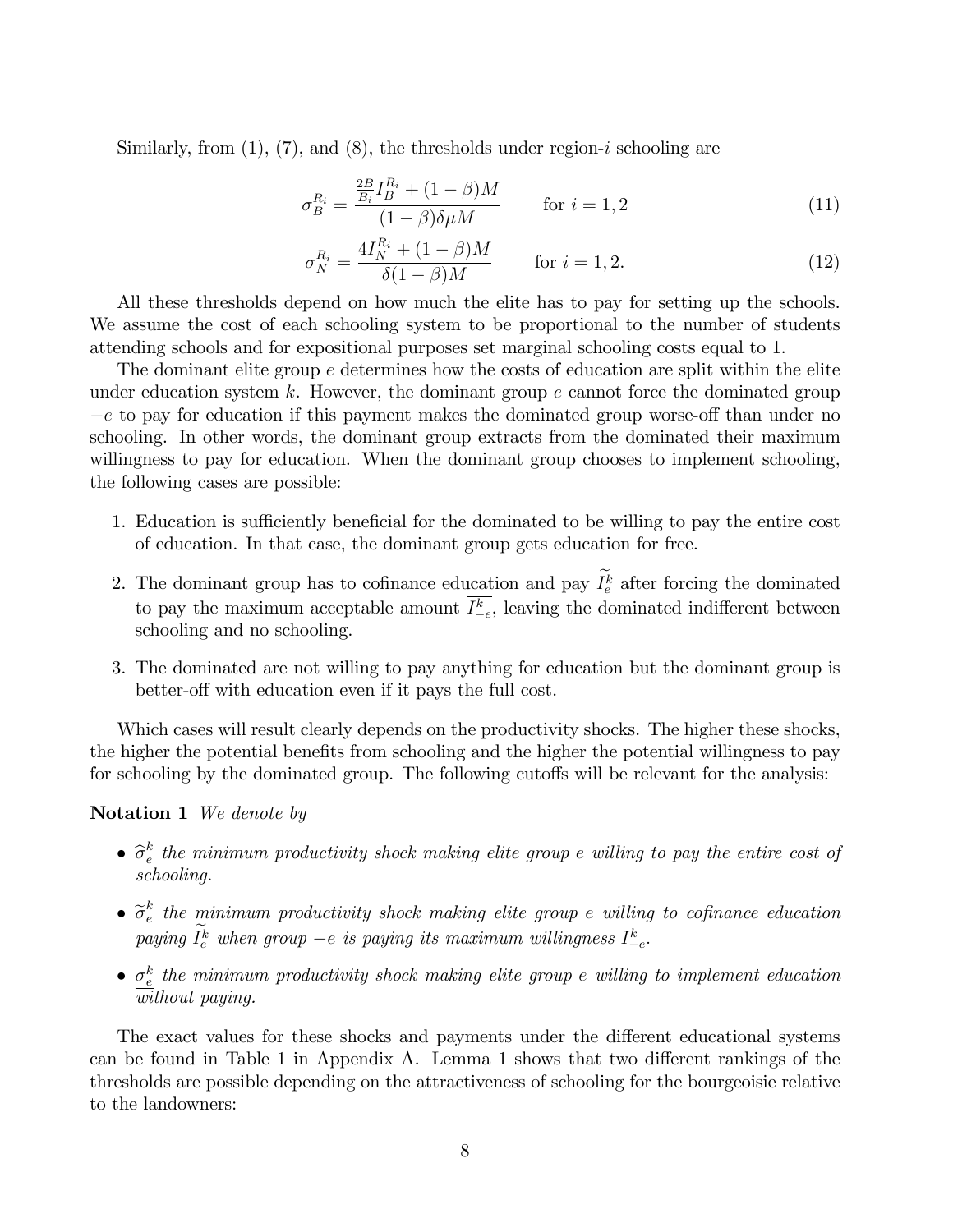**Lemma 1** For  $k = U, R_i$ 

1. 
$$
\underline{\sigma}_B^k < \underline{\sigma}_N^k < \widetilde{\sigma}_B^k = \widetilde{\sigma}_N^k < \min\left[\widehat{\sigma}_B^k, \widehat{\sigma}_N^k\right] \text{ if } 2 > H^k
$$
  
2.  $\underline{\sigma}_B^k < \widehat{\sigma}_B^k < \underline{\sigma}_N^k < \widehat{\sigma}_N^k \text{ if } 2 < H^k$ 

where  $H^k$  is given by

$$
H^{U} = (1 - \beta)B(2\mu - 1 + \delta)
$$
 (13)

$$
H^{R_i} = 2(1 - \beta)(\mu - 1) B_i \tag{14}
$$

**Proof.** By simple algebra.  $\blacksquare$ 

For a given investment in education, the gain from schooling for the bourgeoisie is larger than for the landowners because the bourgeoisie experiences a larger productivity increase than landowners and because it is the only group that might gain production partners with schooling. This explains why  $\underline{\sigma}_B^k < \underline{\sigma}_N^k$  always holds.

The attractiveness of schooling for the bourgeoisie relative to the landowners is particularly high when (i)  $\mu$  is very high, i.e. the bourgeoisie has a big productivity advantage over landowners, (ii) the agents discount the future to a small extent, as the future gains for schooling are higher for the bourgeoisie than for the landowners, and (iii) the size of the bourgeoisie is large, as the per capita burden from education for a bourgeois is then reduced. For this reason, when  $H^k > 2$  is satisfied, the thresholds of the landowners are systematically larger than the thresholds of the bourgeoisie, and, in particular,  $\hat{\sigma}_B^k < \underline{\sigma}_N^k$  holds, i.e. there are situations  $(\sigma_k, \hat{\sigma}_k^k)$  for  $\hat{\sigma}_k^k$  is  $\sigma_k^k$ . (specifically, for  $\hat{\sigma}_B^k < \sigma < \underline{\sigma}_N^k$ ) in which the bourgeoisie is willing to set-up schools bearing the full cost while schooling for free is still not beneficial for landowners.<sup>7</sup> Instead, for  $H^k < 2$ , the attractiveness of education is more similar for both groups, and  $\hat{\sigma}_B^k > \underline{\sigma}_N^k$ . In this case, the bourgeoisie's threshold for full education financing  $\hat{\sigma}_B^k$  might be bigger than the threshold<br>for leadern are  $\hat{\sigma}_B^k$ , denite the extreme wine from schedule of the homogeneir. This happens in for landowners  $\hat{\sigma}_N^k$  despite the extra gains from schooling for the bourgeoisie. This happens in particular if the bourgeoisie is small relative to the landowners, as in that case the per bourgeois cost of education is high.

Within groups, the payoff from schooling for a given elite group in a given schooling system k is decreasing in the amount paid by the group.

### 2.4 Provision of education by the elite

We are now in a position to represent the decision on education provision by the elite under the assumption that the masses have to follow suit<sup>8</sup> in a given organizational form  $k$ <sup>9</sup>.

 ${}^{7}$ In this case the cutoffs for co-financing schooling are irrelevant and therefore do not appear in the second case of Lemma 1.

<sup>8</sup>Whether or not the masses want to follow suit will be analyzed in Subsection 2.5.

<sup>&</sup>lt;sup>9</sup>We will see later on that this analysis also applies to secession (Section 4)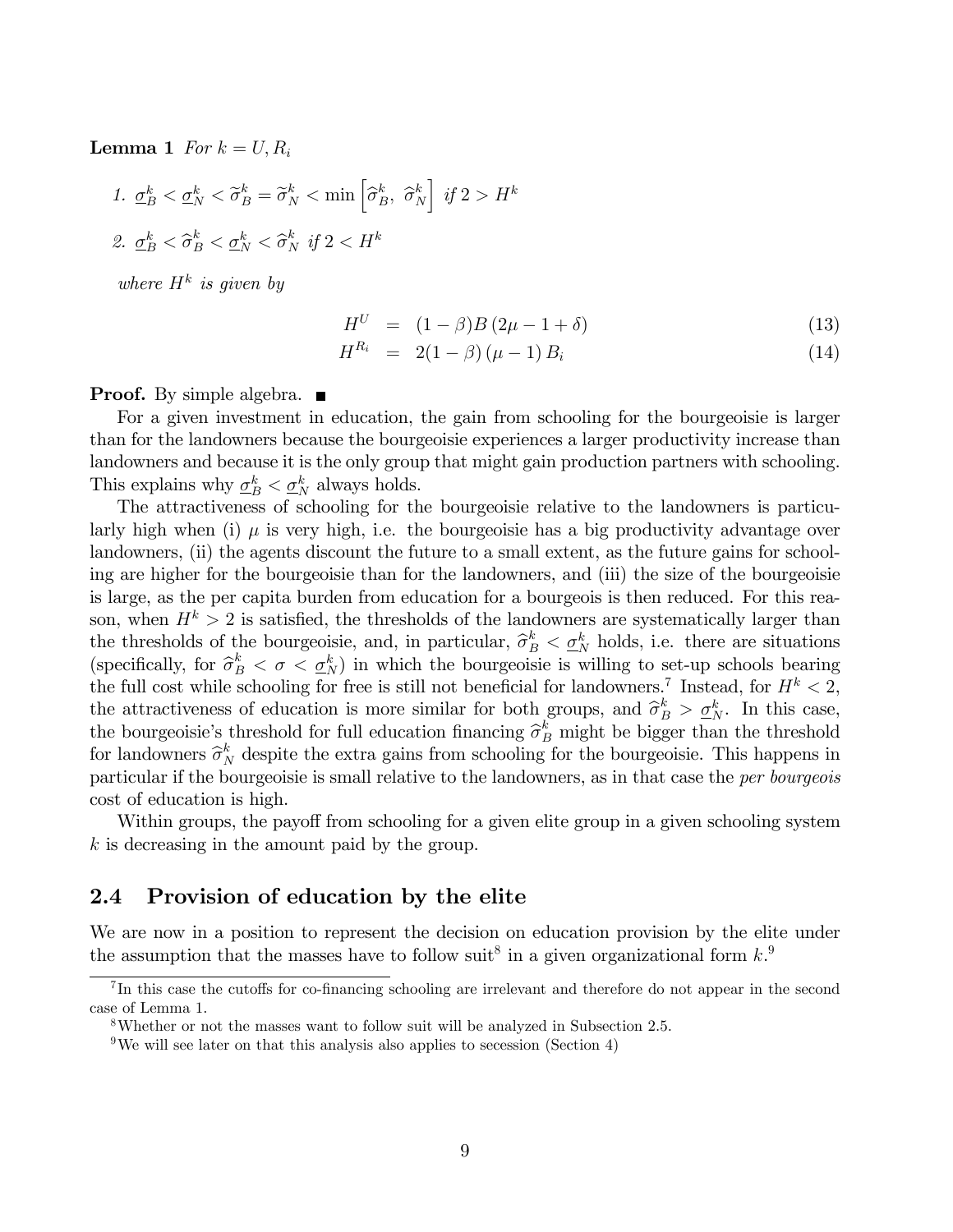

#### 2.4.1 Bourgeoisie dominant

Figure 1 represents the decision on education provision by the elites when the bourgeoisie is dominant and  $H^k < 2$ . For  $\sigma > \widehat{\sigma}_N^k$  the landowners are willing to pay the full cost of education, and thus the bourgeoisie puts the full burden on them. For  $\sigma_N^k = \sigma_B^k \leq \sigma \leq \hat{\sigma}_N^k$ , the bourgeoisie can only impose part of the investment on the landowners, namely  $I_N^k \geq 0$  and has to finance the rest of the payment  $I_B^k$ . Instead, for  $\sigma < \sigma_N^k = \sigma_B^k$  education is not provided by the elites.

In turn, Figure 2 represents the outcome for  $H^k > 2$ , a situation in which the payoffs from education for the bourgeoisie relative to the landowners are particularly high. In this case, the elite is willing to provide education if and only if  $\sigma > \hat{\sigma}_B^k$ . The main difference with the preceding case is that for  $\hat{\sigma}_B^k < \sigma < \underline{\sigma}_N^k$ , the bourgeoisie is willing to provide education even if it has the bear the full burden. In addition, in this area, the landowners become actually worse-off after the implementation of education.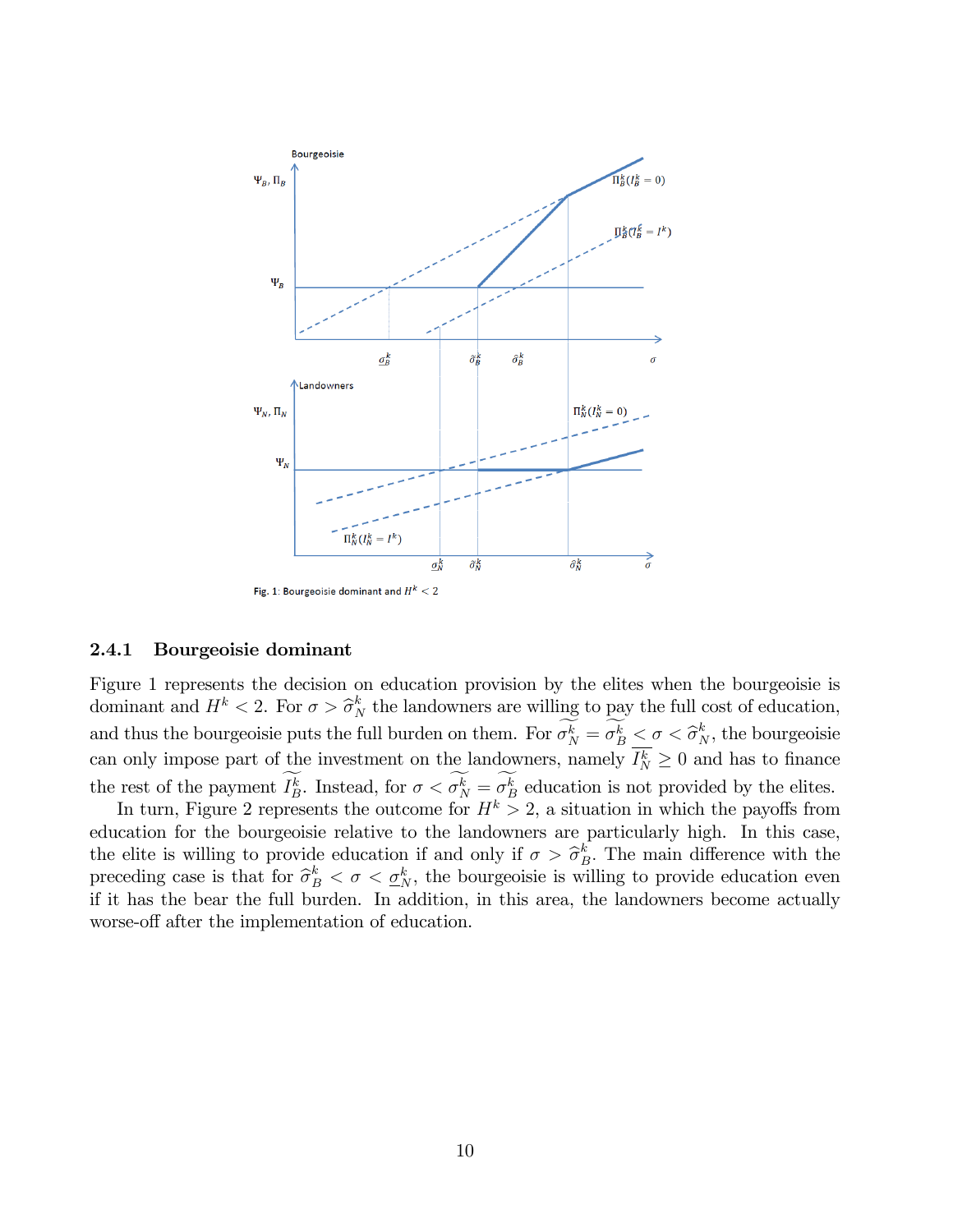

### 2.4.2 Landowners dominant

Figure 3 represents the case where the landowners are dominant and  $H^k < 2$ . In this case, the elite is willing to provide education if and only if  $\sigma > \tilde{\sigma}_N^k$ . This provision is fully financed by the bourgeoisie if  $\sigma > \hat{\sigma}_B^k$  and partially financed by each group otherwise, i.e. the payments are  $I_N^k$  and  $I_B^k$  for respectively landowners and bourgeois.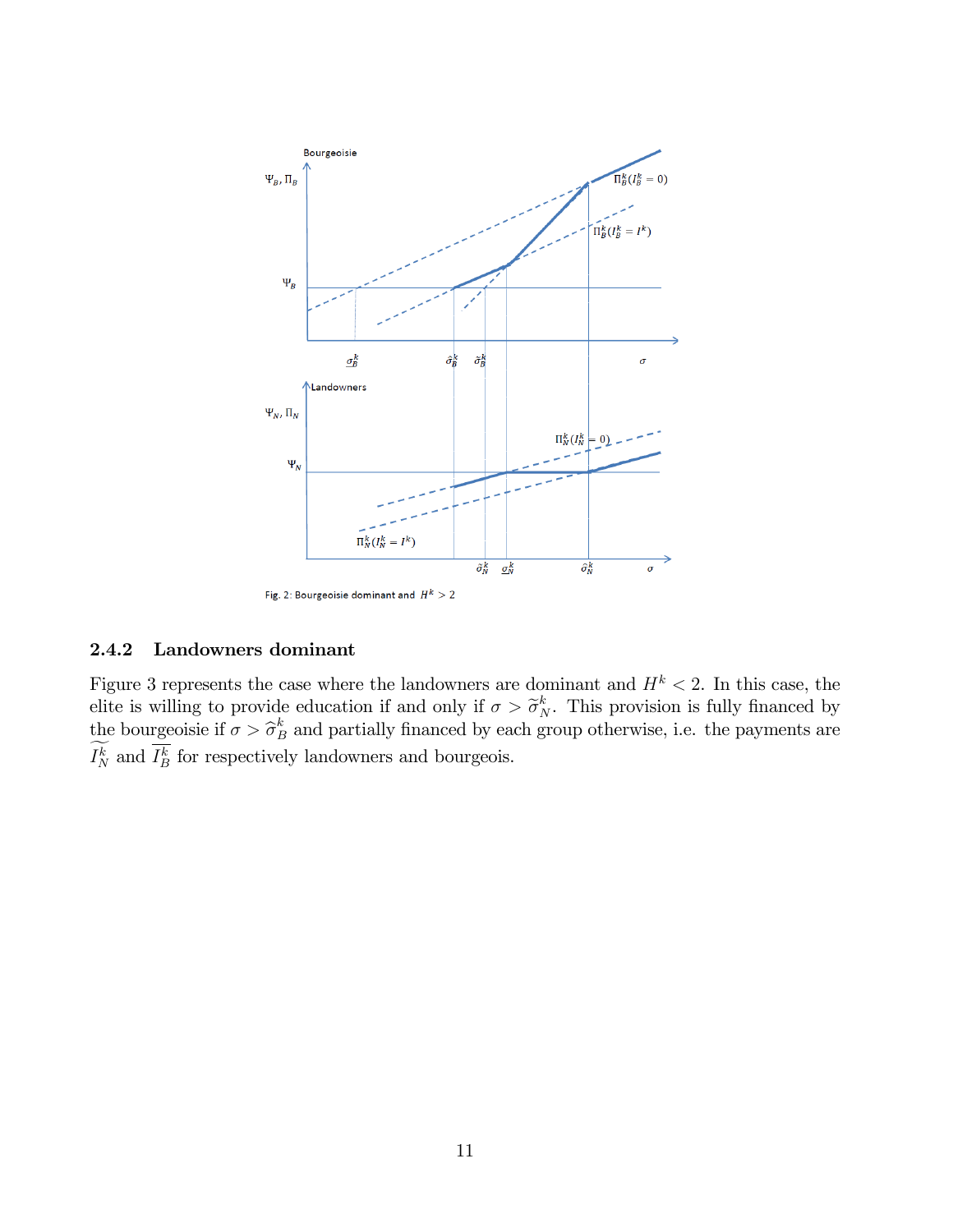

For  $H^k > 2$ , education is provided if and only if  $\sigma > \underline{\sigma}_N^k$  and always fully funded by the bourgeoisie.



A simple look at the figures reveals that for  $H^k$  < 2 the elite agrees when to provide education (Figures 1 and 3). However, for  $H^k > 2$  (Figures 2 and 4), the bourgeoisie is willing to fully finance education when the landowners do not even want education  $(\hat{\sigma}_B^k < \underline{\sigma}_N^k)$ , hence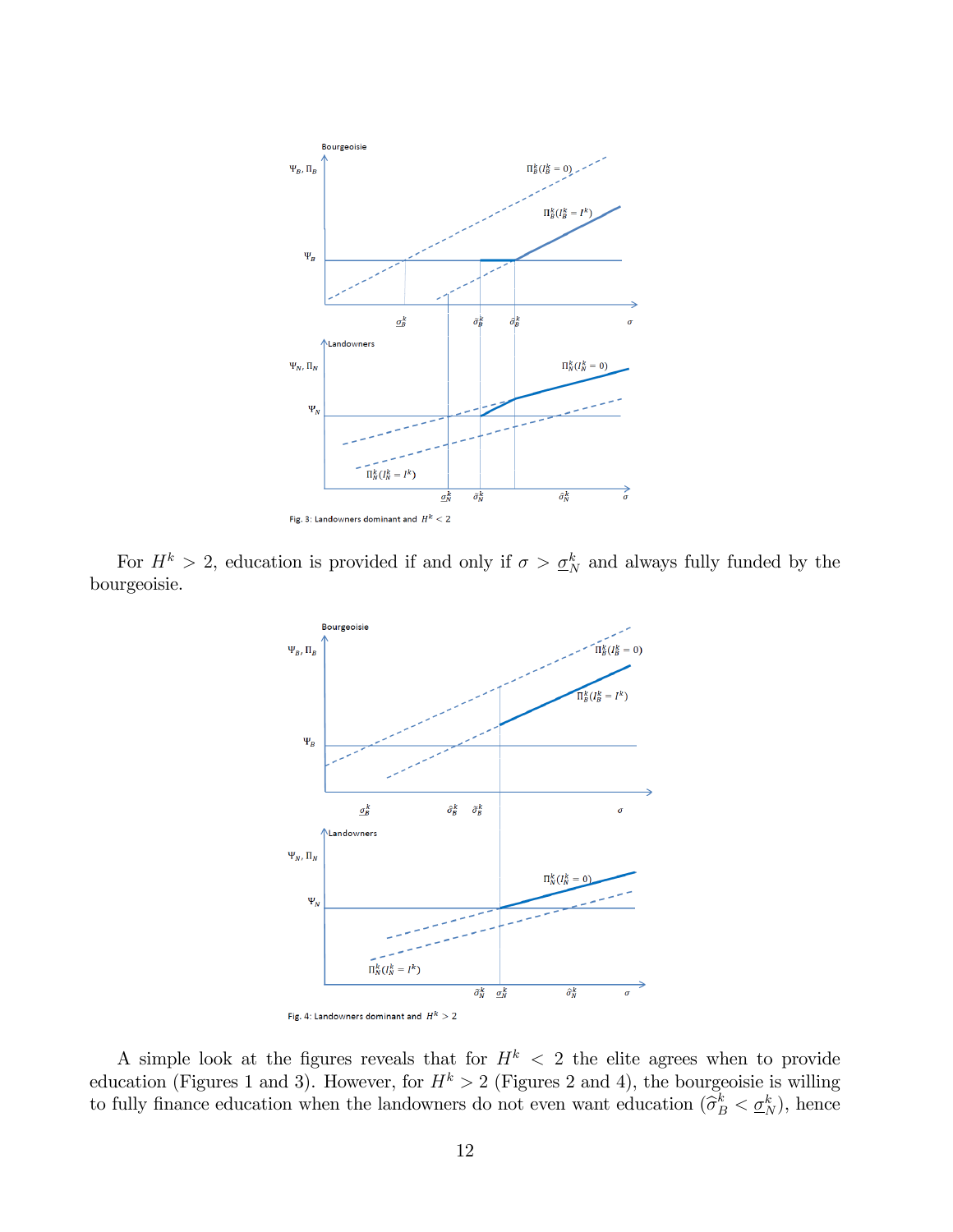the bourgeoisie will provide education earlier than the landowners if the masses follow suit. We next study whether the masses want to follow suit and get schooled voluntarily.

#### 2.5 School attendance by the masses

The masses of region  $i$  are willing to get educated whenever the payoffs from schooling are higher than the payoffs from no-schooling, i.e.  $\Pi_{M_i} \geq \Psi_{M_i}$ . Equalizing (2) and (3), the productivity threshold determining whether region- $i$  masses attend schools under unified schooling is:

$$
\sigma_{M_i}^U = \frac{1}{\delta} - \frac{2(\mu - B_i + \delta B_{-i})}{\delta (N + 2\mu)}
$$
 for  $i = 1, 2$ . (15)

Similarly, from  $(2)$  and  $(6)$ , the threshold for region-*i* schooling is:

$$
\sigma_{M_i}^{R_i} = \frac{1}{\delta} - \frac{2B_i(\mu - 1)}{\delta (N + 2\mu B_i)} \quad \text{for } i = 1, 2.
$$
 (16)

It is easy to show that, due to the increased match pool, the masses from each region are willing to get schooled earlier under unified than under regional schooling, i.e.  $\sigma_{M_i}^{R_i} > \sigma_{M_i}^{U}$  for  $i = 1, 2.$ 

At the same time, from both (15) and (16), it appears that the masses of i and  $-i$  do not exhibit the same willingness to attend school even within a given educational system. Specifically, the masses of the region with a larger bourgeoisie have a higher productivity cutoff under unified schooling and instead a lower cutoff under regional schooling, i.e., it can be shown that  $\sigma_{M_1}^U > \sigma_{M_2}^U \Leftrightarrow \sigma_{M_1}^{R_1} < \sigma_{M_2}^{R_2} \Leftrightarrow B_1 > B_2$ . The underlying intuition is as follows: under unified schooling, the masses can get matched to the bourgeoisie of both regions, and hence the increase in the match pool is larger for the masses belonging to the region with a smaller bourgeoisie, which explains why they are willing to get schooled sooner. Instead, under regional schooling, the match pool is unchanged after education and thus the productivity gain stemming from schooling is larger for those masses which have already access to a larger bourgeoisie.

Since unified schooling requires the masses of both regions to be willing to get educated, the cutoff of the masses that are less willing to get schooled, namely the masses of region 1,  $\sigma_{M_1}^U$ determines when unified schooling is feasible for the masses. In addition, given that  $\sigma_{M_1}^U < \sigma_{M_1}^{R_1}$ , regional education of the masses is never possible before unified schooling.

### 2.6 Equilibrium education

Lemma 2 shows that the incentives of the masses are irrelevant for the implementation of schooling:

**Lemma 2** Education always pays off for the masses when it does for the elite.

#### **Proof.** See appendix B.  $\blacksquare$

It is easy to understand why schools benefit the masses more than landowners even when the latter do not have to pay for setting up the schools: both groups require that their first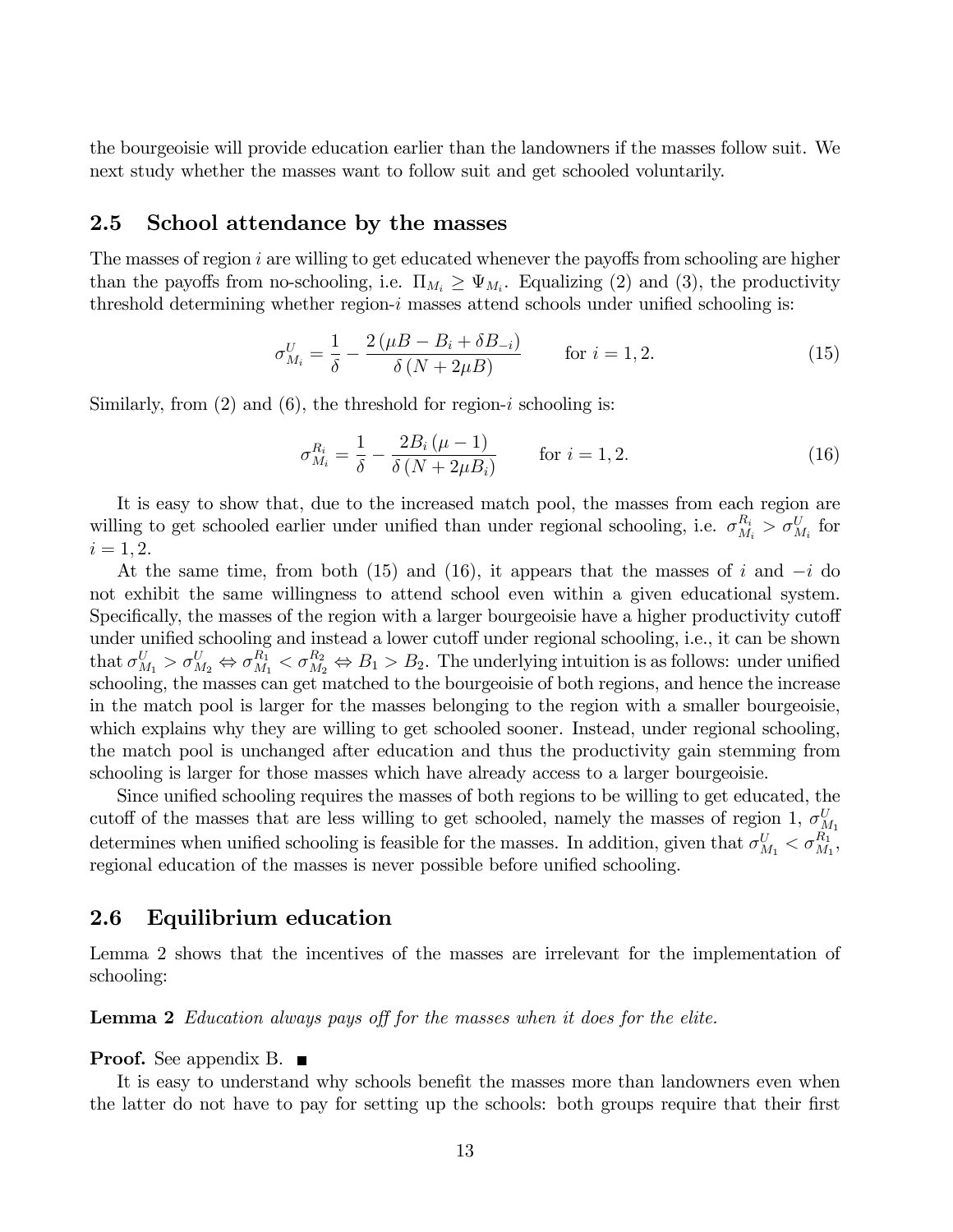period production loss due to schooling is offset by their gain due to higher productivity in the second period. While this productivity gain is the same for both groups when a member of the masses is matched to a landowner, a member of the masses might also be matched to a bourgeois granting him an even higher rise in productivity. In addition, under unified schooling, this advantage for a member of the masses is amplified by the possibility to be matched with a member of the bourgeoisie in both regions.

A parallel argument runs for the incentives of the bourgeois relative to those of the masses. Indeed, on the one hand, a match between a bourgeois and a mass member is the most productive match and the prospect for a mass member to be matched with some probability to a landowner puts initially its productivity threshold above that of the bourgeois. However, for such low productivity shocks, the landowners are not willing to finance schooling, and hence the bourgeoisie has to fully finance the setup of schools, which pushes their minimum productivity shock above the cutoff of the masses. Therefore, the incentives of the elites alone determine the implementation of schooling.

**Proposition 1** For  $H^k < 2$  schooling is implemented for  $\sigma > \tilde{\sigma}_e^k$  $\frac{k}{e}$  independently of the identity of the dominant group. For  $H^k > 2$  schooling is implemented earlier (specifically, for  $\sigma > \hat{\sigma}_B^k$ ) when the bourgeoisie is dominant than when landowners are dominant (implemented for  $\sigma >$  $\sigma_N^k > \hat{\sigma}_B^k$ ).

**Proof.** Follows directly from the analysis in Section 2.4. B and Lemma 2.

We now discuss how the implementation of schooling varies with the underlying parameters. When  $H^k < 2$  the interests of both elite groups coincide. The cutoff for schooling to be implemented  $\widetilde{\sigma}_e^k$  $e^k$  is decreasing in  $\mu$  and  $B$  (or  $B_i$  respectively) and increasing in  $\beta$ .<sup>10</sup> A higher productivity advantage of the bourgeoisie  $\mu$  makes schooling more profitable for the bourgeoisie reducing its threshold to implement schooling when dominant. But the threshold is also lower when landowners are dominant since they can make the bourgeoisie pay a larger amount of the schooling costs. Similarly, since the match productivity of the bourgeoisie increases more than that of landowners if the masses are schooled, an increase in the size of the bourgeoisie makes schooling more attractive. Finally, a higher share of the match productivity for the masses  $\beta$ raises the cutoff for schooling as the elites get a smaller piece of the cake in that case.<sup>11</sup>

For  $H^k > 2$  the implementation of schooling depends on the identity of the dominant group when  $\sigma_N^k > \sigma > \hat{\sigma}_B^k$ . Landowners do not benefit from schooling and will not implement schools if dominant while the bourgeoisie benefits that much that it is willing to fully finance schools if it is in a position to do so. Again, the cutoff for a dominant elite to implement education  $\hat{\sigma}_F^k$ B is decreasing in  $\mu$  and and B (or  $B_i$  respectively) and increasing in  $\beta$ .<sup>12</sup>

 $10$ This can be shown by simple algebra.

<sup>&</sup>lt;sup>11</sup>In this sense, in our model higher pre-industrial wages make early industrialization unlikely when the new technology is still fairly inefficient while elite groups who face lower pre-industrial wages might already implement industrialization.

<sup>&</sup>lt;sup>12</sup>The threshold for dominant landowners  $\sigma_N^k$  is independent of these parameters: they never have to co-finance education (therefore the cutoff is independent of  $\mu$ ) and hence are willing to implement schooling when the second period productivity gain due to the technological advantage outweighs the cost of the loss of production in the first period. Since they get the same share of both the loss and the productivity gain, the cutoff is independent of  $\beta$ .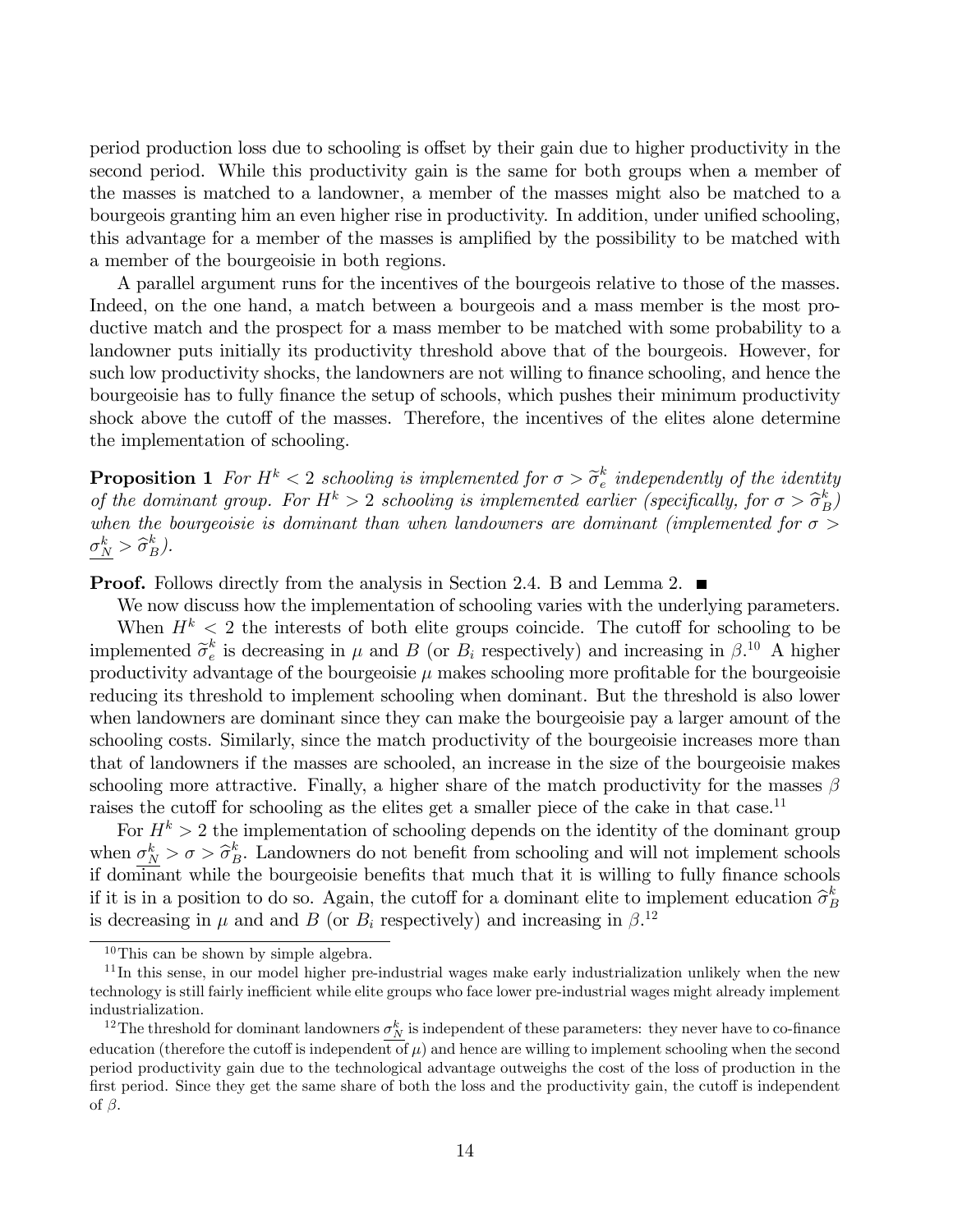So far we have taken the potential educational system as given. Next, we turn to the choice of the education system by the dominant elite.

# 3 Unified vs. Region- $i$  education

Under regional education, either region-1 or region-2 might become educated. The thresholds of all groups to get educated are weakly lower under region-1 than under region-2 education. Moreover,  $H^{R_1} > H^{R_2}$ . Therefore

**Lemma 3** The dominant elite always prefer region-1 schooling to region-2 schooling.

**Proof.** See appendix C.  $\blacksquare$ 

The intuition for this is simple: as the size of the landowners is the same in both regions, the productivity gains are larger when the masses with the larger bourgeoisie get educated. The bourgeoisie prefers this option as the return will be larger, and dominant landowners prefer it because it enables them to extract a larger payment from the bourgeois.

However, unified schooling is even better: the cost-savings of sending only one region to school do not outweigh the benefits from higher productivity in both regions and the increased match pool, as shown in the following lemma:

**Lemma 4** The dominant elite always prefers unified schooling to region-i schooling.

**Proof.** See appendix C.  $\blacksquare$ 

It is easy to see that regional schooling in both regions is also dominated by unified schooling. Schooling both regions costs the same as unified schooling, but there is no regional mobility and hence the bourgeoisie loses out on the increased match pool across regions.

# 4 Secession

So far, we have assumed the existence of inter-regional transfers within elite groups leading to a perfect equalization of payoffs across regions within elite groups. In this section, we study whether the region-i dominant elite has actually incentives to avoid such redistribution by accompanying the implementation of schooling in region  $i$  by the political secession of this region. We assume that after region-i secession, no cross-border production can take place.

Since there are no interregional matches after secession, the cutoffs for the masses to be willing to go to school under region-*i* secession (denoted by  $S_i$ ) are the same than under regional education, i.e.  $\sigma_{M_1}^{S_1} = \sigma_{M_1}^{R_1} < \sigma_{M_2}^{S_2} = \sigma_{M_2}^{R_2}$  $\frac{R_2}{M_2}$ . Instead, region-*i* bourgeoisie's payoff from schooling with secession is

$$
\Pi_{B_i}^{S_i} = -I_{B_i}^{S_i} + \delta(1-\beta)(1+\mu\sigma)\frac{M}{2}
$$
\n(17)

i.e., the region-i bourgeoisie invests  $I_{B_1}^{S_i}$  $S_i$  in the set-up of schools in its region and gets the proceeds from the future high-productivity matches with region- $i$  masses. Similarly, the payoff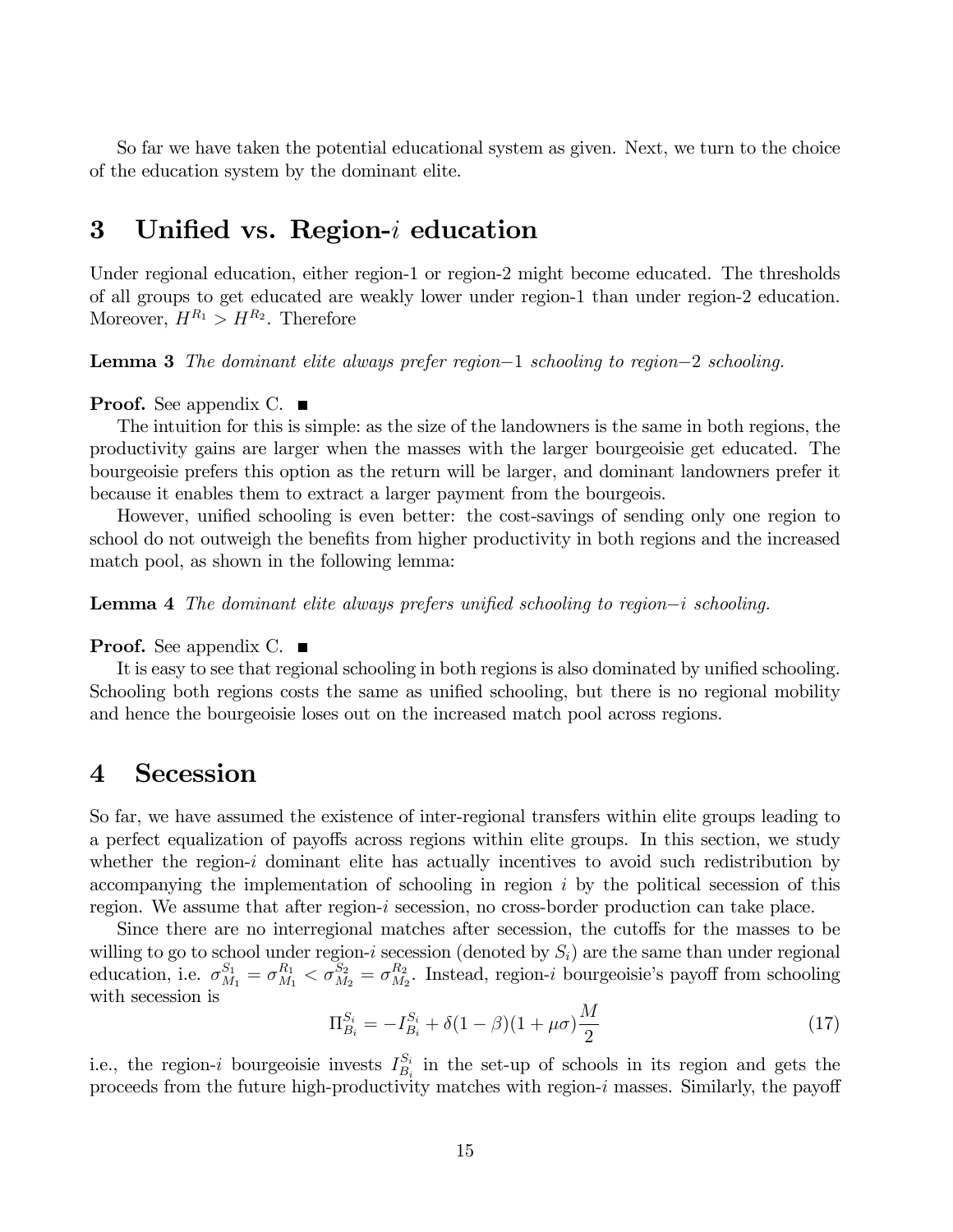from region-i secession for region-i landowners is:

$$
\Pi_{N_i}^{S_i} = -I_{N_i}^{S_i} + \delta(1-\beta)(1+\sigma)\frac{M}{2}.\tag{18}
$$

Equalizing  $(17)$  and  $(18)$  to  $(1)$ , the productivity thresholds for the implementation of schooling with region-i secession for respectively region-i bourgeois and landowners are:

$$
\sigma_{B_i}^{S_i} = \frac{2I_{B_i}^{S_i}}{\delta \mu (1 - \beta)M} + \frac{1}{\mu \delta} \tag{19}
$$

$$
\sigma_{N_i}^{S_i} = \frac{2I_{N_i}^{S_i}}{\delta(1-\beta)M} + \frac{1}{\delta}.
$$
\n(20)

Following the same steps as in section 2.3 and taking into account that educational costs are only paid by the regional elite, Table 1 in appendix  $A$  displays the cutoffs for free education, full payment and partial payment, together with the corresponding educational costs under  $S_i$ . It turns out that while educational costs differ, the cutoffs are the same as under regional schooling. Therefore Lemma 1 extends also to  $k = S_i$  with  $H^{S_i} = H^{R_i}$  and again we have two possible regimes depending on the profitability of schooling for the bourgeois relative to the landowners.

# 5 Secession versus unified schooling

We next study the choice between secession and unified schooling. For landowners, combining (5) and (18), we obtain that

$$
\Pi_{N_i}^{S_i} \ge \Pi_N^U \Leftrightarrow I_{N_i}^{S_i} \le I_N^U \tag{21}
$$

i.e. landowners will simply go for the cheapest system in terms of investment, because they do not benefit from the extra cross-regional matches generated under unified schooling. This implies in particular that if they are to fully finance education under both systems, they will be indifferent between the two schooling systems as secession halves the number of mass members to be educated but also the number of landowners financing education, i.e.  $I_{N_i}^{S_i} = \frac{M/2}{N/2} = I_N^U$  $\overline{M}$  $\frac{M}{N}$  .

Instead, secession compared to unified schooling restricts the number of matches for the bourgeois, which implies that secession will be preferred by the bourgeois only if it generates a sufficiently large reduction in costs. Note however that, as for landowners, the relevant cost is not the total expenditure in schooling, but the expenditure per member of the bourgeoisie: when going from unified schooling to region- $i$  secession, the number of bourgeois financing education falls from B to  $B_i$ , which implies that the cost per bourgeois will not fall a lot unless  $B_i$  is very big. Mathematically, from (4) and (17), the condition under which secession is preferred is given by:

$$
\Pi_{B_i}^{S_i} \ge \Pi_B^U \Leftrightarrow I_B^U - I_{B_i}^{S_i} \ge (1 + \mu \sigma)(1 - \beta)\delta \frac{M}{2}.
$$
\n
$$
(22)
$$

Clearly, as the costs of education are crucial in the secession decision and these costs partly depend on the identity of the dominant group, the choice between these two systems is likely to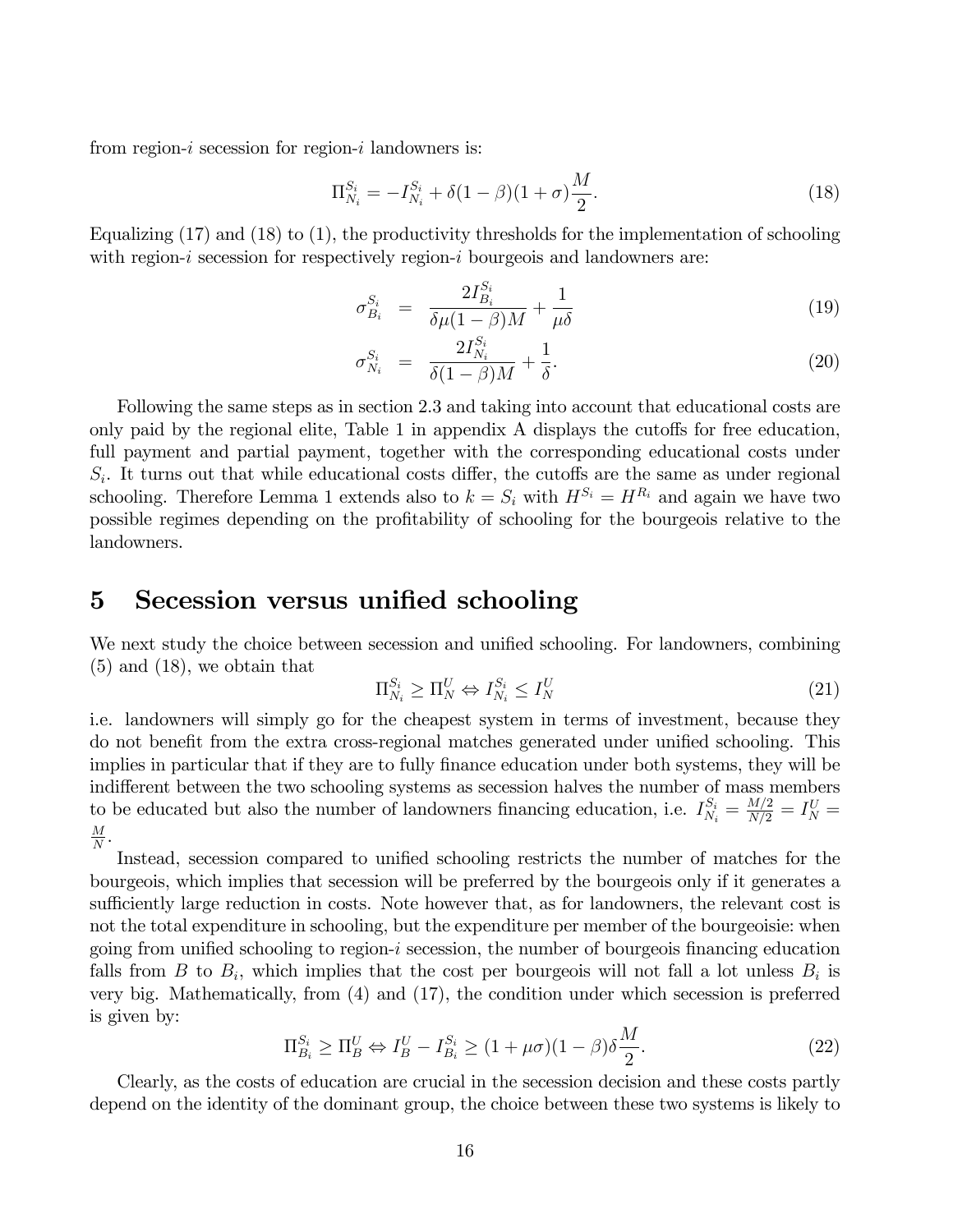depend on the identity of the dominant group at the country and regional level. Subsections 5.1 and 5.2 study the equilibrium when respectively the bourgeoisie and landowners are dominant both at the country and regional level, while subsections 5.3 and 5.4 consider in turn the two cases in which the identity of the dominant group at the country and regional level is not the same.

### 5.1 Bourgeoisie always dominant

Proposition 2 shows that for a bourgeoisie dominant both at the regional and country level, cost saving from secession is never sufficient to offset the associated forgone productive matches.

**Proposition 2** A regionally and countrywide dominant bourgeoisie always prefers unified schooling to secession.

#### **Proof.** See Appendix  $D.1$

In order to provide intuition for this result, Figure 5 compares for one of the three possible parameter configurations  $(2 < H^{S_i} < H^U)$  the payoffs from schooling under unified education (dashed line) and secession (continuous line) for the bourgeois and the landowners. For high enough productivity levels  $(\sigma > \hat{\sigma}_{N}^{U})$ , the landowners are willing to pay for the entire cost of education under both systems, and thus the bourgeois choose unified schooling as the additional matches under unified schooling can be obtained at no extra cost. In turn, for  $\sigma_N^k < \sigma < \hat{\sigma}_N^U$ , the landowners are willing to pay the same amount of cost (per mass member) under both systems, and the rest needs to be paid for by the bourgeois. Then, as unified schooling is characterized by a larger set of matches for the bourgeois, the bourgeois' payoffs after the payment of these costs is higher under unified schooling. For lower productivity values  $(\hat{\sigma}_{B_i}^{S_i} < \sigma < \sigma_{N_i}^{k})$ , landowners are not anymore willing to contribute to education as this would make them worse-off, but bourgeois still implement schooling under both systems paying the full cost. Unified schooling is always preferred as the potential saving in terms of set-up cost stemming from secession  $\sim$  occurring only when the seceding region has a large bourgeoisie- is never sufficient to compensate for the loss of matches. Finally, for  $\widehat{\sigma}_{B}^{U} < \sigma < \widehat{\sigma}_{B}^{S_{i}}$  $S_i$ <sub> $B_i$ </sub> schools are set up only under unified schooling, and so the bourgeoisie favours this system.<sup>13</sup>

 $13$ The two other parameter specifications are similar, except that there is no parameter area in which full payment by the bourgeoisie simultaneously arises as an equilibrium under both systems, and there is instead a situation in which partial payment by the bourgeoisie under unified schooling arises at the same time as no schooling under secession.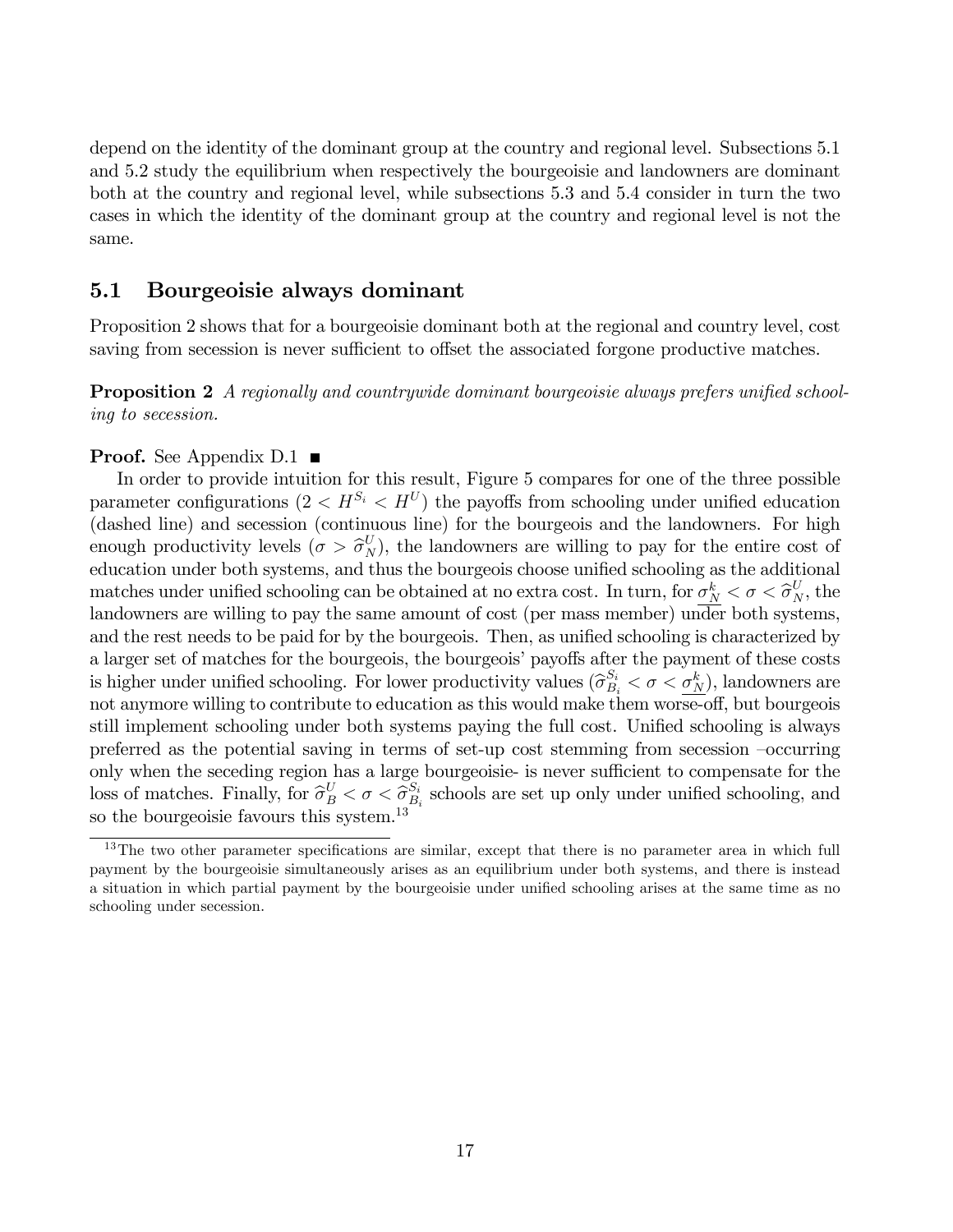

# 5.2 Landowners dominant always

As the payoff from schooling to landowners is the same under both systems, dominant landowners simply choose the system that allows them to transfer a larger share of the cost of schooling to the bourgeois. As the bourgeoisie benefits more from schooling under unified education, the bourgeoisie is willing to pay a larger share of the cost under this system, and landowners will always weakly prefer unified schooling to secession:

**Proposition 3** Regionally and countrywide dominant landowners always weakly prefer unified schooling to secession.

### **Proof.** See Appendix D.1.  $\blacksquare$

Specifically, for high enough productivity levels, the bourgeoisie is willing to fully finance education under both systems, in which case landowners are indifferent between them. However, for intermediate productivity levels, full or even partial financing is only possible under unified schooling, and landowners will choose unified schooling for that reason.

# 5.3 Region-i-dominant but countrywide-dominated bourgeoisie

If the landowners are dominant at the country level but the bourgeoisie is dominant in region  $i$ , the bourgeoisie might want region  $i$  to separate. Specifically, the trade-off facing the bourgeoisie is as follows: on the one hand, if unified schooling can be implemented, secession leads to the loss of valuable match partners in region  $-i$  (a loss that is increasing in  $\mu\sigma$ ). On the other, the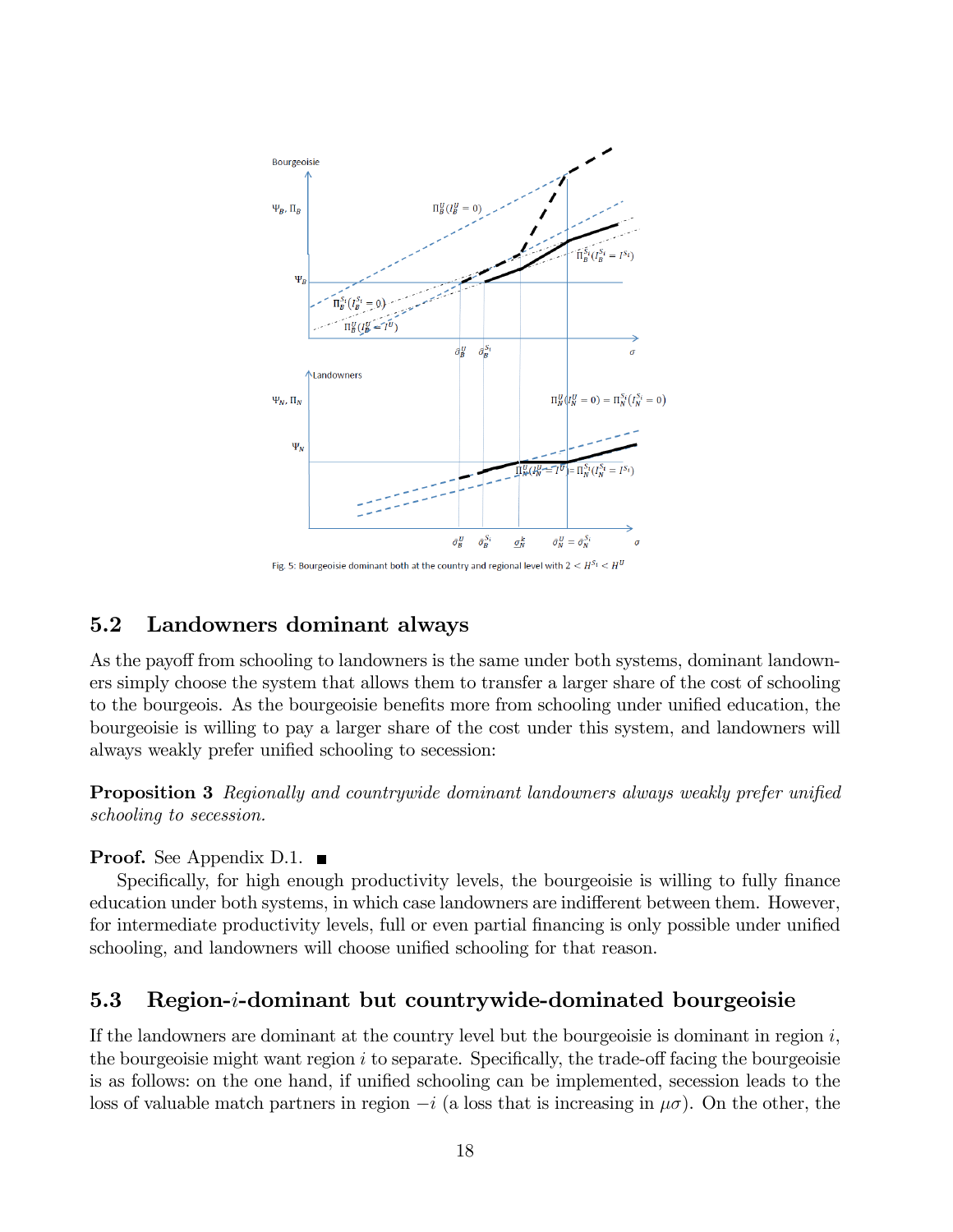bourgeoisie can shift educational costs to the landowners under secession while it bears most of the costs under unified schooling as it is dominated by the landowners under that system. Hence if secession stands a chance against unified schooling, it has to be for relatively low productivity shocks – otherwise, the loss of potential partners would be too costly- but still high enough for education under secession to be profitable for the bourgeoisie. This intuition is confirmed in Proposition 4 which characterizes the equilibrium outcome since the masses are willing to get educated whenever the elite is willing to implement education.

Proposition 4 A region-i dominant but country-level-dominated bourgeoisie chooses regioni secession if and only if  $(i)$  schooling is implemented under secession but not under unified schooling, or (ii) the productivity shock  $\sigma$  takes intermediate values and some further conditions are satisfied (see Appendix  $D.2.1$  for the specific values and conditions).

#### **Proof.** See Appendix D.2.1

Part (i) in the proposition applies when schooling under secession is so beneficial for the regionally dominant bourgeoisie that it is profitable for them to implement it even when paying the full cost schooling. Instead, the landowners are made worse of by schooling and for this reason they choose not to implement schooling if they dominate under unified schooling.<sup>14</sup> However, once unified schooling becomes implementable, the bourgeoisie prefers being dominated under unified schooling over being dominant under secession due to the increased match pool under unified schooling.

As for Part (ii), Figure 6 illustrates one case where there exists a range of intermediate productivity shocks for which region-i bourgeoisie favours secession.<sup>15</sup> Indeed for low enough productivity levels, unified schooling is preferred either because schooling is simply not profitable under secession (for  $\tilde{\sigma}_{B}^{U} < \sigma < \tilde{\sigma}_{B}^{S_i}$  $\binom{S_i}{B_i}$  or because landowners' willingness to pay under secession is limited (for  $\tilde{\sigma}_{B}^{S_i} < \sigma < \sigma_{aa2}$ ).<sup>16</sup> Symmetrically, for high enough productivity levels  $(\sigma > \sigma_a)$ <sup>17</sup> unified schooling dominates as the gain associated to having additional production partners is very high. Instead, for intermediate values ( $\sigma_{aa2} < \sigma < \sigma_a$ ), region-i bourgeoisie chooses to secede because it has to pay little for education under secession compared to unified schooling  $(I_B^U = I^U$  while  $I_B^{S_i}$  is either small or zero) and this actually outweighs the higher production under unified schooling.

<sup>15</sup>This case holds when  $2 > H^{S_i} > H^{U}$ ,  $B_i < \frac{N}{2\mu}$  and  $\hat{\sigma}_{B}^{U} < \tilde{\sigma}_{B}^{S_i}$  are simultaneously verified.

<sup>16</sup>As shown in Appendix D.2.1 the cutoff  $\sigma_{aa2}$  is defined by  $\Pi_B^U(I_B^U = M) = \Pi_{B_i}^S(I_{B_i}^{S_i} = I_{B_i}^{S_i}).$ 

<sup>17</sup>As shown in Appendix D.2.1 the cutoff  $\sigma_a$  is defined by  $\Pi_B^U(\tilde{I}_B^U = \frac{M}{B}) = \Pi_{B_i}^S(\tilde{I}_{B_i}^{S_i} = 0)$ .

<sup>&</sup>lt;sup>14</sup>This happens for  $2 < H^{S_i}$  when  $\sigma_{B_i}^{S_i} < \sigma < \underline{\sigma_N}$ .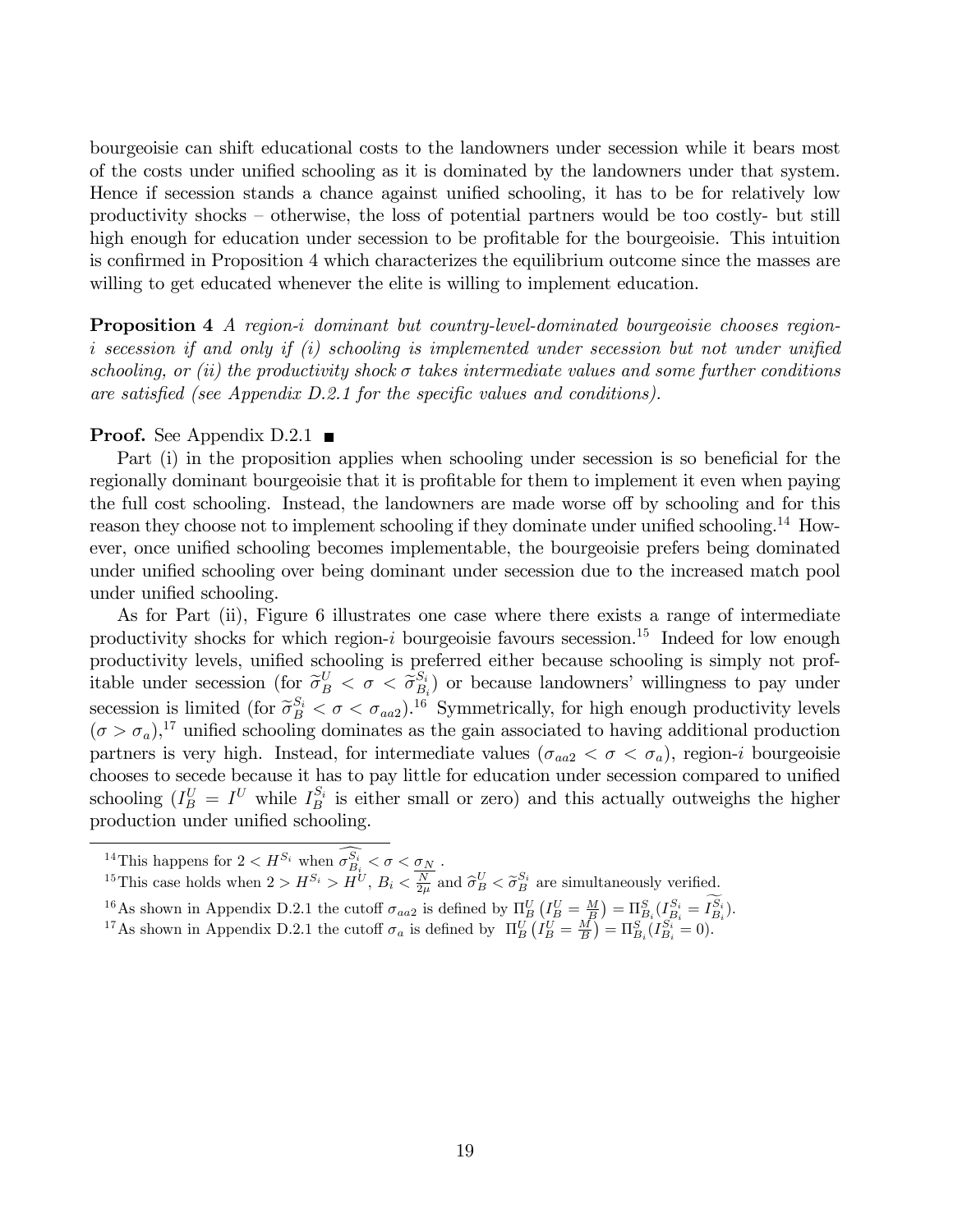

Fig. 6: Landowners dominant under U and bourgeoisie dominant under secession,  $H^{S_i} < H^U < 2$ 

More generally, the specific range of intermediate productivity shocks for which secession is chosen depends on the size of region- $i$  bourgeoisie. Indeed, while only half of the masses get educated under secession, the associated per bourgeois cost is smaller the larger the bourgeoisie of the seceding region. Other parameters which make the results case specific are the regional size of the bourgeoisie compared to the landowners  $\overline{-}$ since the bourgeoisie shifts educational costs to the landowners- and the productivity advantage of the bourgeoisie.

While the bourgeoisie might prefer secession, the landowners never prefer to be dominated under secession to being dominant under unified education. Indeed, as discussed above, from the landowners' viewpoint, the only difference between the two systems are the educational costs and these are always higher under secession.

### 5.4 Region-i-dominant but countrywide-dominated bourgeoisie

Since the landowners do not benefit from regional mobility, they prefer secession whenever their educational costs under secession are lower than under unified education. This indeed happens if landowners are dominated at the country level but dominant in region  $i$ .

Proposition 5 Region-i dominant but countrywide-dominated landowners always prefer regioni secession whenever education is implementable under secession. Hence only for productivity shocks for which unified education is implementable but education under secession is not, do we observe unified education.

#### **Proof.** See Appendix D.2.2.  $\blacksquare$

The landowners prefer secession because they are the dominant group under secession and therefore can shift (part of) the educational costs to the bourgeoisie and hence implement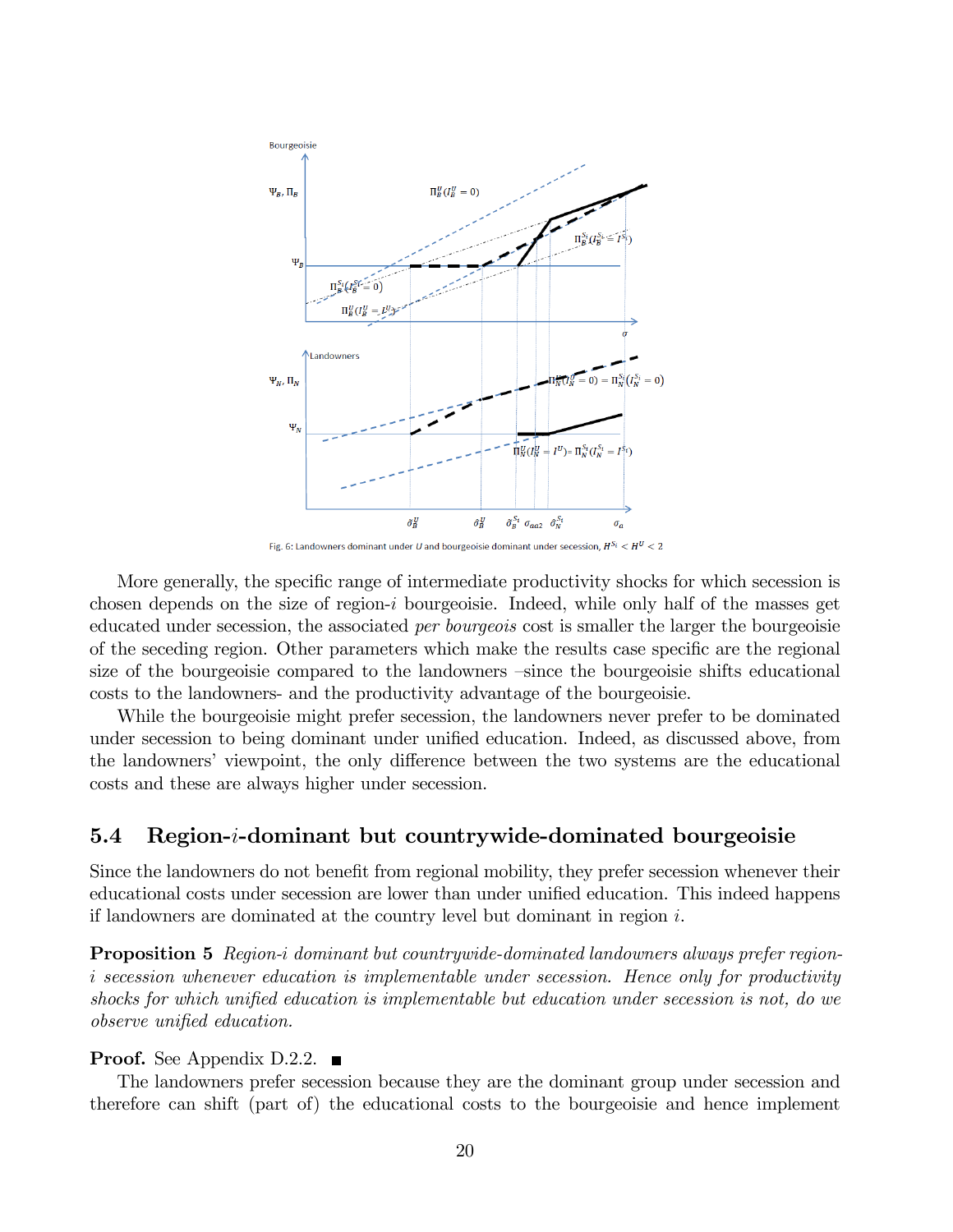schooling paying less than they would under the unified system where they are the main bearers of the educational cost.<sup>18</sup>

We are now in a position to summarize our results. Secession can only be an equilibrium outcome if it implies a change in the dominant group. It will always result when education under secession is implementable and the landowners are dominant under secession but dominated at the country level. If it is the bourgeoisie that is dominant under secession but dominated at the country level, secession might occur only for intermediate productivity shocks. In the latter case it will also occur when schooling under secession is implementable and fully financed by the dominant bourgeoisie while unified schooling does not occur since the landowners are worse off under schooling.

We next study the welfare properties of the equilibria.

# 6 Welfare

The value of welfare in our model is obtained by adding up individual utility levels. In the absence of schooling, welfare is given by

$$
W^{NS} = \frac{M}{2} \Psi_{M_i} + \frac{M}{2} \Psi_{M_{-i}} + B \Psi_B + N \Psi_N,
$$

which using  $(1)$  and  $(2)$  simplifies to:

$$
W^{NS} = \frac{M}{2}(1+\delta),\tag{23}
$$

i.e. in every period elite members are matched to the masses of their region and produce one unit of output. How the production is split is a simple transfer from one group to the other and for this reason does not enter the expression.

Under unified schooling, welfare becomes:

$$
W^{U} = \frac{M}{2} \Pi_{M_i}^{U} + \frac{M}{2} \Pi_{M_{-i}}^{U} + B \Pi_{B}^{U} + N \Pi_{N}^{U},
$$

which simplifies to

$$
W^{U} = -M + \left( (1+\sigma)\frac{N}{2} + (1+\mu\sigma)B \right) \delta M \tag{24}
$$

using  $(3)$ ,  $(4)$ , and  $(5)$ . The direct cost of unified schooling is M, as all mass members get educated. As for the benefits, productivity is now higher  $(1 + \sigma$  and  $1 + \mu \sigma$  in the matches with respectively landowners and bourgeois) and the masses can now produce with the entire bourgeoisie. However, no production takes place in the Örst period as the masses are attending school during that period.

 $18$ The bourgeoisie never prefers being dominated under secession to being dominant under unified schooling as secession implies it loses valuable match partners and in addition in this case the bourgeoisie becomes the main bearer of educational costs under secession.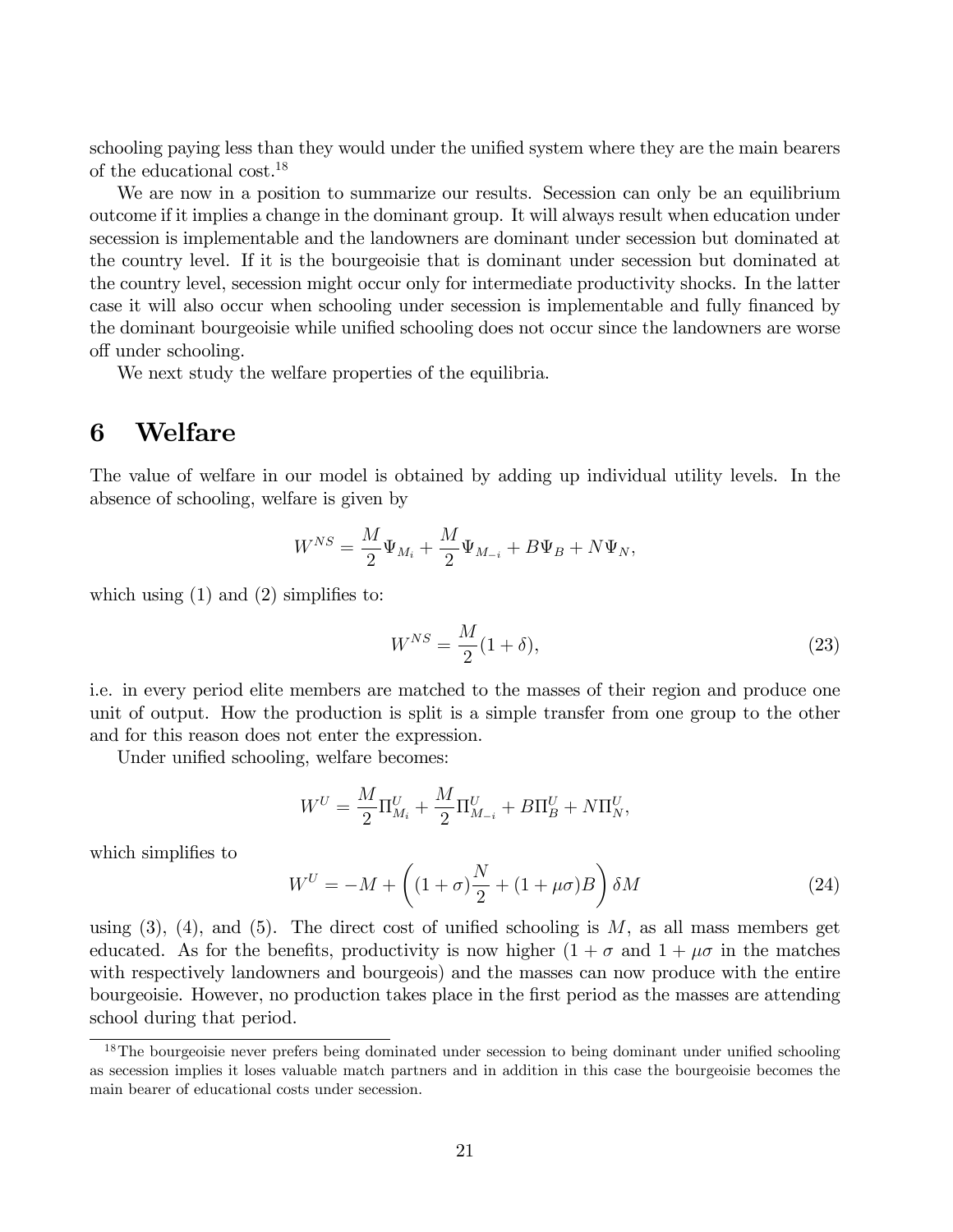The social planner prefers unified schooling to no schooling if and only if  $W^U > W^{NS}$  or equivalently when

$$
\sigma > \sigma_W^U = \frac{2 - B(2\mu + \delta - 1)}{\delta (N + 2B\mu)} + \frac{1}{\delta}
$$
\n(25)

This cutoff (25) decreases in  $\delta$ , B and  $\mu$  as schooling is more beneficial the more the future matters, the bigger the bourgeoisie, and the higher the productivity gains.

Next, we study the efficient educational level under regional schooling and secession. Clearly, as the planner maximizes utilitarian welfare and the payoffs of the agents are linear, distributional issues are irrelevant, and the implementation of schooling in one region and the secession of that region are indistinguishable from a welfare viewpoint. If region  $i$  is the only region that gets educated, welfare under secession or regional schooling is given by

$$
W^{R_iS_i} = \frac{M}{2}\Pi_{M_i}^{R_i} + \frac{M}{2}\Psi_{M_{-i}} + B\Pi_B^{R_i} + N\Pi_N^{R_i},
$$

which simplifies to

$$
W^{R_i S_i} = -\frac{M}{2} + \frac{M}{2} (1+\delta) \left( B_{-i} + \frac{N}{2} \right) + \delta \frac{M}{2} \left( \frac{N}{2} (1+\sigma) + B_i (1+\mu\sigma) \right) : \tag{26}
$$

the direct cost of education is now given by  $\frac{M}{2}$ , while one unit of the good is produced in each period by each of the  $\frac{M}{2}$  members of the masses in region  $-i$  with the regional elite  $B_{-i} + \frac{N}{2}$  $\frac{N}{2}$  and production in region i is confined to the second period but with a higher productivity  $(1 + \sigma)$ with the landowners and  $1 + \mu \sigma$  with the bourgeois).

Subtracting (23) from (26), the planner prefers education in one region to no education if and only if:

$$
\sigma > \sigma_W^{R_i S_i} = \frac{1 + B_i + \frac{N}{2}}{\delta \left(\mu B_i + \frac{N}{2}\right)}.\tag{27}
$$

### 6.1 Efficiency of equilibrium education

Proposition 6 checks whether the implementation of unified schooling in the decentralized equilibrium is socially efficient:

**Proposition 6** The equilibrium education level under unified schooling can be socially inefficient. Undereducation arises under a wide set of parameters, while overeducation can arise only if the bourgeoisie is dominant, the payoffs from schooling for the bourgeoisie are high relative to the payoffs of the landowners and the productivity takes intermediate values as specified in Appendix E.2.

#### **Proof.** See Appendix E.2  $\blacksquare$

The main intuition behind the inefficient provision of unified schooling is simply that the politically dominant elite does not internalize the benefits from schooling for the other elite and for the masses. More specifically, the solid line in Figure 7 represents the socially efficient productivity threshold  $(\sigma_W^U)$  for the provision of education for different values of the productivity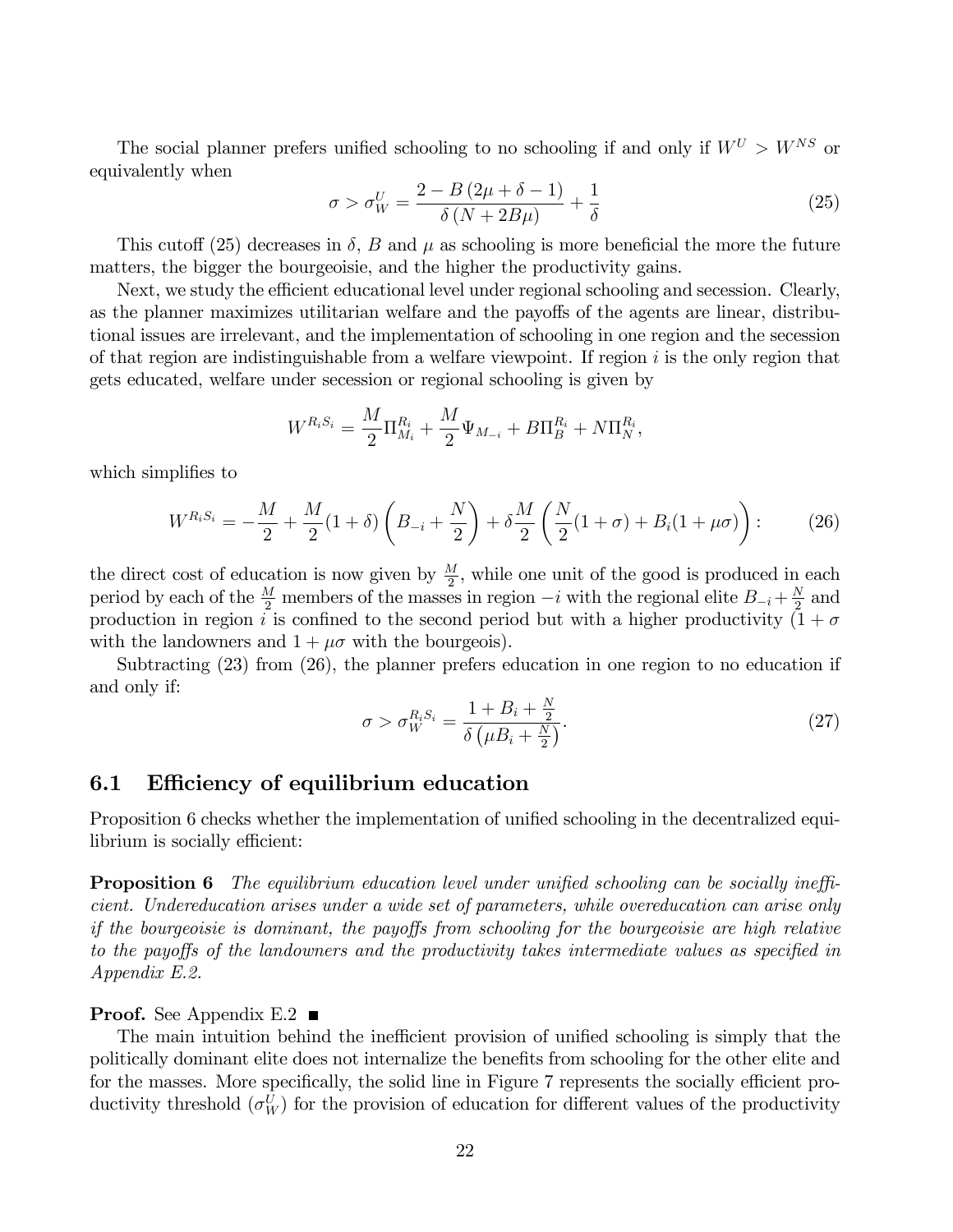advantage in matches involving the bourgeoisie  $(\mu)$  while the dashed (resp. dotted) line represents the equilibrium threshold under unified schooling when the bourgeoisie (resp. landowners) are the dominant group.<sup>19</sup>



Equilibrium education under the unified system is efficient no matter the identity of the dominant group in area I (no education) and area V (education), while in area IV the efficient choice is made only if the bourgeoisie is the dominant group. In area II, education is efficient, but is never implemented because the bourgeois do not take into account the gains education generates for landowners. Instead, in area III there is actually overeducation under unified schooling if the bourgeoisie dominates. Specifically, the bourgeois fully finance education and make landowners worse-off than under no education as the productivity gain for landowners is too low to cover for the loss of first period production while the masses take education. As this loss is not internalized by the bourgeois, the equilibrium is characterized by excess education.

The same type of argument holds regarding the efficiency of decentralized education under region-*i* schooling or secession, but overeducation arises only for values of the bourgeoisie's productivity advantage  $(\mu)$  higher than under unified schooling because the bourgeoisie does not gain production partners under these systems. Figure A1 in the appendix provides an example of these different cases.

### 6.2 First best

Assume first that the planner is able to enforce the welfare maximizing schooling level under each system.<sup>20</sup> In that case, the planner prefers unified schooling over regional schooling/secession if

<sup>&</sup>lt;sup>19</sup>We have assumed that  $\beta = 0.1$ ,  $\delta = 0.95$ ,  $B_1 = 0.25$ ,  $B = 0.4$ , and  $M = 2$ . The threshold for a dominant bourgeoisie (dashed line) is given by  $\tilde{\sigma}_B^U$  for  $H^U < 2$  and by  $\hat{\sigma}_B^U$  for  $H^U > 2$  and the threshold for landowners  $\left(\text{dotted line}\right)$  by  $\widetilde{\sigma}_B^U$  for  $H^U < 2$  and by  $\underline{\sigma}_N^N$  for  $H^U > 2$  (see Figures 1 to 4).

<sup>&</sup>lt;sup>20</sup>As it is easy to show that  $\sigma_{M_2}^U < \sigma_{M_1}^U < \sigma_W^U$  and  $\sigma_{M_i}^{R_i} = \sigma_{M_i}^{S_i} < \sigma_W^{R_i S_i}$  for  $i = 1, 2$ , the masses are always willing to attend school whenever the central planner wants this to be the case.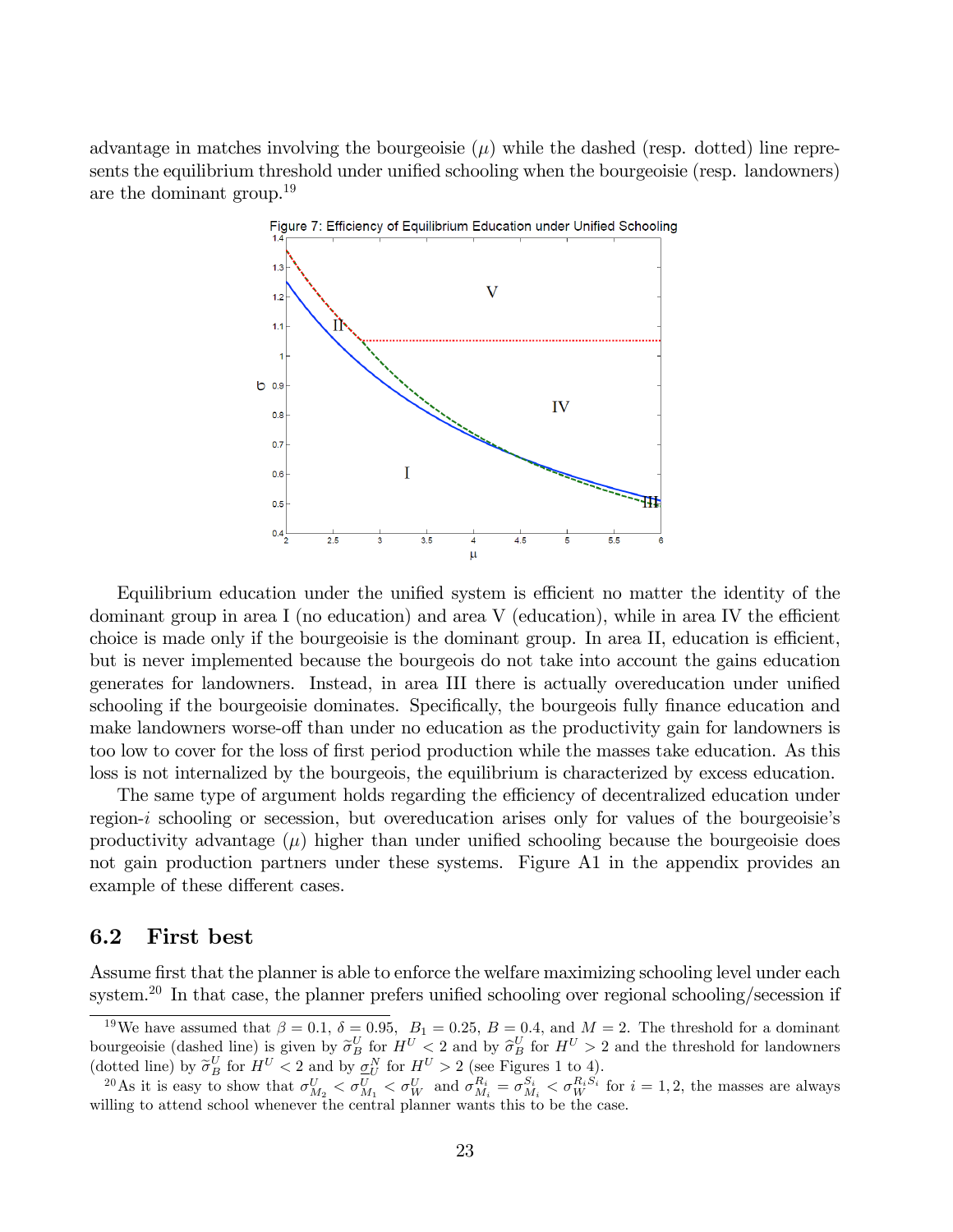and only if  $W^U > W^{R_i S_i}$   $\forall i = 1, 2$ . As it is easy to show that  $W^{R_1 S_1} > W^{R_2 S_2}$ ,<sup>21</sup> the condition becomes  $W^U > W^{R_1S_1}$ , which from (24) and (26) is equivalent to:

$$
\sigma\left(\frac{N}{2}+\mu B_2\right)\frac{M}{2}\delta + (1+\mu\sigma)B\frac{M}{2}\delta > \frac{M}{2} + \frac{M}{2}\left(B_2 + \frac{N}{2}\right). \tag{28}
$$

The social planner implements unified schooling whenever the additional returns from education in this system compared to regional schooling/secession (LHS of (28)) outweigh the additional costs of unified schooling (RHS). Specifically, the additional returns come from the higher productivity  $\sigma\left(\frac{N}{2} + \mu B_2\right) \frac{M}{2} \delta$  of the now-educated region-2 masses in their matches with region-2 elites and also from the additional matches the unified system enables, namely the interregional production between the masses of region i and the bourgeois of region  $-i$  (for  $i = 1, 2$ ), i.e.  $(1 + \mu \sigma) B \frac{M}{2}$  $\frac{M}{2}\delta$ . In turn, unified schooling is more costly because it educates  $\frac{M}{2}$  additional mass members, and also because region-2 masses do not produce anymore in the first period  $\underline{M}$  $\frac{M}{2}\left(B_2+\frac{N}{2}\right)$  $\frac{N}{2}$ ) as they are attending school.

Clearly, for sufficiently high values of  $\mu$  and/or  $\sigma$  in (28), the planner will choose unified schooling. The question then remains whether the planner may choose region-i schooling when the returns from education are sufficiently low. Proposition 7 shows that this will never be the case, because welfare under region- $i$  schooling is higher than welfare under the unified system only when implementing schooling is actually inefficient. Intuitively, in that case, given that education is inefficient, implementing it a lower scale (region-i schooling) is better than implementing it at a higher scale (unified schooling). However, as the planner has always the possibility of not implementing school at all, implementing region- $i$  schooling is never a first best outcome:

**Proposition 7** Under centralization, unified schooling yields higher welfare than regional schooling and secession.

**Proof.** See appendix E.1  $\blacksquare$ 

### 6.3 Second best

In general, the central planner will not be able to control the school set-up investments made by landowners and bourgeois. If the elites are willing to finance unified schooling, this system will still be chosen by the central planner. However, if the elites are not willing to implement that system and they are instead willing to implement regional schooling or secession, the central planner may prefer this option if for the corresponding parameter area education in one region is socially better than no education.

<sup>&</sup>lt;sup>21</sup> Indeed, the planner prefers the implementation of schooling in the region with the larger bourgeoisie (region 1) because (i) the cost of schooling is the same in both regions given that the size of the masses is identical, and (ii) education increases more the productivity of matches with the bourgeoisie, and thus the productivity gains from education are higher for those masses with access to a larger bourgeoisie. Mathematically,  $W^{R_1S_1} > W^{R_2S_2}$ holds if  $\sigma > \frac{1}{\delta \mu} = \frac{\sigma_B^{R_i}}{\sigma}$ , which is always satisfied.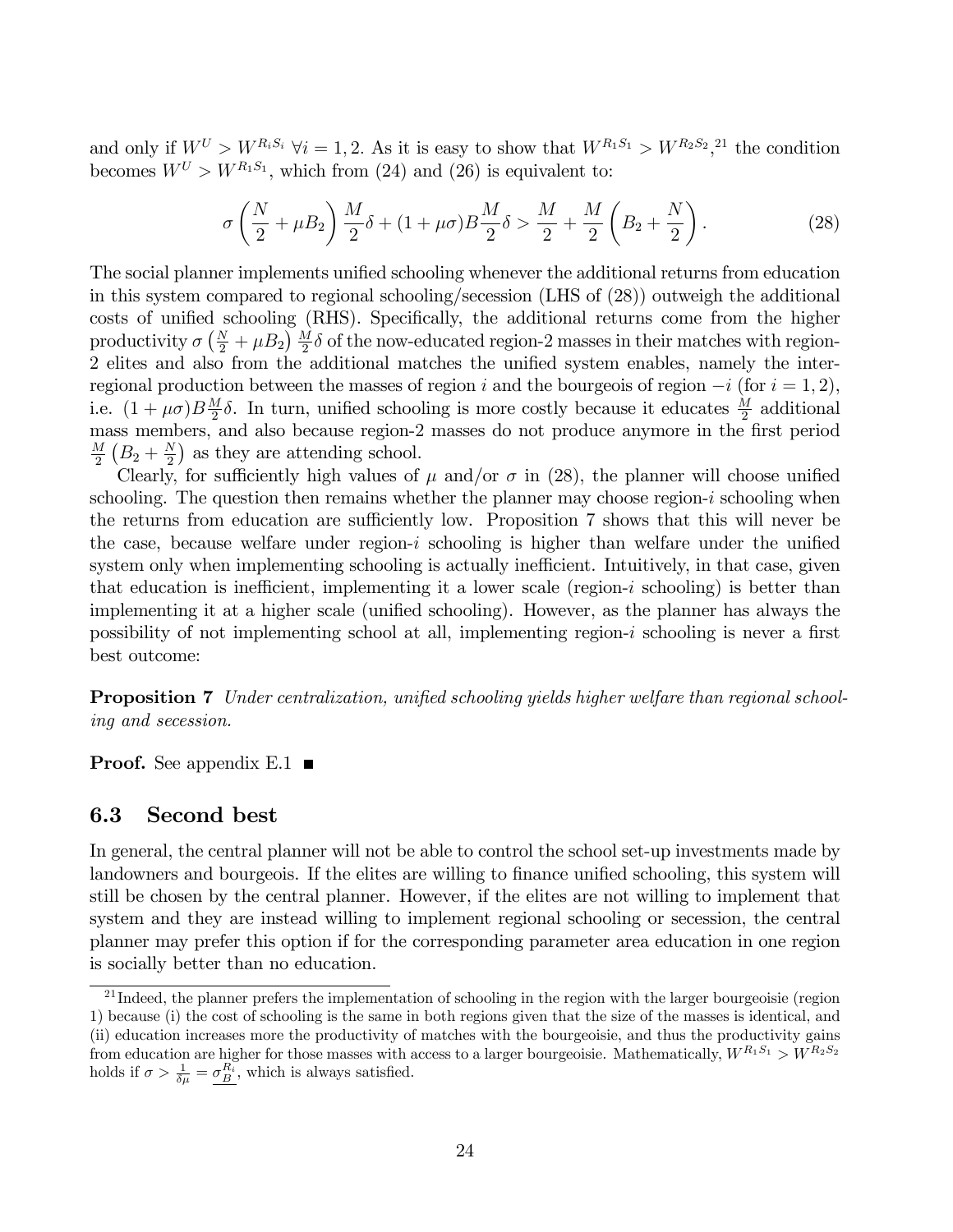From Propositions 2 and 3, we know that if the identity of the dominant group is the same countrywide and regionally, the dominant group always chooses unified schooling, which implies that regional schooling/secession can never be a second best in that case.

Consider next the case where the bourgeoisie is dominant at the country level but landowners are dominant at the regional level. From Proposition 5, landowners always prefer secession when both unified education and secession are implementable and in addition unified schooling is always implementable when education under secession is. As the central planner always prefers unified schooling when implementable, this means that any landowner-driven secession lowers welfare.

Finally, consider a regionally-dominant but countrywide-dominated bourgeoisie. In this case, we know from Proposition 4 that for  $H^{S_i} > 2$  and  $\hat{\sigma}_{B_i}^{S_i} < \sigma < \underline{\sigma_N}$  schooling is implemented<br>under accession but not on due the unified sector. This is not because a sufficient see dition for under secession but not under the unified system. This is not however a sufficient condition for secession to be a second best, because secession has still to be efficient, i.e. socially better than no-schooling. This condition does not automatically hold and requires the cut-off for efficient education in one region  $(\sigma_W^{R_i S_i})$  to be lower than the minimum productivity level rendering schooling profitable for the landowners, i.e.  $\sigma_N = \frac{1}{\delta}$  $\frac{1}{\delta}$ . This result is summarized in the following proposition:<sup>22</sup>

Proposition 8 If a regionally-dominant bourgeoisie wishes to implement secession when the countrywide-dominant landowners do not want to implement unified schooling  $(H^{S_i} > 2$  and  $\widehat{\sigma}_{B_i}^{S_i} < \sigma < \underline{\sigma_N}$ ), secession is a second best if an only if  $\max[\sigma_W^{R_iS_i}, \widehat{\sigma}_{B_i}^{S_i}]$  $\begin{bmatrix} S_i \ B_i \end{bmatrix} < \sigma.$ 

**Proof.** See Appendix E.4  $\blacksquare$ 

# 7 Robustness

The above results are derived assuming one cross-regional dimension of heterogeneity, namely the size of the bourgeoisie. In this section we brieáy discuss other forms of heterogeneity. As before we assume that the regions are identical except in one dimension. Specifically, we consider in turn cross-regional heterogeneity in the number of mass members, the number of landowners, or the date of the industrialization opportunity.

If the heterogeneity stems from the size of the masses, the minimum productivity shock necessary for the masses to be willing to get region $-i$  schooling or unified schooling becomes identical across regions. As before, the masses are willing to attend unified schools whenever they are willing to attend regional schools. Under region $-i$  education the elite of the region with the larger masses benefits more from education, but educating this region is also more costly since more individuals have to be schooled. Unified schooling then leads to less than double education costs and big benefits due to the mobility of the masses. This leads to nation building for sufficiently high productivity shocks and makes secession less likely than in our benchmark setting.

 $^{22}$ In Appendix E.5 we provide one numerical example for which the secession of a regionally-dominated bourgeoisie is a second best, and one in which this outcome is worse than no-schooling.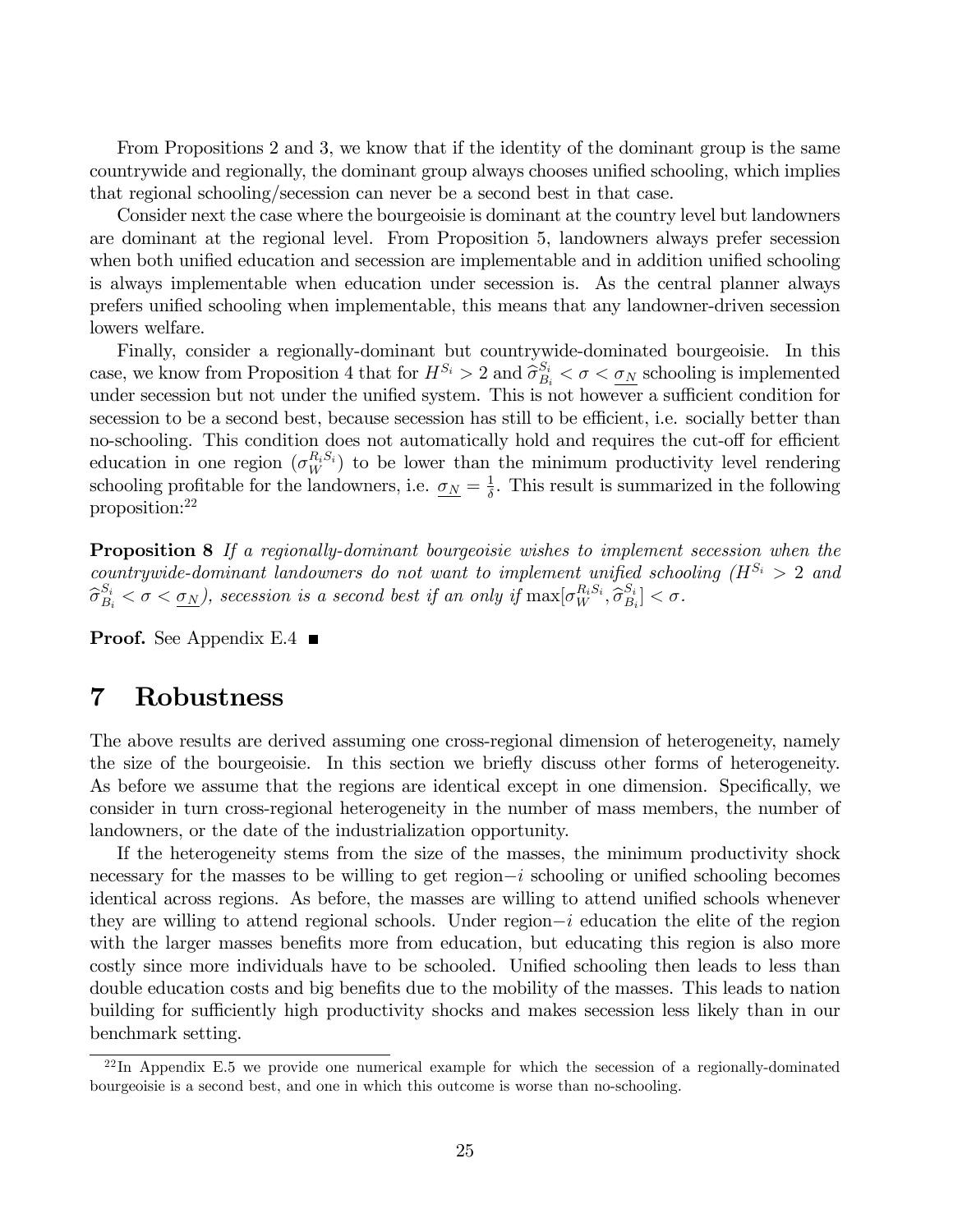It is easy to see that our results are robust to the case when it is the size of the landowners that differs across regions. The main difference to the benchmark model is that now the cutoffs for education (might) depend on the size of the regional landowners and no longer on the size of the regional bourgeoisie. Now the masses in the region with the smaller group of landowners are willing to get educated earlier in each educational system since they face a smaller probability to meet a landowner and are therefore are more likely to be matched with a bourgeois and enjoy the additional productivity increase of this type of match. Nevertheless, the masses are still willing to get education in the unified system before they are willing to get educated regionally or under secession. Moreover, as before, the masses are still willing to get educated whenever the elite is willing to implement education. Hence, the education incentives of the elite alone determine when schooling is implemented. They face the same type of trade-offs than before, and hence the results are qualitatively the same.

Finally, consider a case where only region i experiences a large industrialization shock, and as a result only the agents in that region can initially access the high technology. If attaining a high productivity in cross-regional matches requires only one of the agents -bourgeois or mass members- to have access to that technology, our results on the equilibrium and optimality of unified schooling still carry on. This is also the case if unified schooling creates a common identity that allows mass members to migrate across regions, following Gellner (1983). Instead, if migration is not possible and high productivity in cross-regional matches requires both the bourgeoisie to access the new technology and the masses to be trained for it, asymmetric industrialization shocks across regions hinder nation building and originate an additional channel leading to secession at equilibrium.<sup>23</sup> Indeed, in that case, regional schooling in the high-productivity region is more attractive for all groups than regional schooling in the low-productivity region. Moreover, the bigger the relative difference across regions, the more likely it is that regional education dominates unified schooling. In addition, since transfers to the less efficient region can be avoided by implementing secession, a very unequal speed of industrialization makes nation building across both regions impossible and is likely to lead to secession.

# 8 Case Study: Spain versus France

In this section, we relate our model to the cases of 19th century France and Spain. At the beginning of the 19th century, both countries were similar at least along some characteristics relevant to our model.

Specifically, both countries had a very similar per capita GDP at the beginning of the century<sup>24</sup> and were characterized by a heterogeneous language composition. Indeed, in 1794 only about  $40\%$  of the French population were native French speakers<sup>25</sup> (Calvet 2002, p. 218), while an important proportion of the Spanish population had a language other than Spanish/Castilian

<sup>&</sup>lt;sup>23</sup>In the model this could be represented by different  $\sigma_i$  or by different  $\mu_i$ .

<sup>&</sup>lt;sup>24</sup> According to Tortella (1994, p. 2) Spain's per capita GDP was  $2\%$  higher than France's in 1800, and 7% lower in 1820. According to Maddison (2003, pp. 58-67), France's GDP was higher by 11% in 1820.

<sup>&</sup>lt;sup>25</sup>Among the other language groups, the largest was Occitan and next came Breton and Alsacian. Additionally, small minorities were speaking Franco-provençal, Basque, Catalan, Corsican, or Flemish.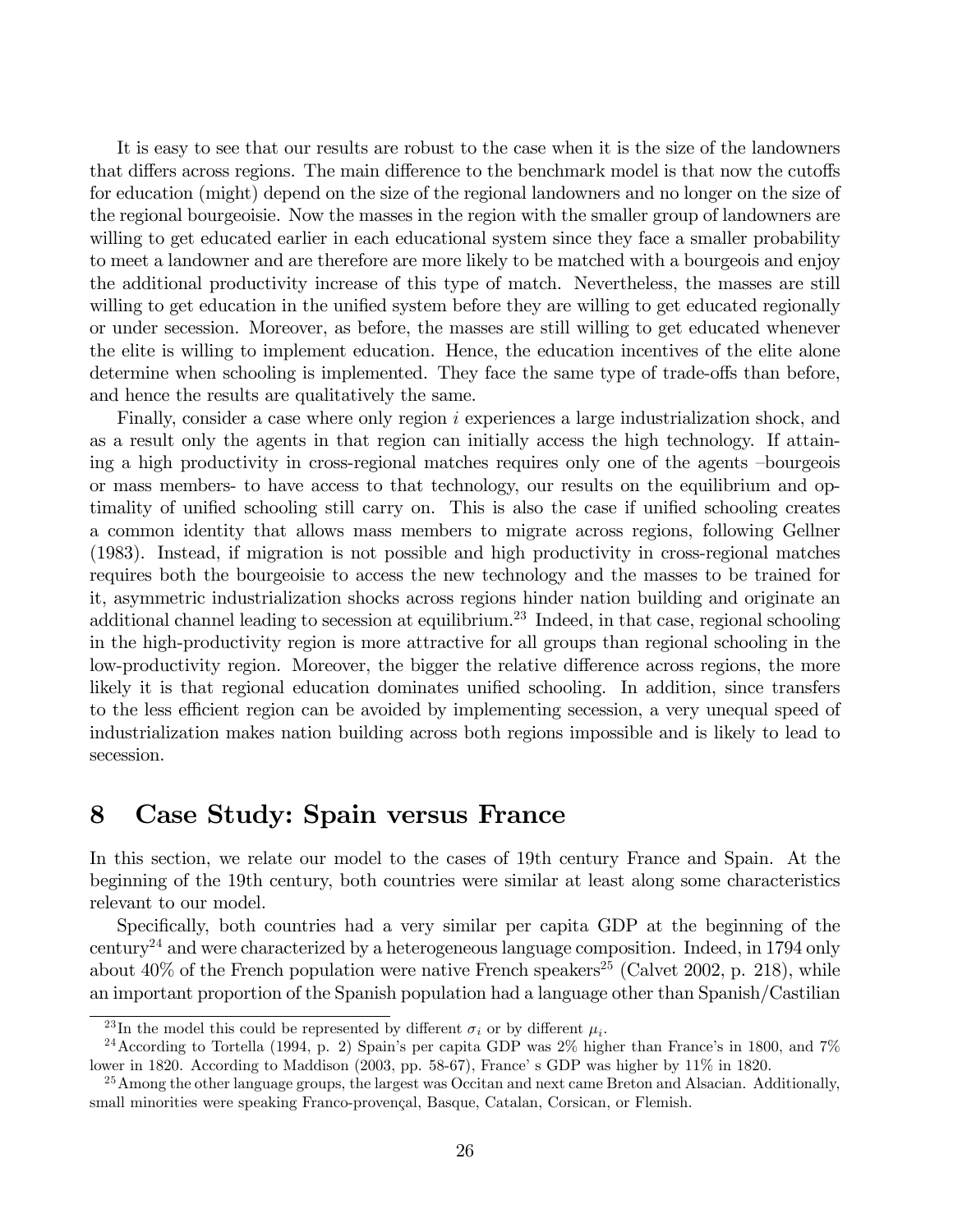(i.e. Catalan, Galician, Basque, or Bable) as their mothertongue in  $1787<sup>26</sup>$  Another common characteristic is that the Örst industries were geographically concentrated. In France, the Örst industries were mostly concentrated in the North-East (Crayen and Baten, 2010), and in the case of Spain they were mostly concentrated in Catalonia and in the Basque Country (Tortella, 2000).

Despite these common features, France and Spain ended up having very different outcomes in terms of industrialization, with France's per capita GDP becoming 1.7 times that of Spain in 1930.<sup>27</sup> The outcomes were also very different in terms of nation-building. In the historical literature, France is often used as a benchmark of successful nation-building (see e.g. Kroneberg and Wimmer, 2012) while Spain is seen as an example of an unaccomplished nation-building process accompanied with the emergence of peripheral nationalisms (see e.g. Linz, 1974, 1975; Keating, 1993). When elections were held, peripheral nationalist parties were systematically represented in the Spanish Parliament since the end of the 19th century. Instead, the success (or even the existence) of regionalist/nationalist parties in Alsace, Brittany, Corsica, or the French parts of the Basque Country or Catalonia has been extremely limited. For instance, in the June 1931 Spanish legislative elections, the Catalan nationalist parties obtained almost three fourths of the Catalan constituencies, and their Galician regionalist and Basque nationalist counterparts respectively 40 per cent and one third of the Galician and Basque constituencies (see Tusell, 1982).<sup>28</sup> In contrast, in the first round of the April 1928 French legislative elections, regionalist candidates were only present in Alsace and obtained 4 seats with 15.9% of the votes: overall, the French Parliament consisted of 4 regionalist deputies out of 612 (see Lachapelle, 1928).

In terms of our model, we can consider that the two regions characterizing France are the industrializing North-East and the agricultural South-West, as defined for instance by the "St-Malo-Geneva line" identified by some Historians (see e.g. Weber,  $1976$ ). In addition, it is safe to assume that the bourgeoisie was the dominant elite both in the North-East and at the French level as a whole. Indeed, Price (2004) argues that while the landowners retained an important amount of power at least until 1870, "New' wealth was represented by a *grande* 

 $26$ There are no available data on the language composition of Spain at the end of the 18th century. However, one can do a back of the envelope computation to get an upper bound for the proportion of non-Spanish speakers. According to Linz (1975), historically Spanish has also been spoken by part of the population in those regions where Catalan, Galician, or Basque were also spoken. Instead, these three languages were geographically concentrated in certain provinces (Barcelona, Tarragona, Lleida, Girona, Valencia, Castellon, Alicante, and the Balearic Islands, for Catalan; A Coruna, Lugo, Ourense, and Pontevedra, for Galician; and Gipuzkoa, Bizkaia, Araba, and Navarre for Basque). Using data on the population of provinces in the 1787 Census (INE, 1991), an upper bound for the proportion of Catalan, Galician, Basque, and Bable speakers is respectively 18%, 13%, 5%, and 3%, and thus a lower bound for the proportion of Spanish speakers is 61%.

<sup>&</sup>lt;sup>27</sup>Measured in 1970 U.S. dollars adjusted for purchasing power parity, the GDP per capita of France in 1930 was 1,337 and that of Spain 798 (Tortella, 1994, p.2). Similar results are found in Maddison (2003, pp. 62 & 68): measured in 1990 international Geary-Khamis dollars, France's per capita GDP was 4,532 and Spain's 2,620.

 $^{28}$ In Catalonia, out of 53 seats, *Esquerra Republicana de Catalunya* obtained 31 seats, the Lliga Regionalista 3, the Unió Socialista de Catalunya 2, the Partit Català Republicà 1, and the Esquerra Catalana Radical-Socialista 2. In Galicia, out of 47 seats, the Federación Republicana Gallega obtained 14, the Galleguistas  $2$ , and the Regionalistas 1. In the Basque Country (excluding Navarre), out of 24 seats, the Partido Nacionalista Vasco obtained 8 seats.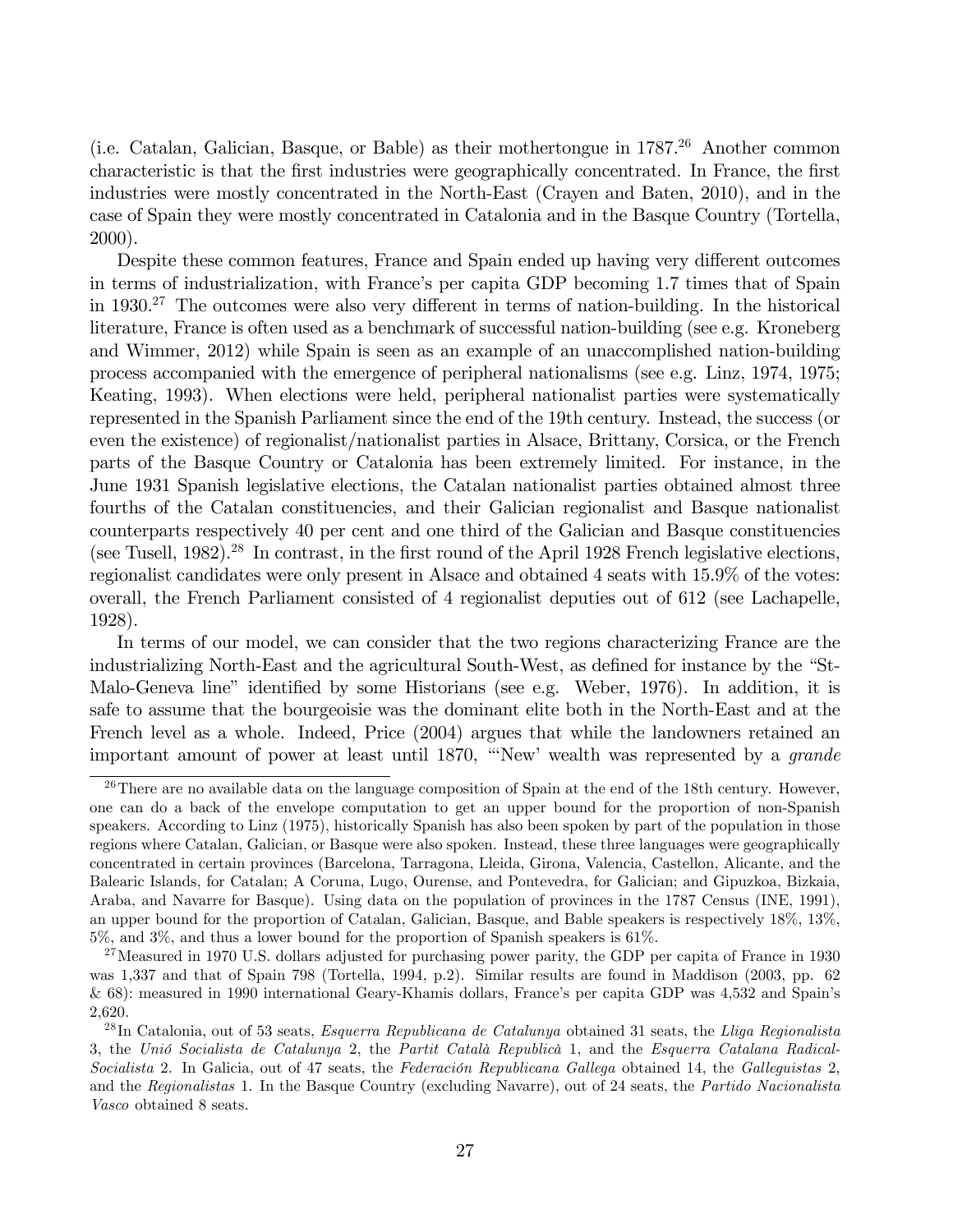bourgeoisie, which had, since 1830, achieved dominance not only in commerce, industry, and the professions but also in government" (Price,  $2004$ , p. 37). As the bourgeoisie is dominant both at the regional and at the country level, from Proposition 2 we expect the bourgeoisie to choose unified schooling, which in turns results in the creation of a common French identity.

The implementation of schooling throughout the country and the creation of a strong common French identity were actually observed. According to Nuhoglu Soysal and Strang (1989), º while France introduced compulsory education only in 1882, the primary enrollment ratio was already 75 percent in 1870 (p. 278), the highest amongst developed countries. However, there were big cross-regional differences in school attendance (Weber, 1976). In the 1880s, schooling became free, French was made the only language of instruction (Chervel, 1992) and "village teachers, trained to greater competence and new self-respect, became the licensed representatives of the Republicî (Weber, 1976, p. 318). Parallel to this, parents started to perceive that numeracy and literacy were actually useful (as e.g. they were required to get jobs both in the public and the private sector), attendance increased, and differences in attendance across regions started to decline (Weber, 1976). At the same time, in Weberís (1976, p. 332) words, ìthe greater function of the modern school (is) to teach not so much useful skills as a new patriotism beyond the limits naturally acknowledged by its charges. The revolutionaries of 1789 had replaced old terms like schoolmaster, regent, and rector, with instituteur, because the teacher was intended to *institute* the nation". The successful implementation of the schooling system throughout the country constituted a "wide-ranging process of standardization that helped create and reinforce French unity, while contributing to the disintegration of rival allegiances" (Weber, p. 338).<sup>29</sup>

In the case of Spain, the two regions can be identified as the industrializing periphery (Catalonia and the Basque Country) and as the agricultural "centre" which comprises the rest of the country. According to historians, the bourgeoisie was dominant in the periphery, while the landowning elite from the centre dominated Spanish politics (see e.g. Linz, 1974; SolÈ Tura, 1989; or Harrison, 1990).<sup>30</sup> In our model, the case where the landowners are dominant at the country level and the bourgeoisie is dominant at the regional level is studied in Proposition 4. In this Proposition, secession arises as an equilibrium outcome when the industrialization shock is weak and is more likely to arise when the overall size of the bourgeoisie is small.<sup>31</sup> While we cannot directly observe the size of the industrialization shock, Keating (1993) and Balfour (1995) argue that the Catalan textile industry was uncompetitive by European standards, and required for this reason a protected market for its goods (Spain) and a protected source of raw materials (cotton from Cuba). Assuming that the overall size of the bourgeoisie is small at the

 $29$ Weber (1976, p. 336) also argues that "Teachers taught or were expected to teach 'not just for the love of art or science...but for the love of France – a France whose creed had to be inculcated in all unbelievers. A Catholic God, particularist and only identified with the fatherland by revisionists after the turn of the centurym was replaced by a secular God: the fatherland and its living symbols, the army and the flag. Catechism was replaced by civics lessons. Biblical history, proscribed in secular schools, was replaced by the sainted history of France".

 $30$ Harrison (1976, p. 902) argues for instance that "the agrarian and financial interests of central and southern Spain [who] made up the political oligarchy".

<sup>&</sup>lt;sup>31</sup>Observe that secession is possible in more cases when  $2 > H^U = (1 - \beta)(2\mu - 1 + \delta)B$  which is easier to satify the smaller B.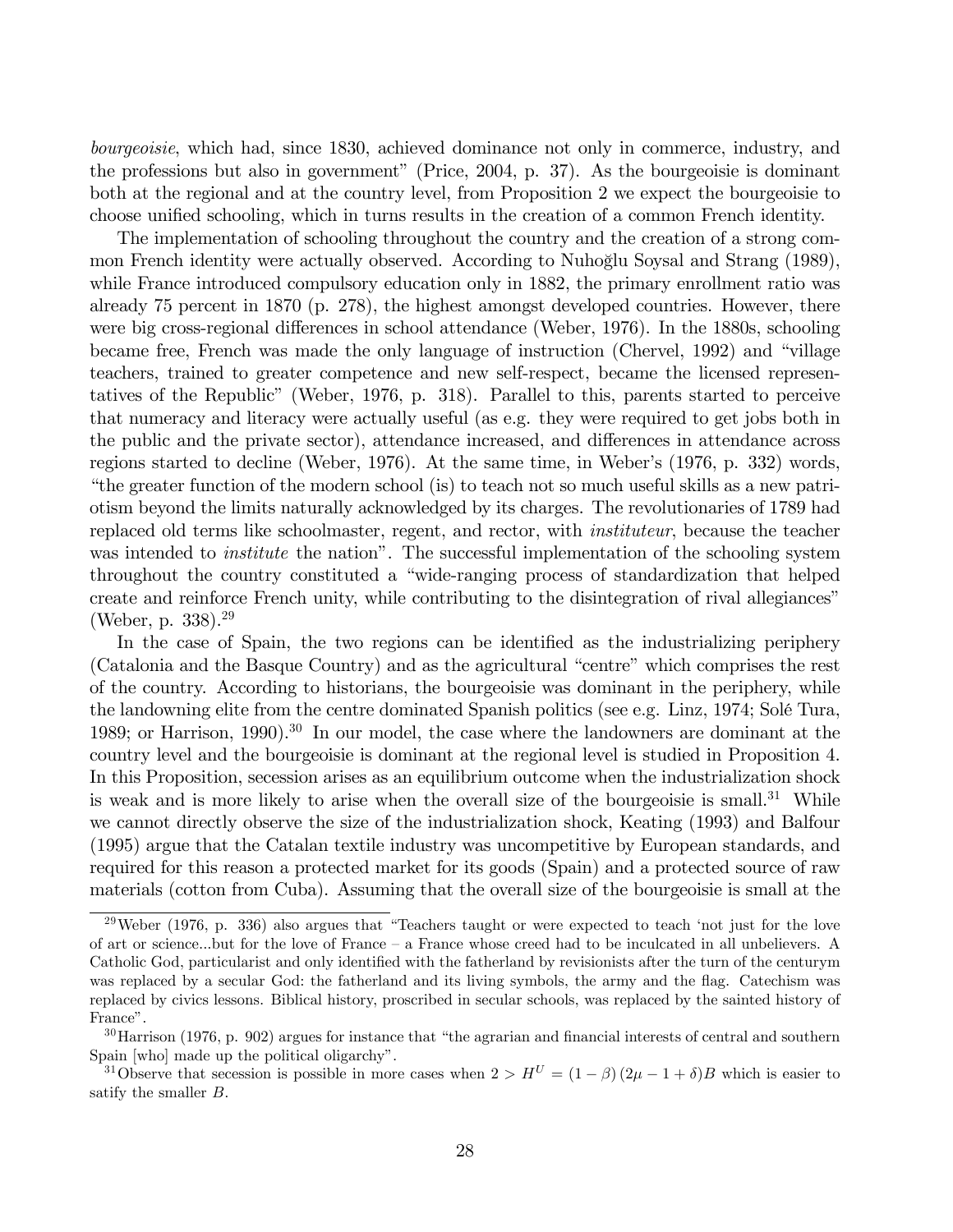Spanish level seems reasonable, given the very limited development of industries in the rest of the country, as underlined by the literature on the failure of the industrial revolution in Spain during the 19th century (see Nadal, 1973).

As predicted by the model, the development of the education system was weak in Spain and peripheral nationalisms developed, although secession was not observed. Indeed, while education became compulsory already in 1838, the primary enrollment ratio in 1870 was only of 42 percent (Nuhoğlu Soysal and Strang, 1989, p. 278) and "central government funding for primary education remained minimal: between 1850 and 1875 education never accounted for more than 1.13 percent of the budget and by the  $1870s$  it had fallen to  $0.55$  percent" (Shubert, 1990, p. 182). The illiteracy rate was 71 percent in 1870 and still 50 percent in 1910, against respectively 32 and 13 percent in France in the same dates (Tortella, 2000, p. 13). In addition, Shubert (1990, p. 183) argues that "the war against non-official languages in Spain was much less successful in Spain than in France (...) One reason for this was that the Spanish state was much less effective in creating the basic agent of linguistic uniformity: the schools".

As for the development of Catalan nationalism, Linz (1974) argues that a regionalist movement started in Catalonia in the mid 19th century and turned into a nationalist movement at the end of the century. In addition to the cultural and literary revival of the Catalan language, ìit was the defense of the interests of the national bourgeoisie that activated manufacturers to create interest groups, organize meetings, write petitions, and contribute decisively to the founding of the Lliga de Catalunya in 1887" (p. 62) one of the first Catalanist parties. However, the "minority character of the industrial bourgeoisie of Catalonia, and later the Basque country, in the total Spanish social structure, and the impossibility for it to gain power at the center within the oligarchic liberal democracy of the Restoration [1870-1931], turned it away from the struggle for power in the Spanish state. Instead it aimed to secure power at the local and regional level and to build up support on the basis of cultural nationalism to bargain more effectively with the central government on economic issues particularly protectionism" (Linz, 1975, pp. 384-386). Two examples of conflicts between the Catalan bourgeoisie and the centre's landowning elite are the fight over tariffs after Cuba's independence in 1898 -with the Catalan bourgeoisie defending the elimination of tariffs on foreign grain and the imposition of tariffs on foreign textiles (see Harrison, 1990, or Díez Medrano, 1994)- and over the taxation of industrial proÖts during World War I (see e.g. Carr, 1980 or Enrlich, 1998). Moreover, the programme of the Catalan employers' group Fomento del Trabajo Nacional set up following Cuba's independence stressed the implementation of technical education as one of four main demands (Harrison, 1974) which indicates that they valued schooling. Finally, referring to the end of the 19th century and beginning of the 20th, Balcells  $(2013)$  argues that "Catalan nationalism" exists and is salient in Spain because people were never massively educated under a strong a well-organized Spanish state" (p. 468).

# 9 Conclusion

This paper presents a Gellnerian model of industrialization and nation building emphasizing the key role of elites in shaping that process. As in Gellner (1964, 1983), the central link between industrialization and nation building goes through the double role of schooling as productivity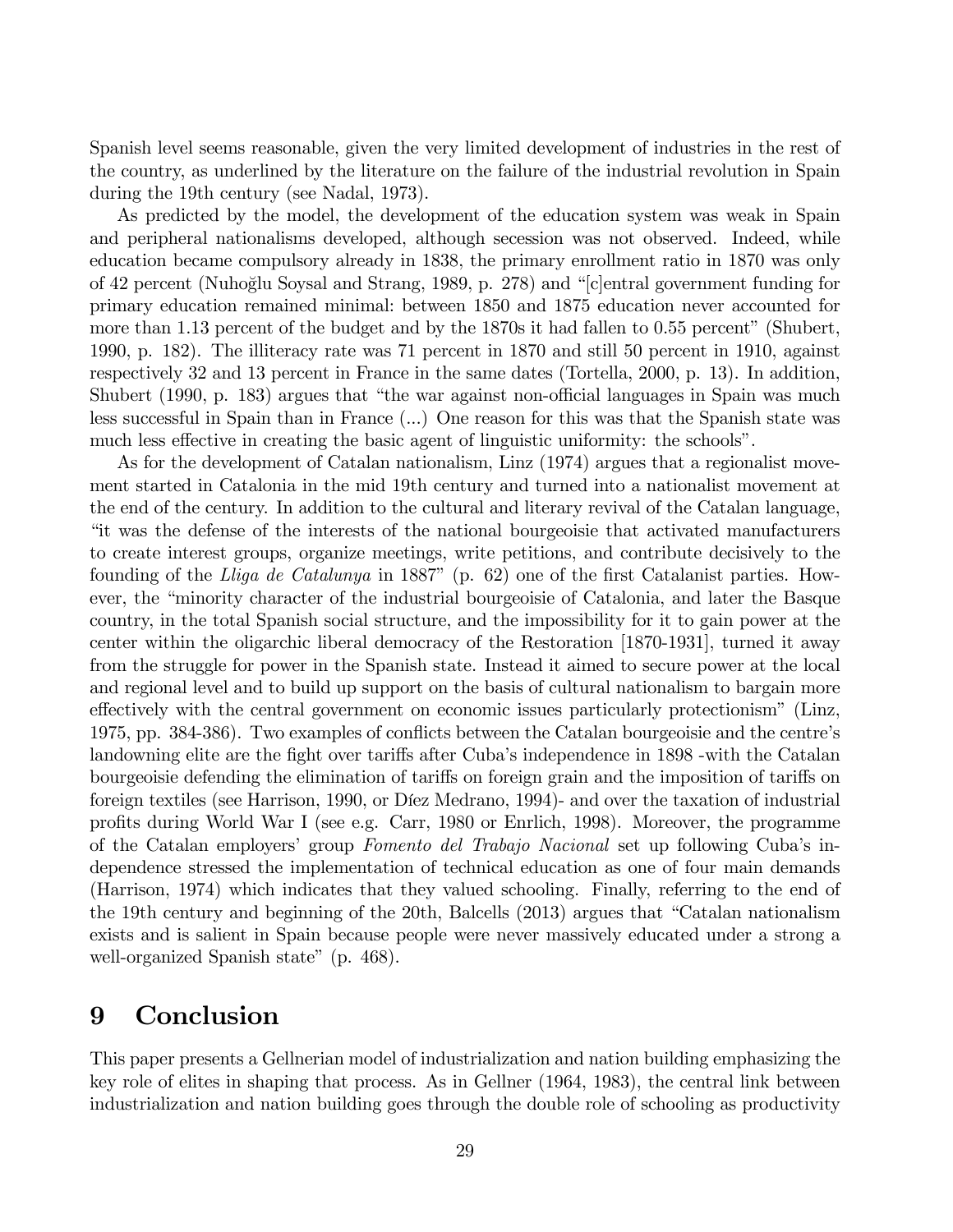enhancer and generator of a common identity. In addition, as in more recent contributions to the nation building literature (see in particular Breuilly, 1993; Roeder, 2007; Kroneberg and Wimmer, 2012), the observed outcome in terms of industrialization and nation building crucially depends on the nature of the interaction between elite groups with different (and sometimes diverging) interests.

In our two-region model, nation building through a unified educational system which brings a common identity to both regions is assumed to be superior to regional organizations of education because it expands output by enabling inter-regional production. However, this first best outcome is not always reached at equilibrium if the regionally-dominant elite is dominated at the country level. The intuition for this result is as follows: an elite which is dominant at both geographical levels can appropriate a large share of the cake at both levels, and thus goes for the implementation of institutions at the level where the cake is the largest, i.e. the country level. Instead, a regionally-dominant but countrywide-dominated elite may prefer a large share of the small (regional) cake rather than a small share of the large cake stemming from nation-building. If the bourgeoisie is the regionally-dominant group, regional schooling through secession can actually be a second best when the milder interest for education of the countrywide-dominant landowners lead them not to embark in nation building.

As a historical check, we study the ability of the model to explain the divergent evolution of France and Spain in terms of nation-building and industrialization, despite their similar levels of income and linguistic diversity at the beginning of the 19th century. In France the bourgeoisie was dominant both at the country level and in the industrializing North-East; therefore according to our model we should expect nation-building. Instead the model predicts the absence of nation-building in Spain given that the peripheral (Catalan and Basque) bourgeoisie was only dominant at the regional level and the industrialization shock was not very large. Indeed, France experienced the systematic implementation of free primary education across the country since the 1880s, while Spain was still experiencing a 50% illiteracy rate in 1910. This very different investments in education ran parallel to the much higher growth and stronger national identity in France than in Spain.

While our model finds empirical backing in the comparative analysis of Spain versus France, our paper does not perform an econometric test of Gellner's theory. A important first step in this direction is Wimmer and Fenstein (2012) which uses a quantitative event history analysis, and finds a positive –but statistically insignificant- correlation between the length of railway tracks – thought of as a measure of nation-building through industrialization- and the birth of nation-states. A further step in this direction which is beyond the scope of this paper and requires an important data collection effort would ideally link educational investments during industrialization and the presence of national identities -whether or not taking the form of an independent state.

# A Cutoffs and educational costs for the elite

Let e (resp.  $-e$ ) denote the dominant (resp. dominated) group and E (resp.  $-E$ ) its size. Then, educational costs are split as follows: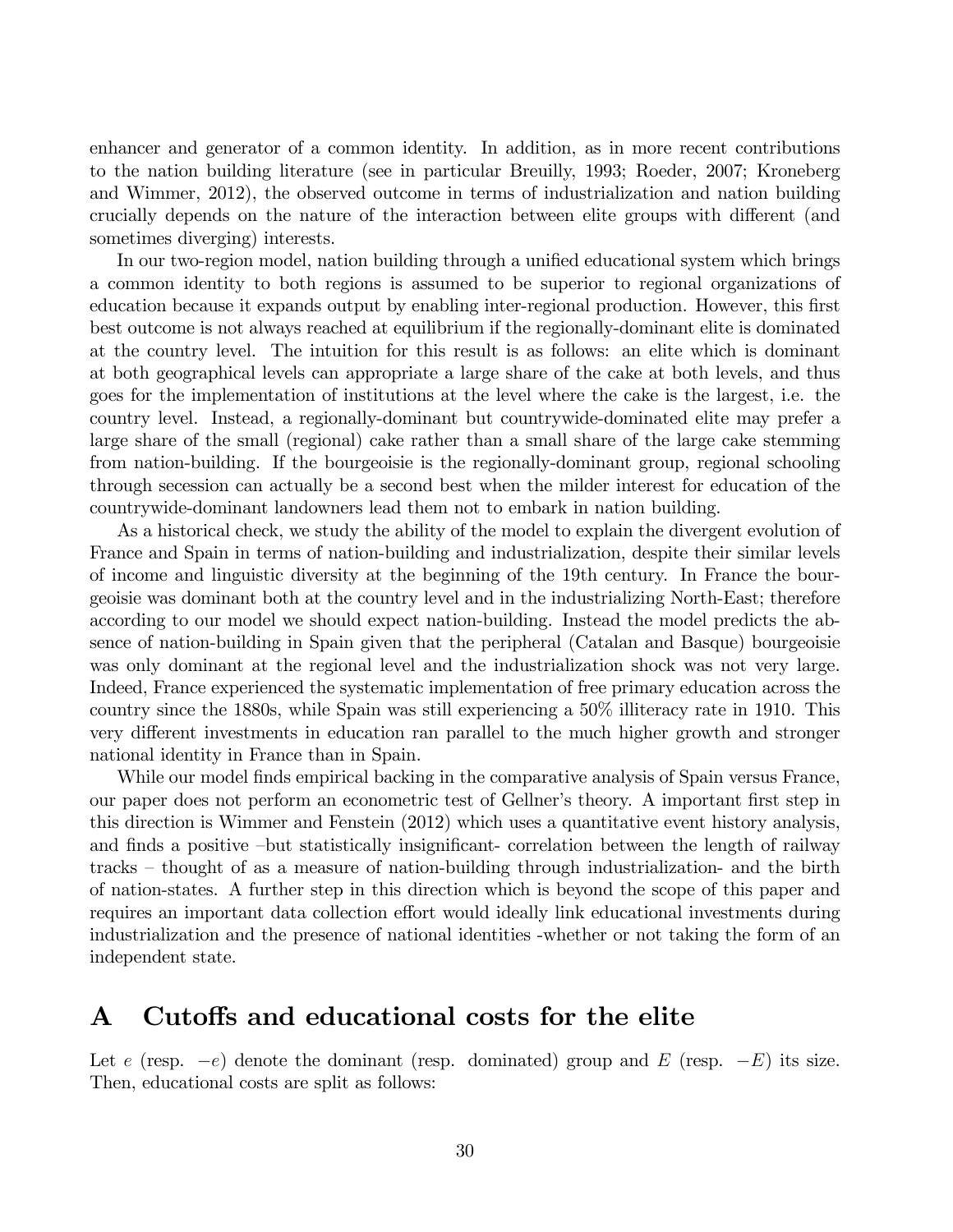- For very high productivity shocks,  $\sigma > \max \left[ \sigma_{\epsilon}^{k}, \hat{\sigma}_{-}^{k} \right]$  $-e$ ,  $I_e^k = 0$ , and schooling is entirely financed by the dominated group. Under unified schooling, each member of the dominated group pays  $\frac{M}{E}$  since the masses of both regions get educated. Under region-*i* schooling, the cost reduces to  $\frac{M}{2(-E)}$ .
- If  $\max\left[\underline{\sigma_e^k}, \widehat{\sigma}_{-}^k\right]$  $-e$  $\Big] = \widehat{\sigma}^k$  $_{-e}^k$ 
	- then for max  $\left[\widetilde{\sigma}_e^k\right]$  $e^k$ ,  $\sigma_{-e}^k$  $\Big] < \sigma < \widehat{\sigma}^k$  $e^k_{-e}$ , the dominant group has to cofinance education paying  $I_e^k$  while the dominated group pays  $I_{-e}^k$ . The value of  $I_e^k$  for the different systems is  $\widetilde{I_e^U} = \frac{M - I_{-e}^U(-E)}{E}$  $\frac{\overline{U}_e(-E)}{E}$  and  $\widetilde{I}_e^{\widetilde{R}_i} = \frac{\frac{M}{2} - I_{-e}^{R_i}(-E)}{E}$  $\frac{-e^{(-E)}}{E}$ .  $-$  if max  $\left[\widetilde{\sigma}_e^k\right]$  $e^k, \sigma_{-e}^k$  $\left[\right] = \frac{\sigma_{-e}^k}{\sigma_{-e}^k}$  and  $\max \left[\frac{\sigma_{-e}^k}{\sigma_{-e}^k}, \hat{\sigma}_{e}^k\right]$ e  $\left[\right] = \frac{\sigma_{-e}^k}{\sigma_{-e}^k}$ , then for  $\hat{\sigma}_e^k < \sigma < \frac{\sigma_{-e}^k}{\sigma_{-e}^k}$ , the dominant group wants education, but the dominated group is made worse off with education, so the dominant group fully pays the educational costs, namely  $\frac{M}{E}$  under unified schooling and  $\frac{M}{2E}$  under region-*i* schooling.
- In all other cases, the dominant group has no interest in implementing schooling.

Table 1 reports the values of the productivity thresholds and associated payments under unified schooling, region-i education and region-i secession.<sup>32</sup> In order to calculate the thresholds under secession, we take into account that in that case educational costs are paid only by the elites of the seceding region.

|                                         | Unified education                                                   | $Region-i$ education                                                       | $Region-i$ secession                                 |
|-----------------------------------------|---------------------------------------------------------------------|----------------------------------------------------------------------------|------------------------------------------------------|
| $\sigma_N^k$                            |                                                                     |                                                                            |                                                      |
| $\sigma_B^k$                            | $1-\delta$<br>$2\mu\delta$                                          | $\overline{\delta\mu}$                                                     |                                                      |
| $\overline{\widehat{\sigma}^k_N}$       | $\overline{(1-\beta)\delta N}$                                      |                                                                            |                                                      |
| $\overline{\widehat{\sigma}^k_B}$       | $(1-\beta)B(2\mu-1+\delta)$<br>$2\mu(1-\beta)\delta B$              | $\overline{(1-\beta)}B_i(\mu-1)$<br>$\mu(1-\beta)\delta B_i$               |                                                      |
| $\overline{\widetilde{\sigma}_{e}^{k}}$ | $\frac{2-(1-\beta)B(2\mu-1+\delta)}{2}$<br>$1-\beta\delta(N+2B\mu)$ | $\overline{(1-\beta)2B_i(\mu-1)}$<br>$2-$<br>$\delta(1-\beta)(N+2\mu B_i)$ |                                                      |
| $I^k_N$                                 | $(\delta \sigma -1)(1-\beta)M$                                      | $(\sigma \delta - 1)(1-\beta)M$                                            | $(1-\beta)(\delta\sigma-1)M$                         |
| $I_B^{\overline{k}}$                    | $\overline{(1-\beta)[2\mu\delta\sigma-1+\delta]M}$                  | $(\mu \sigma \delta - 1)(1 - \beta)B_i M$<br>2 B                           | $\overline{(1-\beta)(\delta \mu \sigma -1)M}$        |
| $I^k_N$                                 | $\frac{2-B(1-\beta)(2\mu\delta\sigma-1+\delta)}{2}M$                | $1-(\mu\sigma\delta-1)(1-\beta)B_i M$                                      | $\frac{1-B_i(1-\beta)(\delta\mu\sigma-1)}{M}M$       |
| $I_B^k$                                 | $\frac{2-N(1-\beta)(\delta\sigma-1)}{M}M$<br>2B                     | $2-(\sigma\delta-1)(1-\beta)N M$                                           | $\frac{2-N(1-\beta)(\delta\sigma-1)}{n}M.$<br>$4B_i$ |
| Toble 1. Productivity thropholds        |                                                                     |                                                                            |                                                      |

Table 1: Productivity thresholds

<sup>&</sup>lt;sup>32</sup>For the time being we ignore nonnegativity constraints on  $\overline{I_e^k}$  when calculating  $I_e^k$  and  $\sigma_e^k$ . This approach has the advantage that  $\sigma_e^k = \sigma_B^k = \sigma_N^k$  for all schooling systems k, but, as it might lead to unnatural rankings of the cutoffs, in particular to  $\sigma_B^k < \sigma_B^k = \sigma_N^k < \underline{\sigma_N^k}$  when  $H^k > 2$ . This is of no importance, since  $\sigma_e^k$  is irrelevant in these cases and we therefore write this case as  $\sigma_B^k < \underline{\sigma}_N^k$  only as in part 2 of Lemma 1.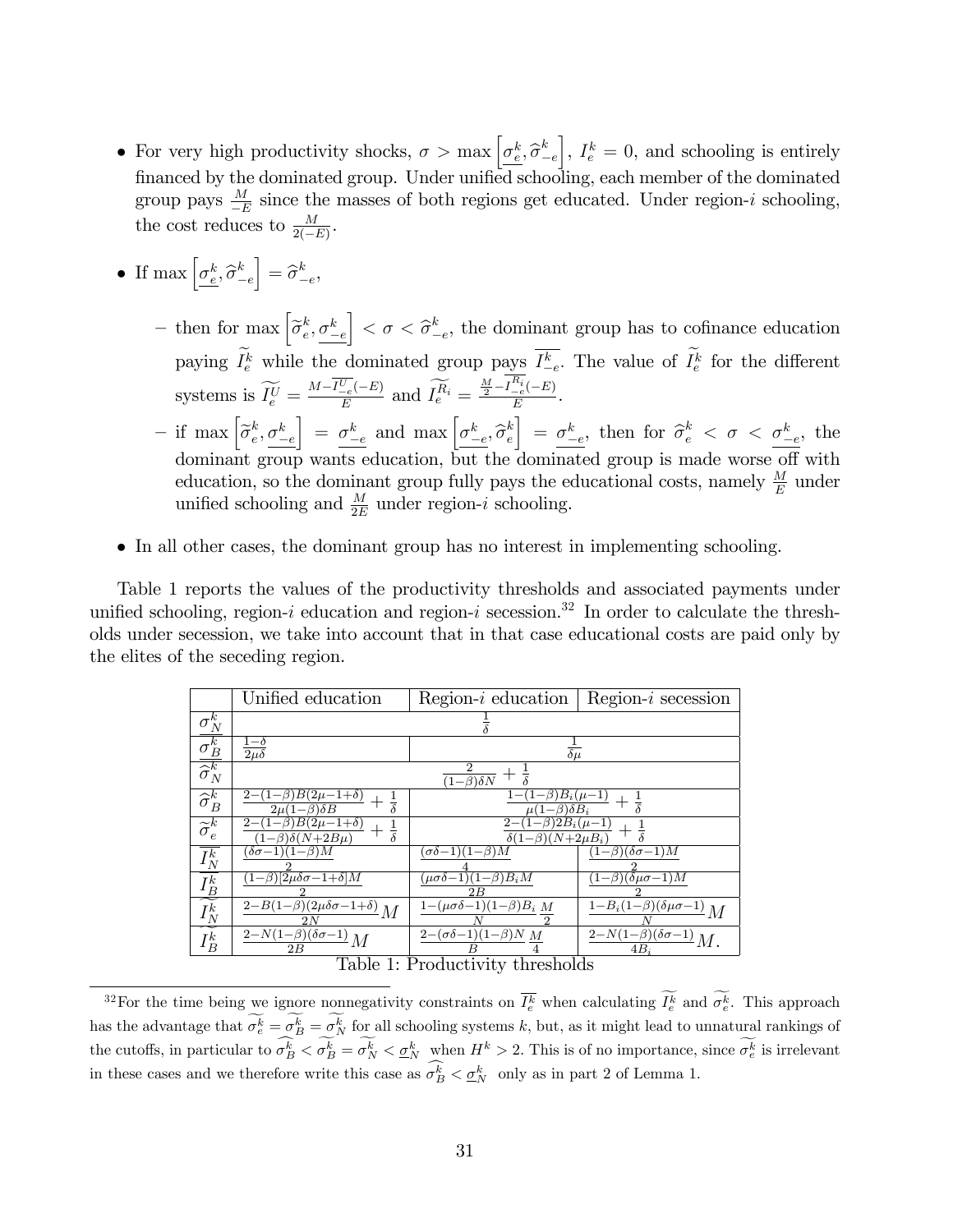### B School attendance by the masses

**Proof of Lemma 2** The minimum productivity shocks for the masses to be willing to be schooled are  $\sigma_{M_1}^U$  (given by (15)) for unified schooling and  $\sigma_{M_1}^{R_i}$  $\frac{R_i}{M_i}$  (given by (16)) for regional schooling. The relevant cutoffs for the elite are  $\tilde{\sigma}_B^k = \tilde{\sigma}_N^k$  when  $H^k < 2$ , and  $\sigma_N^k$  for the landowners and  $\hat{\sigma}_B^k$  for the bourgeoisie when  $H^k > 2$ . We now show that in all cases these cutoffs are bigger than the cutoff of the masses to be willing to get schooled. In particular: (i)  $\sigma_{M_1}^U < \tilde{\sigma}_e^U$  always holds given that  $\sigma_{M_1}^U < \tilde{\sigma}_e^U \Leftrightarrow (1+\delta)(B_1 - B_2)(1-\beta) < 2$ , and the second inequality always holds. (ii)  $\sigma_{M_1}^U < \hat{\sigma}_B^U$  always holds given that  $\sigma_{M_1}^U < \hat{\sigma}_B^U \Leftrightarrow 0 <$  $\frac{2N}{(1-\beta)B} + 2\mu \left[ \frac{2}{1-\beta} - 1 + 2(1+\delta)B_2 \right] + (1-\delta)N$ , and the RHS of the second inequality is always positive. (iii)  $\sigma_{M_1}^U < \underline{\sigma_N^U}$  holds (trivial). (iv)  $\sigma_{M_i}^{R_i} < \underline{\sigma_N^{R_i}}$  (trivial); (v)  $\sigma_{M_i}^{R_i} < \widetilde{\sigma}_e^{R_i}$  holds (trivial); (vi)  $\sigma_{M_i}^{R_i} < \hat{\sigma}_{B}^{R_i}$  always holds as  $\sigma_{M_i}^{R_i} < \hat{\sigma}_{B}^{R_i} \Leftrightarrow 0 < \frac{N}{B_i(1-\beta)} + \frac{\mu(2-N)}{1-\beta} + N + \frac{\beta N \mu}{1-\beta}$  $\frac{\beta N \mu}{1-\beta}$ , and the RHS of the second inequality is always positive.  $\blacksquare$ 

# C Unified versus regional schooling

**Proof of Lemma 3** A dominant bourgeoisie prefers  $R_1$  to  $R_2$  whenever  $\Pi_B^{R_1} > \Pi_B^{R_2}$ , i.e.,

$$
I_B^{R_2} - I_B^{R_1} > (1 - \beta) ((1 - \delta \mu \sigma)) (B_1 - B_2)) \frac{M}{2B}.
$$

For  $\sigma > \hat{\sigma}_N^{R_1} = \hat{\sigma}_N^{R_2}$ , we have  $I_B^{R_2} = I_B^{R_1} = 0$  and  $R_1$  is preferred if  $\sigma > \frac{1}{\mu \delta}$ , which always holds. The same condition holds for copayment under both systems since  $I_B^{R_1} = I_B^{R_2}$ . If  $H^{R_2} < 2$  these are the only relevant comparisons. For  $H^{R_2} > 2$  the bourgeoisie fully finances education in each region when  $\widehat{\sigma}_{B}^{R_2} < \sigma < \underline{\sigma}_{N}^{R_2}$  but the cost is the same in each region and  $R_1$  is preferred as  $\sigma > \frac{1}{\mu\delta}$  always holds. For  $\widetilde{\sigma}_{B}^{R_1} < \sigma < \widetilde{\sigma}_{B}^{R_2}$  again  $R_1$  is preferred since  $I_B^{R_1} < I_B^{R_2} = \frac{M}{2E}$  $\frac{M}{2B}$ . We next consider dominant landowners. A dominant landowner prefers  $R_1$  to  $R_2$  whenever  $I_N^{R_2} > I_N^{R_1}$ . Since  $H^{R_1} > H^{R_2}$ , the following schooling costs are possible when schooling is implementable in both regions: (i) for  $\sigma > \hat{\sigma}_{B}^{R_2}$  schooling is free under both systems since  $\widehat{\sigma}_{B}^{R_1} < \widehat{\sigma}_{B}^{R_2}$ , and thus landowners are indifferent; (ii) for  $\widehat{\sigma}_{B}^{R_1} < \sigma < \widehat{\sigma}_{B}^{R_2}$ ,  $I_N^{R_1} = 0$  and  $I_N^{R_2}$  and

hence  $R_1$  is preferred; (iii) for  $\tilde{\sigma}^{R_2} < \sigma < \tilde{\sigma}_B^{R_1}$ , the costs are respectively  $I_N^{R_1}$  and  $I_N^{R_2}$ . As  $I_N^{R_1} < I_N^{R_2}$ ,  $R_1$  is preferred in this case too.

**Proof of Lemma 4** Dominant landowners prefer U whenever  $\Pi_N^U > \Pi_N^{R_i}$ , i.e.,

$$
(1 - \beta)\left(\delta\sigma - 1\right) \frac{M}{4} > I_N^U - I_N^{R_i}.\tag{29}
$$

The LHS is always positive since the minimum productivity shock for which the landowners are willing to implement U without paying anything is  $\sigma_N^U = \frac{1}{\delta}$  $\frac{1}{\delta}$ . When landowners can implement U at no cost (i.e. for  $\sigma > \hat{\sigma}_{B}^{U}$ ), U is always preferred as  $(1 - \beta)(\delta \sigma - 1) \frac{M}{4} > -I_{N}^{R_{i}}$  always holds.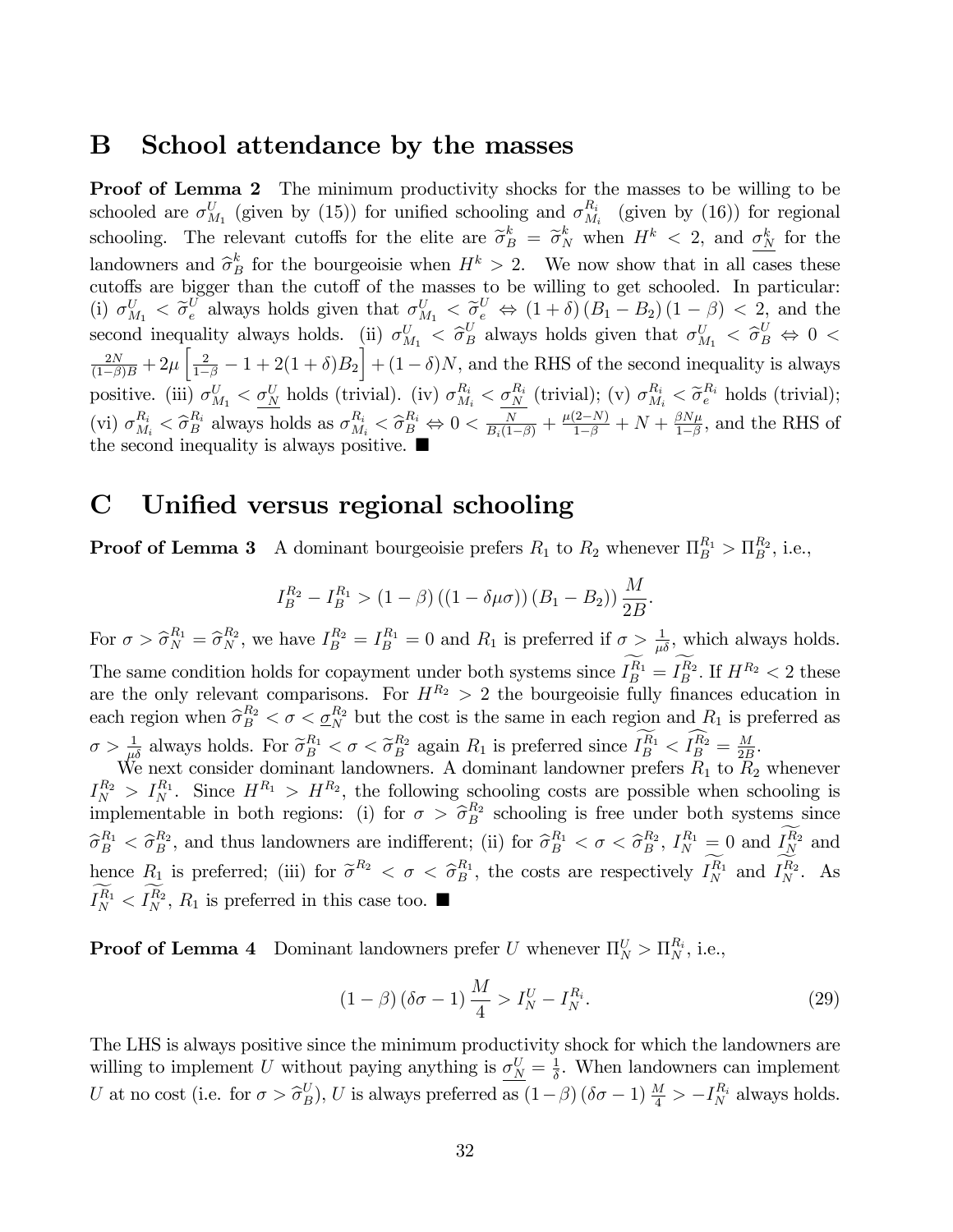In addition, since  $\hat{\sigma}_{B}^{U} < \hat{\sigma}_{B}^{R_i}$  always holds, schooling at no cost for landowners arises first under U than under  $R_i$ . It then only remains to check whether (29) also holds if there is copayment under both systems, i.e. for  $I_N^U$  and  $I_N^{R_i}$ , which can only occur if  $H^U < 2^{33}$  (29) becomes

$$
\sigma > \sigma_g = \frac{2 + (1 - \beta)(N + 2B(1 - \delta) - 2B_i)}{(1 - \beta)\delta(N + 4B\mu - 2\mu B_i)}
$$

Since  $\widetilde{\sigma}_{e}^{U} < \widetilde{\sigma}_{e}^{R_i}$  is always satisfied, copayment in both systems is only possible for  $\sigma > \widetilde{\sigma}_{e}^{R_i}$ . As it is easy to show that  $\tilde{\sigma}_e^{R_i} > \sigma_g$ ,  $\sigma > \sigma_g$  always holds in this case and thus  $\Pi_N^U > \Pi_N^{R_i}$  holds also in the case of copayment.

Consider in turn the case of a dominant bourgeoisie. A dominant bourgeoisie prefers U whenever  $\Pi_B^U > \Pi_B^{R_i}$ , i.e.,

$$
(1 - \beta) (B\delta - B_{-i} + \mu \sigma \delta (2B - B_i)) \frac{M}{2B} > I_B^U - I_B^{R_i}.
$$
 (30)

.

The LHS is positive for  $\sigma > \frac{B_{-i}-B\delta}{\mu\delta(2B-B_i)}$  which is clearly smaller than  $\sigma_B^{R_i} = \frac{1}{\delta \mu_i}$ . Hence when education is free for the bourgeoisie under both systems, namely for  $\sigma > \hat{\sigma}_N^U = \hat{\sigma}_{N_i}^{R_i}$  $\frac{R_i}{N_i}$ ,  $U$  is preferred. It remains to check what happens under copayment by the bourgeoisie. In this case, U is preferred for  $\Pi_B^U(I_B^U) > \Pi_B^{R_i}(I_B^{R_i})$  or equivalently for

$$
\sigma > \sigma_{gg} = \frac{2 + (1 - \beta) (N - 2 (B\delta - B_{-i}))}{(1 - \beta)\delta (N + 2\mu (2B - B_i))}
$$

with  $\sigma_{gg} < \tilde{\sigma}_{e}^{U}$  $e^{U}_{e}$  since  $\frac{2+(1-\beta)(N-2(B\delta-B_{-i}))}{(1-\beta)\delta(N+2\mu(2B-B_{i}))} < \frac{2+(1-\beta)(1-B\delta)}{(1-\beta)\delta(N+2B\mu)}$  $\frac{2+(1-\beta)(1-B\delta)}{(1-\beta)\delta(N+2B\mu)}$  given that the LHS has a smaller numerator and a bigger denominator than the RHS. As  $\widetilde{\sigma}_{e}^{U} < \widetilde{\sigma}_{e}^{R_i}$ , U with copayment is always preferred to  $R_i$  with copayment by a dominant bourgeoisie. Now if  $H^{R_i} > 2$  the bourgeoisie fully finances education in both systems when  $\hat{\sigma}_{B}^{R_i} < \sigma < \tilde{\sigma}_{B}^{U}$ . Then condition (30) becomes

$$
\sigma > \frac{1 - (1 - \beta) (B\delta - B_{-i})}{(1 - \beta)\mu\delta (2B - B_i)}
$$

which is smaller than  $\hat{\sigma}_{B_i}^{R_i}$  since  $-(1-\beta)B_i (B\delta - \mu B_i - B_{-i} + 2B\mu) < 2B_{-i}$  (notice that the LHS is negative). Hence U is preferred. Now if  $H^{R_i} > 2$  then for  $\tilde{\sigma}_B^U < \sigma < \tilde{\sigma}_e^{R_i}$  the bourgeoisie fully finances regional education but only co-finances it under  $U$ , which is clearly better than fully financing it, so U is preferred.  $\blacksquare$ 

# D Secession versus unified education

In order to study the incentives of the elite to choose between secession and unified education, we first need to rank the productivity cutoffs under the two systems. This is done in Lemma 5 noting that  $H^{S_i} < H^U$ .

<sup>&</sup>lt;sup>33</sup>Observe that  $H^{R_2} < H^{R_1} < H^U$ . This gives rise to three cases: (i)  $H^U < 2$ , (ii)  $H^{R_1} < 2 < H^U$  and (iii)  $H^{R_2} < 2 < H^{R_1}.$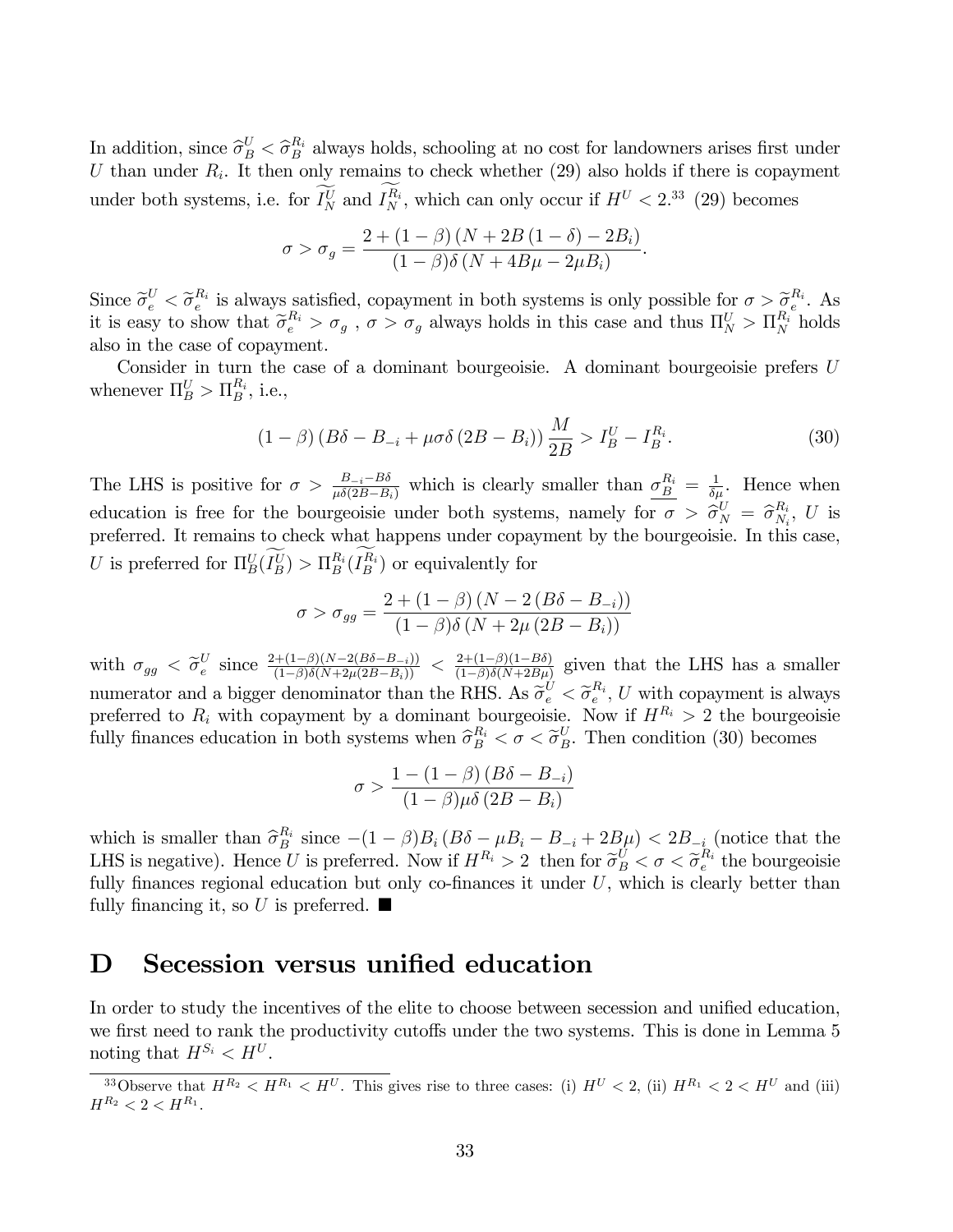**Lemma 5** 1. For  $2 > H^U$  then we have either

- $\underline{\sigma}_N < \widetilde{\sigma}_N^U = \widetilde{\sigma}_B^U < \widetilde{\sigma}_{B_i}^{S_i} = \widetilde{\sigma}_{N_i}^{S_i} < \min \left[ \widehat{\sigma}_{N_i}^{S_i} = \widehat{\sigma}_N^U, \widehat{\sigma}_{B_i}^U \right]$  $\begin{bmatrix} U \\ B \end{bmatrix} < \widehat{\sigma}_{B_i}^{S_i}$  $\frac{S_i}{B_i}$  or •  $\sigma_N < \tilde{\sigma}_N^U = \tilde{\sigma}_B^U < \hat{\sigma}_B^U < \tilde{\sigma}_{B_i}^{S_i} = \tilde{\sigma}_{N_i}^{S_i} < \min[\hat{\sigma}_{N_i}^{S_i} = \hat{\sigma}_N^U, \hat{\sigma}_{B_i}^{S_i}]$  $\left[\begin{smallmatrix} S_i \ B_i \end{smallmatrix}\right]$
- 2. For  $H^{S_i} < 2 < H^U$  the ranking of the thresholds is  $\hat{\sigma}_B^U < \tilde{\sigma}_N^U = \tilde{\sigma}_B^U < \underline{\sigma}_N < \tilde{\sigma}_{B_i}^S = \tilde{\sigma}_{N_i}^{S_i} <$  $\min[\widehat{\sigma}_{N_i}^{S_i} = \widehat{\sigma}_{N}^{U}, \widehat{\sigma}_{B_i}^{S_i}]$  $\left[\begin{smallmatrix} S_i \ B_i \end{smallmatrix}\right]$
- 3. For  $2 < H^{S_i}$  all thresholds but  $\widehat{\sigma}_{N_i}^{S_i} = \widehat{\sigma}_N^U$  are smaller than  $\underline{\sigma}_N$ .

**Proof.** The three parameter areas follow from Lemma 1 using  $H^{S_i} < H^U$ . The ordering of the thresholds is based on the following comparisons which mainly use simple algebra (i)  $\hat{\sigma}_{N}^{U} = \hat{\sigma}_{N}^{S_{i}}$  $\frac{S_i}{N_i},$  $\begin{equation} \left( \text{ii} \right) \widetilde{\sigma}^U_N = \widetilde{\sigma}^U_B < \widetilde{\sigma}^{S_i}_{B_i} = \widetilde{\sigma}^{S_i}_{N_i} \ \approx \widetilde{\sigma}^S_N \end{equation}$  $S_i$  always by simple algebra; (iii)  $\widehat{\sigma}_{B}^U < \widehat{\sigma}_{B_i}^{S_i}$  $S_i$  always holds given that  $\widehat{\sigma}_{B}^U$  <  $\widehat{\sigma}_{B_i}^{S_i} \Leftrightarrow -(1-\beta)BB_i(1+\delta) < 2B_{-i}$  and the second inequality is always verified; (iv)  $\widehat{\sigma}_{N_i}^{S_i} >$  $\hat{\sigma}_{B_i}^{S_i} \Leftrightarrow (1-\beta)NB_i(\mu-1) > N - 2\mu B_i$ ; (v)  $\hat{\sigma}_{N_i}^{S_i} < \hat{\sigma}_{B}^{U} \Leftrightarrow (1-\beta)BN(2\mu-1+\delta) < 2N - 4\mu B_i$ ;<br>(i)  $\hat{\sigma}_{N_i}^{U} < \hat{\sigma}_{N_i}^{U}$  $(vi)$   $\hat{\sigma}_{B}^{U} > \tilde{\sigma}_{e_i}^{S_i} \Leftrightarrow 2(N - 2\mu B_{-i}) > (1 - \beta)B((2\mu - 1 + \delta)(2\mu B_i + N) - 4B_i(\mu - 1)\mu);$  (vii)  $\widehat{\sigma}_{N_i}^{S_i} > \widetilde{\sigma}_{N_i}^{S_i}$  $S_i$  always; (viii) If  $\widehat{\sigma}_{N_i}^{S_i} < \widehat{\sigma}_B^U$  then  $\widehat{\sigma}_{B}^U > \widetilde{\sigma}_{e_i}^{S_i}$  $e_i^{S_i}$  (by point vii).

### D.1 Same dominant group at the regional and country level

**Proof of Proposition 2** Lemma 5 helps us establishing which payment configurations simultaneously arise under  $U$  and  $S_i$ :

(i) For  $\sigma > \hat{\sigma}_{N_i}^{S_i} = \hat{\sigma}_{N}^{U}$ , a dominant bourgeoisie gets schooling for free under both systems. Imposing  $I_B^U = I_{B_i}^{S_i} = 0$  in (22), secession is chosen if  $0 > (1 - \beta)\delta(1 + \mu\sigma)\frac{M}{2}$  $\frac{M}{2}$ , which never holds.

(ii) Next, whenever  $\max(\widetilde{\sigma}_{B_s}^{S_i})$  $(S_i, S_i, \underline{\sigma}_N) < \sigma < \widehat{\sigma}_{N_i}^{S_i} = \widehat{\sigma}_N^U$ , there is copayment under both systems. In that case,

$$
\widetilde{I_B^U} - \widetilde{I_{B_i}^{S_i}} = (2 - N(1 - \beta)(\delta \sigma - 1)) \left( \frac{B_i - B_{-i}}{4BB_i} \right) M.
$$

Then, as  $(2 - N(1 - \beta)(\delta \sigma - 1)) > 0$  for  $\sigma < \hat{\sigma}_{N_i}^{S_i} = \hat{\sigma}_N^U$  we have that  $I_B^U - I_{B_i}^{S_i} < 0$  for  $i = 2$ since  $B_1 > B_2$  and hence U is always preferred to  $S_2$  as the payoff (resp. the cost) of schooling is higher (resp. lower) under  $U$ . We will now show that condition  $(22)$  is also violated with copayment for  $S_1$ . Assume by contradiction that condition (22) holds. This would require:

$$
\frac{(2 - N(1 - \beta)(\delta\sigma - 1)) (B_1 - B_2)}{4BB_1} M > (1 + \mu\sigma)(1 - \beta)\delta \frac{M}{2}
$$

which can be rewritten as

$$
\sigma < \sigma_s = \frac{2\left(B_1 - B_2\right) + (1 - \beta)\left(N\left(B_1 - B_2\right) - 2\delta B B_1\right)}{(1 - \beta)\delta\left(2\mu B B_1 + N\left(B_1 - B_2\right)\right)}.
$$

However, as  $\widetilde{\sigma}_{N_1}^{S_1} > \sigma_s$  by simple algebra this is incompatible with the bourgeoisie being willing to pay for the additional cost of education.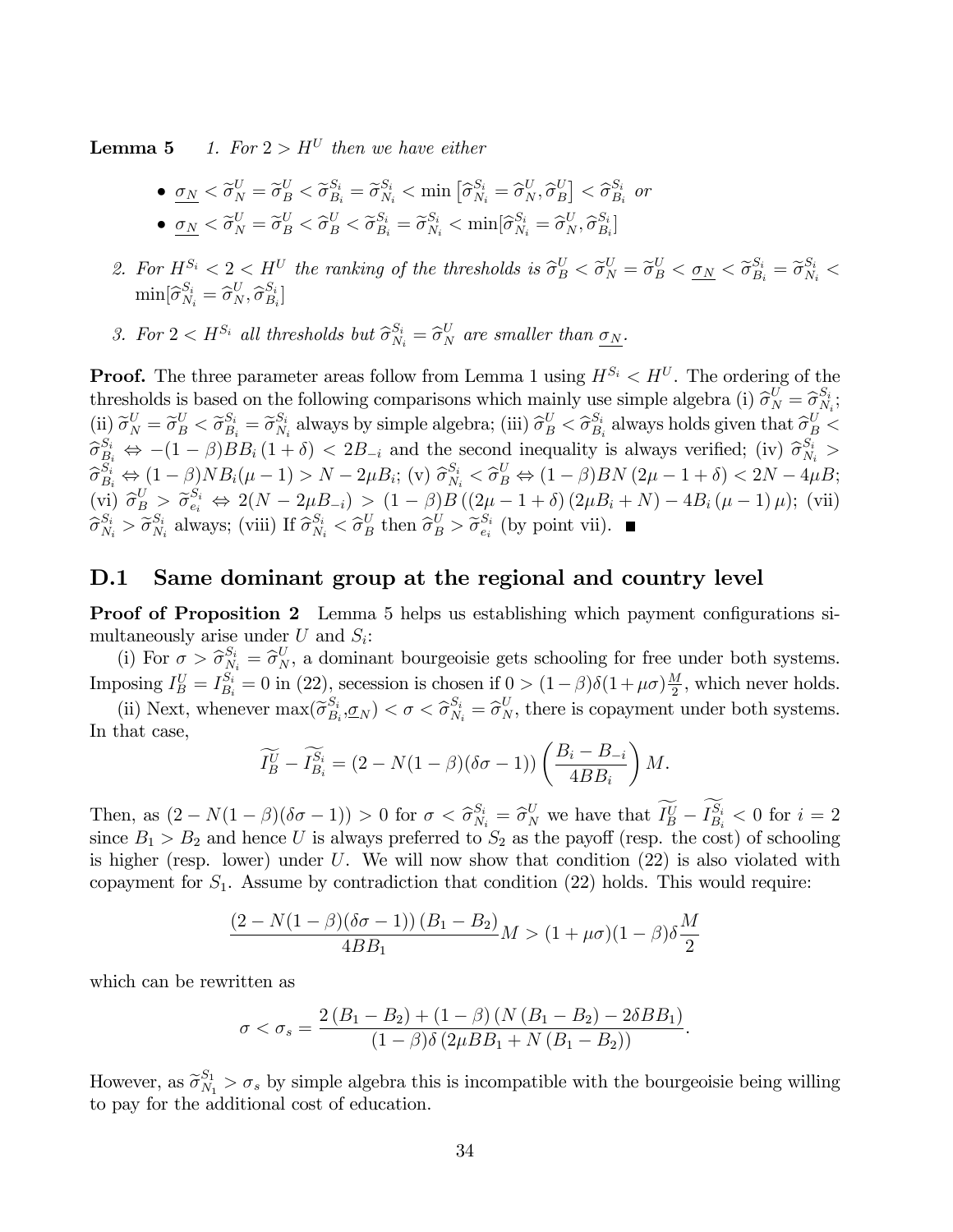(iii) For  $\hat{\sigma}_{B}^{S_i} < \sigma < \underline{\sigma}_N$  (which can only hold for  $H^{S_i} > 2$ ), landowners are not willing to contribute to the cost of education, but it is still profitable for the bourgeois under both systems to implement education bearing its full cost. Then, in that case,  $I_B^U = \frac{M}{B}$  $\frac{M}{B}$  and  $I_{B_i}^{S_i} = \frac{M}{2B}$  $\frac{M}{2B_i}$  and condition (22) becomes

$$
B_i - B_{-i} > (1 + \mu \sigma)(1 - \beta)\delta B B_i,
$$

which can never hold for  $i = 2$ . For  $i = 1$  the condition is equivalent to  $\sigma < \sigma_{ss} \equiv \frac{B_1 - B_2 - (1 - \beta)\delta B B_1}{2}$  and simple calculus reveals that  $\sigma_{ss} < \hat{\sigma}_{sp}^{S_1}$  where  $\hat{\sigma}_{sp}^{S_1}$  is the cutoff for the  $\frac{B_2 - (1-\beta)\delta BB_1}{\mu(1-\beta)\delta BB_1}$  and simple calculus reveals that  $\sigma_{ss} < \hat{\sigma}_{B_1}^{S_1}$  $S_1, S_1,$  where  $\widehat{\sigma}_{B_1}^{S_1}$  $\frac{S_1}{B_1}$  is the cutoff for the bourgeoisie to be willing to fully pay education under  $S_1$ . Hence condition (22) is violated.

(iv) Finally, for lower values of  $\sigma$  (specifically,  $\widetilde{\sigma}_B^U < \sigma < \widetilde{\sigma}_{B_s}^{S_i}$  $\frac{S_i}{B_i}$  for  $H^{S_i} < H^U < 2$ ,  $\widehat{\sigma}_B^U < \sigma <$  $\widetilde{\sigma}_{B_i}^{S_i}$  $S_i$  for  $H^{S_i} < 2 < H^U$ , and  $\hat{\sigma}_B^U < \sigma < \hat{\sigma}_{B_i}^{S_i}$  $\frac{S_i}{B_i}$  for  $H^{S_i} < H^{U} < 2$ ) education is implemented only under U, and thus U is always preferred.  $\blacksquare$ 

**Proof of Proposition 3** We need to show that  $I_N^U \leq I_{N_i}^{S_i}$  $\frac{S_i}{N_i}$ . By lemma 5, dominant landowners either get education for free under both systems for  $\sigma > \hat{\sigma}_{B_s}^{S_i}$  $S_i$  or have to copay under  $S_i$  but get education for free under U (i.e.  $0 = I_N^U \leq I_{N_i}^{S_i}$ ) or have to copay under both systems. It remains to prove that  $I_N^U < I_{N_i}^{S_i}$  which can be rewritten as  $2B_{-i}\mu\delta\sigma + B\delta > B_{-i} - B_i$ . It is immediate to see that this holds for  $S_1$ . For  $S_2$ , the required cutoff is  $\sigma > \sigma_l = \frac{B_1 - B_2 - B\delta}{2B_1\mu\delta}$  but  $\sigma_l < \underline{\sigma_N}$ , hence this is always true.  $\blacksquare$ 

#### D.2 Different dominant group at the regional and country level

#### D.2.1 Regionally-dominant but countrywide-dominated bourgeoisie

The complete statement of **Proposition 4** is:

The preferences of the bourgeoisie are as follows

- 1. For  $2 < H^{S_i}$  the bourgeoisie always prefers being dominated under unified schooling over being dominant under secession. However, for  $\hat{\sigma}_{B_i}^{S_i} < \underline{\sigma}_N$  unified schooling is not implemented with dominant landowners and the bourgeoisie prefers secession with schooling.
- 2. For  $H^{S_i} < 2 < H^U$  the bourgeoisie always prefers being dominated under unified schooling over being dominant under secession if  $B_i > \frac{N}{2i}$  $\frac{N}{2\mu}$ . If  $B_i < \frac{N}{2\mu}$  $\frac{N}{2\mu}$  and  $\max[\sigma_{aa}, \hat{\sigma}_{N_a}^{S_i}]$  $S_i \brack N_i = \widehat{\sigma}_{N_i}^{S_i}$  $\frac{S_i}{N_i}$  then the bourgeoisie prefers secession for  $\sigma_{aa} < \sigma < \sigma_a$ .
- 3. Let  $2 > H^U$ .
	- (a) If the region-2 bourgeoisie is dominant, then secession will never occur for  $B_2 > \frac{N}{2}$  $\frac{N}{2\mu}$  . If  $B_2 < \frac{N}{2\mu}$  $\frac{N}{2\mu}$ , secession might occur for intermediate values of  $\sigma$ . Specifically,
		- i. for  $\tilde{\sigma}_{B_2}^{S_2} > \hat{\sigma}_B^U$  and  $\min[\sigma_{aa}, \sigma_a] = \sigma_a$ , secession is never preferred
		- ii. for  $\widetilde{\sigma}_{B_2}^{S_2} > \widehat{\sigma}_B^U$  and  $\min[\sigma_{aa}, \sigma_a] = \sigma_{aa}$ , secession is preferred for  $\sigma_{aa} < \sigma < \sigma_a$ . iii. for  $\tilde{\sigma}_{B_2}^{S_2} < \hat{\sigma}_B^U$ , secession is preferred for  $\tilde{\sigma}_{B_2}^{S_2} < \sigma < \sigma_a$ .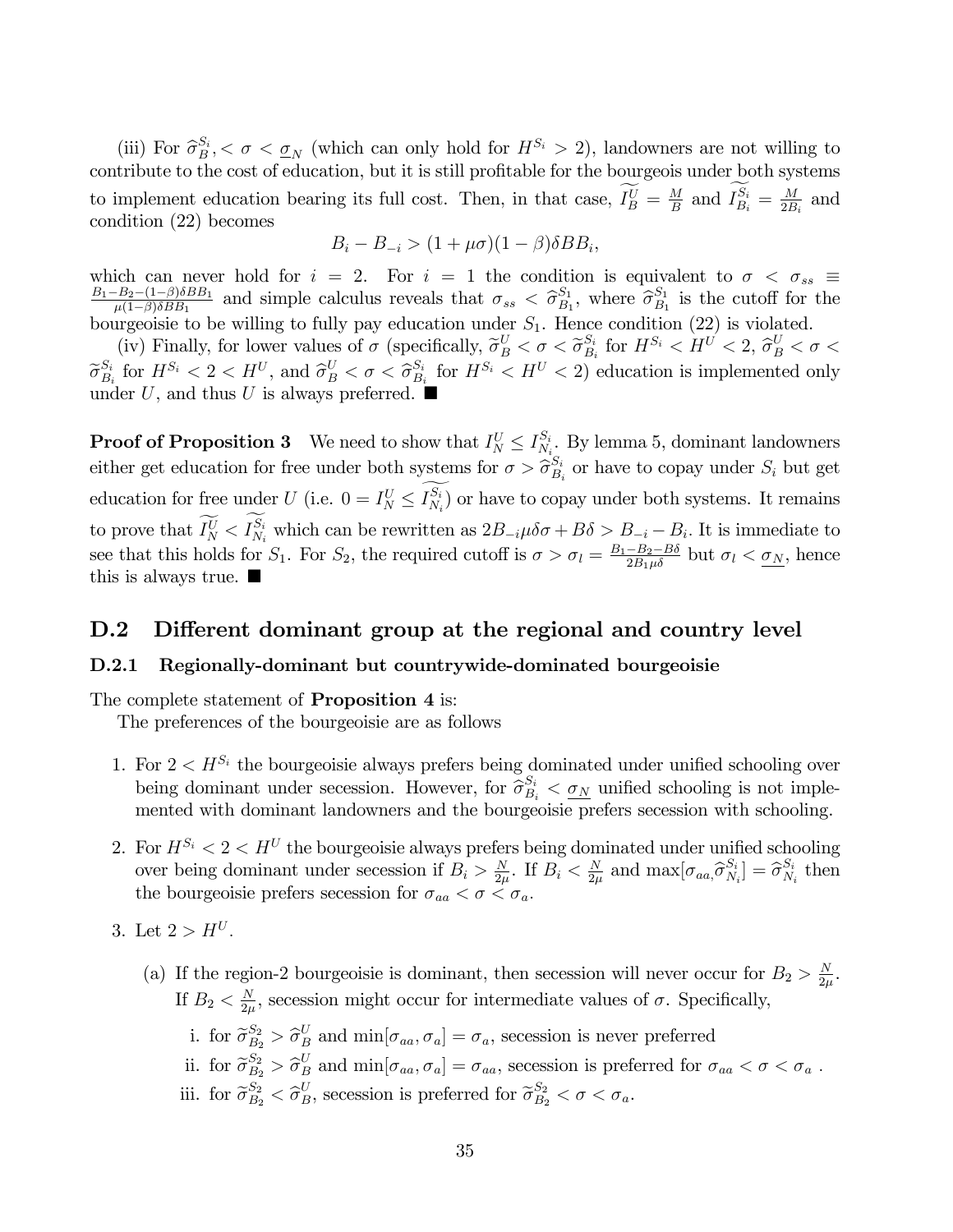- (b) If the region-1 bourgeoisie is dominant, then secession might occur for intermediate values of  $\sigma$ . More precisely
	- i. if  $B_1 > \frac{N}{2n}$  $\frac{N}{2\mu}$  then secession is never preferred if  $\widetilde{\sigma}_{B_i}^{S_i} > \widehat{\sigma}_{B}^{U}$  but if  $\widetilde{\sigma}_{B_i}^{S_i} < \widehat{\sigma}_{B}^{U}$  then secession is preferred for  $\tilde{\sigma}_{B_i}^{S_i} < \sigma < \min[\sigma_a, \sigma_{aa}]$
	- ii. if  $B_1 < \frac{N}{2n}$  $\frac{N}{2\mu}$ ,  $\widetilde{\sigma}_{B_1}^{S_1} > \widehat{\sigma}_B^U$  and  $\min[\sigma_{aa}, \sigma_a] = \sigma_a$ , then secession is never preferred iii. if  $B_1 < \frac{N}{2\mu}$  $\frac{N}{2\mu}$ ,  $\tilde{\sigma}_{B_1}^{S_1} > \tilde{\sigma}_B^U$  and  $\min[\sigma_{aa}, \sigma_a] = \sigma_{aa}$ , then secession is preferred for  $\sigma_{aa} < \sigma < \sigma_a$ iv. if  $B_1 < \frac{N}{2\mu}$  $\frac{N}{2\mu}$  and  $\tilde{\sigma}_{B_1}^{S_1} < \tilde{\sigma}_B^U$ , then secession is preferred for  $\tilde{\sigma}_{B_1}^{S_1} < \sigma < \sigma_a$ .

where

$$
\sigma_a = \frac{2 - (1 - \beta)\delta B}{(1 - \beta)\mu \delta B} \tag{31}
$$

is such that  $\Pi_B^U(I_B^U = \frac{M}{B})$  $\frac{M}{B}$ ) =  $\Pi_{B_i}^S(I_{B_i}^{S_i} = 0)$  while

$$
\sigma_{aa} = \frac{2(B_i - B_{-i}) - (1 - \beta)B(N + \delta 2B_i)}{(1 - \beta)B\delta(2\mu B_i - N)}
$$
(32)

is such that  $\Pi_B^U(I_B^U = \frac{M}{B})$  $\frac{M}{B}$ ) =  $\Pi_{B_i}^S(I_{B_i}^{S_i} = I_{B_i}^{S_i}).$ 

**Proof of Proposition 4** The bourgeoisie prefers  $S_i$  to U whenever condition (22) holds, namely

$$
I_B^U - I_{B_i}^{S_i} > (1 + \mu \sigma)(1 - \beta)\delta \frac{M}{2}.
$$
\n(22)

The exact value of  $I_B^U$  and  $I_{B_i}^{S_i}$  $S_i$  depends on the identity of the dominant group, the size of the shock, and the underlying parameters.

The following payment constellation may occur:

- 1.  $\sigma > \max_{i} (\widehat{\sigma}_{N_i}^{S_i})$  $\overset{S_i}{N_i}, \overset{\frown}{\sigma}^U_B$  $B(E_B)$ : from Fig. 3 and 4, if education is implemented under U, the dominated bourgeoisie pays  $I_B^U = \frac{M}{B}$  $\frac{M}{B}$  and from Fig. 1 and 2, education for the dominant bourgeoisie is free under secession  $(I_{B_i}^{S_i} = 0)$ . From (22), secession is preferred if and only if  $\sigma < \sigma_a$  with  $\sigma_a$  as defined in (31).
- 2.  $\min[\widehat{\sigma}_{N_i}^{S_i}]$  $\left[\begin{smallmatrix} S_i & \hat{\sigma}^U_B \ N_i & \hat{\sigma}^U_B \end{smallmatrix}\right] < \sigma < \max[\hat{\sigma}_{N_i}^{S_i}]$  $S_i, \hat{\sigma}_B^U$ : we have to distinguish two subcases:
	- (a) If  $\min[\widehat{\sigma}_{N_i}^{S_i}]$  $\left[ \begin{smallmatrix} S_i\ N_i\end{smallmatrix} , \widehat{\sigma}^U_B \right] = \widehat{\sigma}^{S_i}_{N_i}$  $S_i,$  then  $I_B^U = \overline{I_B^U}$  and  $I_{B_i}^{S_i} = 0$ . In this case,  $S_i$  is always preferred because condition (22) reduces to  $\sigma > \sigma_{B_i}^{S_i} = \frac{1}{\mu \delta}$ , which is always satisfied as this is the condition for the bourgeoisie to be willing to implement free education under  $S_i$ .
	- (b) If  $\min[\widehat{\sigma}_{N_i}^{S_i}]$  $\begin{bmatrix} S_i & S^U_{B} \ N_i & \sigma_B^U \end{bmatrix} = \hat{\sigma}_B^U$ , then  $I_B^U = \frac{M}{B}$  $\frac{M}{B}$  and  $I_{B_i}^{S_i} = I_{B_i}^{S_i}$ . The condition that  $S_i$  is preferred becomes

$$
\sigma < \sigma_{aa_1} = \sigma_{aa} = \frac{2(B_i - B_{-i}) - (1 - \beta)B(N + 2\delta B_i)}{(1 - \beta)B\delta(2\mu B_i - N)} \text{for } 2\mu B_i > N \tag{33}
$$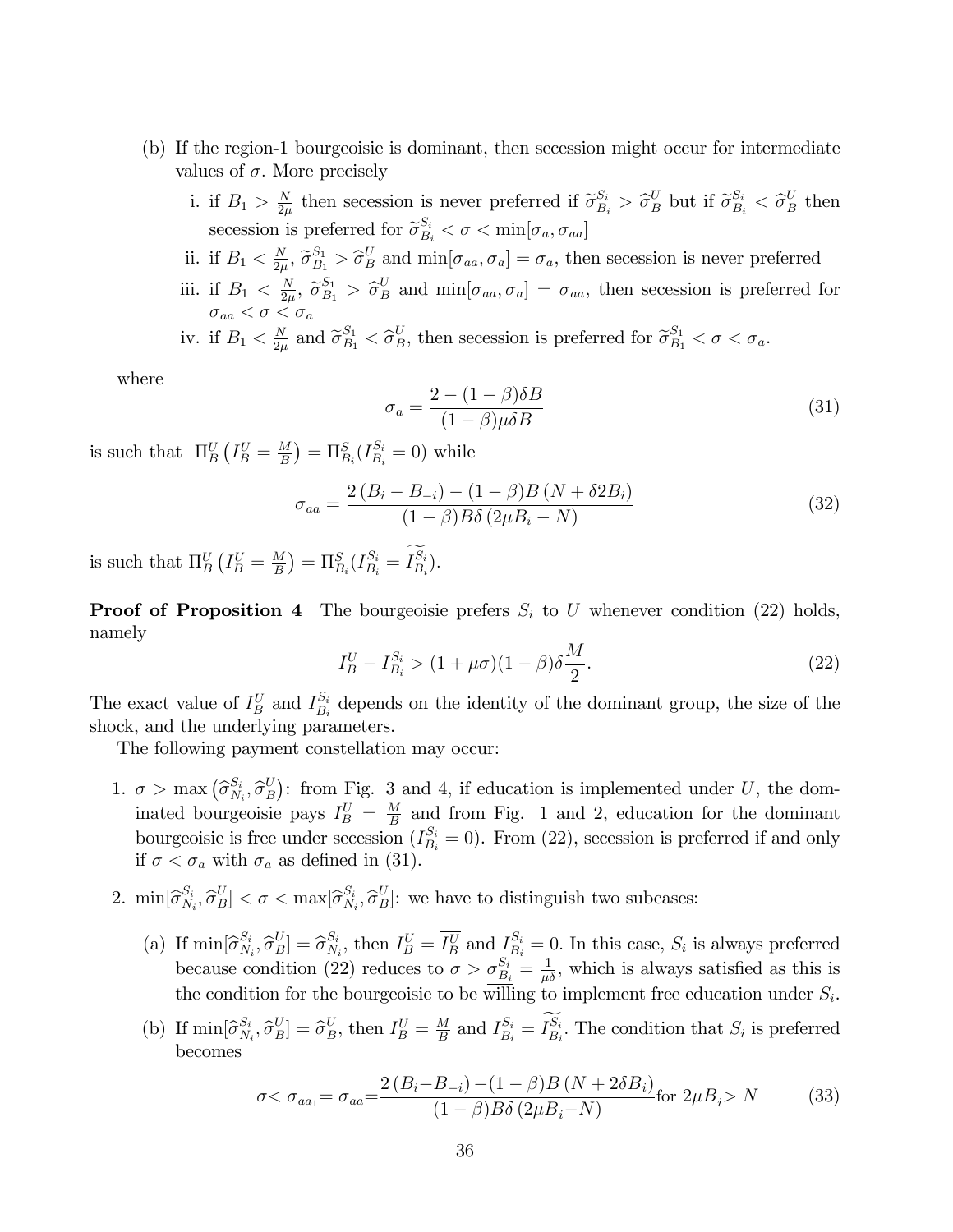$$
\sigma > \sigma_{aa_2} = \sigma_{aa} = \frac{(1 - \beta)B (N + 2\delta B_i) - 2 (B_i - B_{-i})}{(1 - \beta)B\delta (N - 2\mu B_i)} \text{ for } 2\mu B_i < N \tag{34}
$$

3. For  $\widetilde{\sigma}_{B_i}^{S_i} < \sigma < \max_{i} [\widehat{\sigma}_{N_i}^{S_i}]$  $(X_i, \hat{\sigma}_B^U], I_B^U = \overline{I_B^U}$  and  $I_{B_i}^{S_i} = I_{B_i}^{S_i}$ . Secession is always preferred in this area since condition (22) reduces to  $\sigma > \tilde{\sigma}_{B_i}^{S_i}$  which is the condition for the bourgeoisie to be willing to go for copayment under  $S_i$ .

We need to check under which conditions the cutoffs  $(31)$ ,  $(33)$  and  $(34)$  are relevant cutoffs. Both  $\sigma_a$  and  $\sigma_{aa_1}$  are upper bounds. Therefore  $\sigma_a$  is not relevant if  $\sigma_a < \max[\widehat{\sigma}_{N}^{S_i}]$  $S_i, \hat{\sigma}_B^U$ . Similarly,  $\sigma_{aa_1}$  is not relevant for  $\sigma_{aa_1} < \max[\tilde{\sigma}_{B_s}^{S_i}]$  $\begin{bmatrix} S_i & \hat{\sigma}_B \end{bmatrix}$ . Since  $\sigma_{aa_2}$  is a lower bound it is not relevant for  $\sigma_{aa_2} > \widehat{\sigma}_{N_3}^{S_i}$  $N_i$ . Lemma 6 tells us under which conditions these cutoffs are relevant and how they relate to each other and to the different payment areas.  $\blacksquare$ 

**Lemma 6** 1. 
$$
\sigma_a > \hat{\sigma}_B^U
$$
 always.  
\n2.  $\sigma_a < \hat{\sigma}_{N_i}^{S_i} \Leftrightarrow \sigma_{aa_2} > \hat{\sigma}_{N_i}^{S_i} \Leftrightarrow \sigma_a < \sigma_{aa_2}$ .  
\n3.  $\sigma_{aa_1} < \hat{\sigma}_{N_i}^{S_i} \Leftrightarrow \sigma_{aa_1} < \sigma_a \Leftrightarrow \sigma_a < \hat{\sigma}_{N_i}^{S_i}$ .  
\n4.  $\tilde{\sigma}_{B_i}^{S_i} > \hat{\sigma}_B^U \Leftrightarrow \sigma_{aa_1} < \tilde{\sigma}_{B_i}^{S_i} \Leftrightarrow \sigma_{aa_1} < \hat{\sigma}_B^U$ .  
\n5. For  $2\mu B_2 > N$ ,  $\sigma_a < \hat{\sigma}_{N_2}^{S_2}$  and  $\sigma_{aa_1} < \underline{\sigma}_N$  and  $\sigma_{aa_1} < \tilde{\sigma}_{B_2}^{S_2}$  always.  
\n6.  $\sigma_{aa_2} < \tilde{\sigma}_{N_i}^{S_i} \Leftrightarrow \tilde{\sigma}_{N_i}^{S_i} < \hat{\sigma}_B^U \Leftrightarrow \sigma_{aa_2} < \hat{\sigma}_B^U$ .  
\n7.  $\min[\hat{\sigma}_{N_i}^{S_i}, \hat{\sigma}_{B}^U] = \hat{\sigma}_{N_i}^{S_i} \Rightarrow \sigma_a > \max[\hat{\sigma}_{N_i}^{S_i}, \hat{\sigma}_{B}^U]$ .

#### Proof.

- 1.  $\hat{\sigma}_B^U = \frac{2-(1-\beta)B(2\mu-1+\delta)}{2\mu(1-\beta)\delta B} + \frac{1}{\delta} < \sigma_a = \frac{2-(1-\beta)B(\delta+\mu)}{(1-\beta)\mu\delta B} + \frac{1}{\delta}$  $\frac{1}{\delta}$  can be rewritten as  $(1-\beta)B(\delta+1) < 2$ which is always true.
- 2. Simple algebra reveals that  $\sigma_a < \hat{\sigma}_{N_i}^{S_i} \Leftrightarrow \sigma_{aa_2} > \hat{\sigma}_{N_i}^{S_i} \Leftrightarrow$  $NB(1 - \beta)(\mu + \delta) > 2(N - \mu B).$  (35)
- 3. Simple algebra reveals that  $\sigma_{aa_1} < \hat{\sigma}_{N_i}^{S_i} \Leftrightarrow \sigma_{aa_1} < \sigma_a \Leftrightarrow \sigma_a < \hat{\sigma}_{N_i}^{S_i} \Leftrightarrow$  condition (35) holds.
- 4. Simple algebra reveals that  $\widetilde{\sigma}_{B_i}^{S_i} > \widehat{\sigma}_{B}^{U} \Leftrightarrow \sigma_{aa_1} < \widetilde{\sigma}_{B_i}^{S_i} \Leftrightarrow \sigma_{aa_1} < \widehat{\sigma}_{B}^{U} \Leftrightarrow$

$$
(1 - \beta)B (N (2\mu - (1 - \delta)) + 2\mu B_i (1 + \delta)) > 2N - 4\mu B_{-i}
$$
 (36)

5. From the proof of Proposition 4,  $\sigma_{aa_1}$  is the relevant threshold for region-2 secession for  $2\mu B_2 > N$ . It is easy to see that (35) always holds in this case. Hence by point 3 in this Lemma it follows that  $\sigma_a < \hat{\sigma}_{\text{SN}}^S$  $N_2$  always holds for this parameter space. Next  $\sigma_{aa_1} < \underline{\sigma_N} = \frac{1}{\delta} \Leftrightarrow (B_i - B_{-i}) < (1 - \beta) \overline{B} B_i (\mu + \delta)$  which is always true for  $B_i < B_{-i}$  and hence it is always true for secession in region 2. Similarly,  $2\mu B_2 > N \Leftrightarrow 2N - 4\mu B_2 < 0$ and thus also  $2N - 4\mu B_1 < 0$  given that  $B_1 > B_2$ . Then, the RHS of (36) is negative for region-2 secession, which from (36) implies that  $\sigma_{aa_1} < \tilde{\sigma}_{B_1}^{S_i}$  $B_i$  holds for region-2 secession.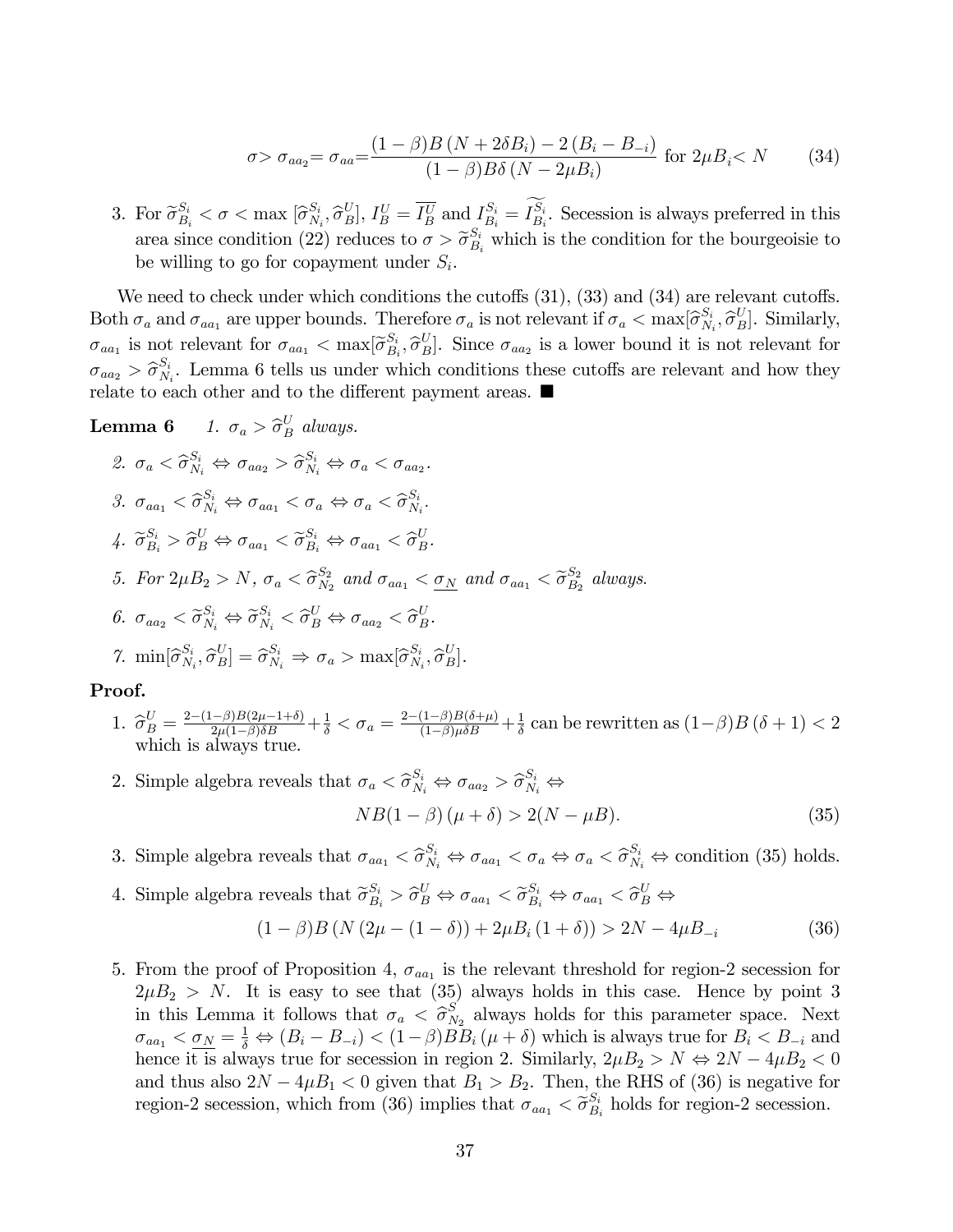6. Simple algebra reveals that  $\sigma_{aa_2} < \tilde{\sigma}_{N_i}^{S_i} \Leftrightarrow \tilde{\sigma}_{N_i}^{S_i} < \hat{\sigma}_{B}^{U} \Leftrightarrow \sigma_{aa_2} < \hat{\sigma}_{B}^{U} \Leftrightarrow$ 

$$
(1 - \beta)B (N (2\mu - (1 - \delta)) + 2\mu B_i (1 + \delta)) < 2N - 4\mu B_{-i}.
$$
 (37)

7. If  $\min[\widehat{\sigma}_{N_i}^{S_i}]$  $S_iSN_i}, \widehat{\sigma}_B^U] = \widehat{\sigma}_{N_i}^{S_i}$  $S_i$ , then  $\sigma_a > \max[\widehat{\sigma}_{N_i}^{S_i}]$  $S_i, \hat{\sigma}_B^U$  since by point  $1 \sigma_a > \hat{\sigma}_B^U$ .

We are now set to prove proposition 4. In general, the results follow by combining the parameter restriction and the resulting ranking of the cutoffs with the insights derived from Lemma 6. Here are the details.

- 1. We look at the parameter area where  $2 > H^U$ . Given  $\widetilde{\sigma}_B^U < \widetilde{\sigma}_B^{S_i}$  $S_i$ <sub>B<sub>i</sub></sub> it immediately follows that U is preferred for low  $\sigma$ , namely  $\widetilde{\sigma}_{N}^{U} = \widetilde{\sigma}_{B}^{U} < \sigma < \widetilde{\sigma}_{B_i}^{S_i} = \widetilde{\sigma}_{N_i}^{S_i}$  $\frac{S_i}{N_i}$  .
	- (a) Let  $B_i > \frac{N}{2u}$  $\frac{N}{2\mu}$ . For  $i = 2$  by point 5 of Lemma 6 neither  $\sigma_{aa_1}$  nor  $\sigma_a$  are relevant cutoffs and therefore  $S_i$  is never preferred. In turn, for  $i = 1$  we have to distinguish two further cases: (i) if  $\tilde{\sigma}_{B_i}^{S_i} > \hat{\sigma}_{U}^{B}$  by point 4 of Lemma 6  $\sigma_{aa_1} < \tilde{\sigma}_{B_i}^{S_i}$  $B_i$  and therefore  $\sigma_{aa_1}$ is not a relevant cutoff. Moreover, since  $\widetilde{\sigma}_{B_i}^{S_i} < \widehat{\sigma}_{N_i}^{S_i}$  $\frac{S_i}{N_i}$  always by point 3 of Lemma 6,  $\sigma_a$  is not a relevant cutoff either and  $S_i$  is never preferred; (ii) If  $\tilde{\sigma}_{B_i}^{S_i} < \tilde{\sigma}_{B_i}^{B}$  by point 4 of Lemma 6  $\sigma_{aa_1}$  might be a relevant cutoff. By point 3 of Lemma 6 the relevant cutoff is  $\min[\sigma_{aa_1}, \sigma_a]$ . Notice that  $\sigma_a$  is always relevant by point 7 of Lemma 6 if  $\min[\widehat{\sigma}_{N_{\text{S}}}^{S_i}]$  $\left[\begin{smallmatrix} S_i\ N_i\end{smallmatrix}\right], \widehat{\sigma}_B^U]=\widehat{\sigma}_{N_i}^{S_i}$  $\frac{S_i}{N_i}$  .
	- (b) Let  $B_i < \frac{N}{2i}$  $\frac{N}{2\mu}$ . Again we need to distinguish two cases: (i) If  $\widetilde{\sigma}_{B_i}^{S_i} > \widehat{\sigma}_{U_i}^{B}$  $U_U^B$ , then by point 6 of Lemma 6  $\sigma_{aa_2} > \hat{\sigma}_U^B$  $U_U^B$ . By point 2 of Lemma 6 if  $\min[\sigma_{aa_2}, \sigma_a] = \sigma_a$ , then  $S_i$ is never preferred, but if  $\min[\sigma_{aa_2}, \sigma_a] = \sigma_{aa_2}$  then both cutoffs are relevant and  $S_i$  is preferred for  $\sigma_{aa_2} < \sigma < \sigma_a$ . In turn, (ii) if  $\widetilde{\sigma}_{B_i}^{S_i} < \widehat{\sigma}_U^B$  by point 6 of Lemma 6  $\sigma_{aa_2} < \widetilde{\sigma}_{B_i}^{S_i}$  $S_i$  and hence the lower bound for secession becomes  $\widetilde{\sigma}_{B_i}^{S_i}$  $\frac{S_i}{B_i}$ . Also  $\sigma_{aa_2} < \hat{\sigma}_U^B$  and by point 2 of Lemma 6  $\sigma_{aa_2} < \widehat{\sigma}_{N_3}^{S_i}$  $\frac{S_i}{N_i}$ , so  $\sigma_a$  is the relevant upper bound for secession.
- 2. We now look at the parameter area where  $H^{S_i} < 2 < H^U$ . In this parameter constellation, the bourgeoisie always fully finances education under U. Since  $\hat{\sigma}_{B_i}^U < \tilde{\sigma}_{B_i}^{S_i}$  by point 4 of  $B_i$ lemma 6, the cutoff  $\sigma_{aa_1}$  is never relevant given that  $\sigma_{aa_1} < \widetilde{\sigma}_{B_1}^{S_1}$  $B_i$ . From point 4, we also know that  $\sigma_{aa_1} < \hat{\sigma}_B^U$  holds. For  $2\mu B_i > N$ ,  $\hat{\sigma}_{N_i}^{S_i} > \hat{\sigma}_{B_i}^{S_i}$  $S_i$ . As  $\widehat{\sigma}_{B_i}^{S_i} > \widehat{\sigma}_{B}^{U}$ , then  $\widehat{\sigma}_{N_i}^{S_i} > \widehat{\sigma}_{B}^{U}$ . Combining this with  $\hat{\sigma}_{B}^{U} > \sigma_{aa_1}$ , we get that  $\hat{\sigma}_{N_i}^{S_i} > \sigma_{aa_1}$  and thus from point  $3, \hat{\sigma}_{N_i}^{S_i} > \sigma_a$ , and hence  $\sigma_a$  is not a relevant cutoff and U is always preferred. Consider instead now the case with  $2\mu B_i \leq N$ . As  $\hat{\sigma}_{B_i}^U \leq \tilde{\sigma}_{B_i}^{S_i} = \tilde{\sigma}_{N}^S$ , from point 6 of lemma 6, we know that  $\sigma_{aa_2} > \hat{\sigma}_B^U$  and  $\sigma_{aa_2} > \tilde{\sigma}_{B_3}^{S_i}$  $B_i$ . Thus secession with education partly financed by the bourgeoisie is possible if and only if  $\sigma_{aa_2} < \hat{\sigma}_{N_1}^{S_i}$  $S_i^i$ . Note that  $\sigma_a$  is defined as the point of intersection of

$$
\Pi_B^U \left( I_B^U = \frac{M}{B} \right) = -\frac{M}{B} \left( 1 - (1 - \beta)\delta B \right) + M(1 - \beta)\delta \mu \sigma \tag{38}
$$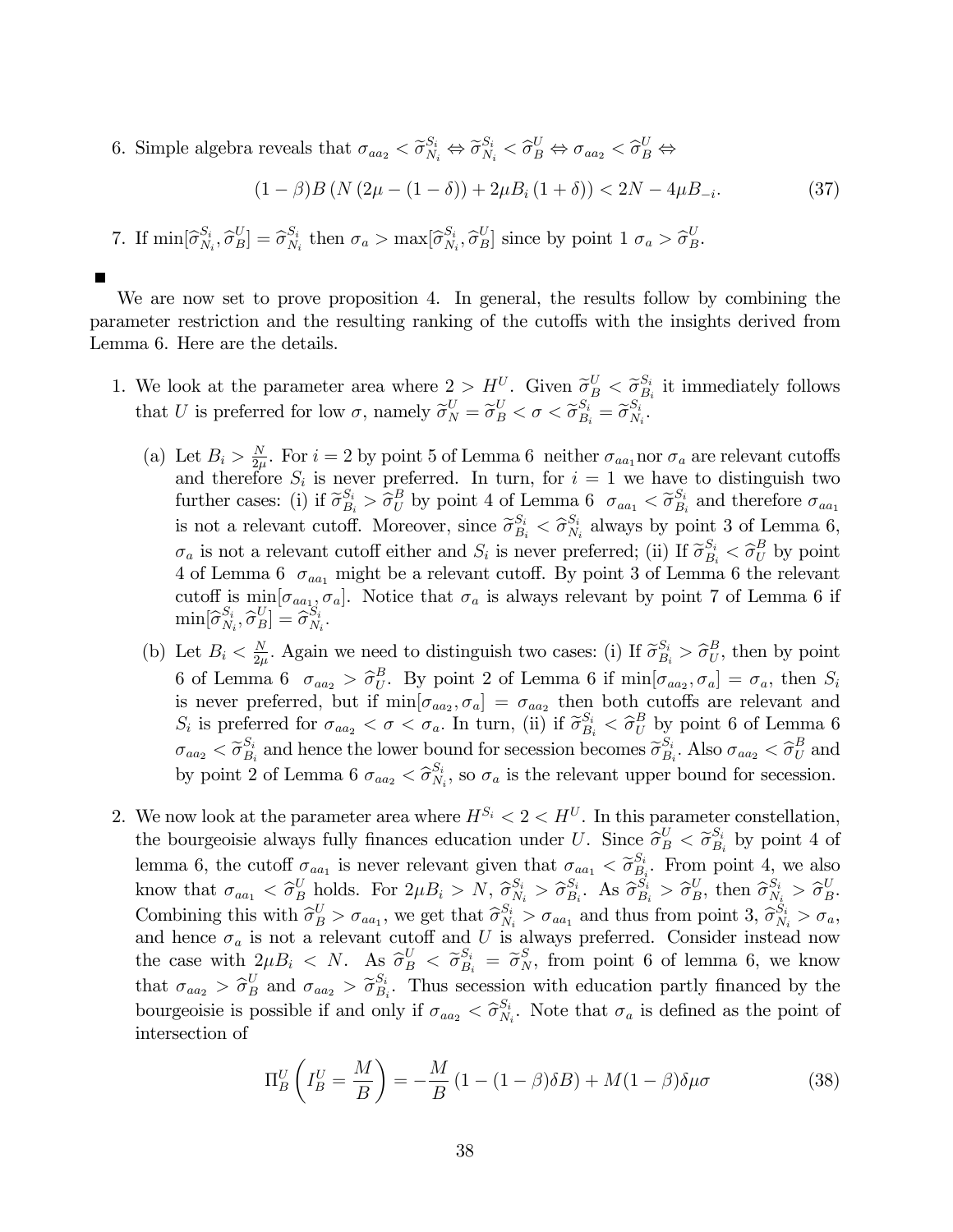$$
\Pi_{B_i}^S \left( I_{B_i}^{S_i} = 0 \right) = \delta (1 - \beta) \frac{M}{2} + (1 - \beta) \frac{M}{2} \mu \sigma. \tag{39}
$$

It is easy to check that the intercept of (39) is larger than the intercept of (38) and that its slope with respect to  $\sigma$  is half the slope of (38). In turn,  $\sigma_{aa_1}$  and  $\sigma_{aa_2}$  correspond to the point of intersection of  $\Pi_B^U(I_B^U = \frac{M}{B})$  $\frac{M}{B}$ ) with

$$
\Pi_{B_i}^S \left( I_{B_i}^{S_i} = \widetilde{I_{B_i}^{S_i}} \right) = -\frac{M}{4B_i} \left( 2 - (1 - \beta) \left( 2B_i \delta - N \right) \right) + \frac{\left( 1 - \beta \right) \left( 2\mu B_i + N \right) \delta M}{4B_i} \sigma \tag{40}
$$

for respectively  $2\mu B_i > N$  and  $2\mu B_i < N$ . In addition, the slope of (40) is smaller than the slope of (38) if and only if  $2\mu B_i > N$ . The intercept of (40) is always smaller than the intercept of (38) for  $S_2$ . This is also true as long as  $\sigma_{aa_2}$  is positive for  $S_1$ .<sup>34</sup> Therefore we have  $\sigma_{aa_2} < \sigma_a$  for  $2\mu B_2 < N$ . Then, from point 2, we also have that  $\sigma_{aa_2} < \hat{\sigma}_{N_1}^{S_i}$  $\frac{S_i}{N_i}$  and  $\widehat{\sigma}_{N_i}^{S_i}$  $N_i$  $<\sigma_a$ , which implies that  $S_2$  is chosen by the bourgeoisie for  $2\mu B_2 < N$  if  $\sigma_{aa_2} < \sigma < \sigma_a$ .

3. Finally, we study the parameter area  $H^{S_i} > 2$ . In this case  $\hat{\sigma}_B^U < \sigma_N < \hat{\sigma}_N^{S_i}$  $\frac{S_i}{N_i}$  always holds and hence the bourgeoisie always fully finances education under  $\overline{U}$ . We also have  $\widetilde{\sigma}_{B_i}^{S_i} < \sigma_N$ , so that the bourgeoisie is always willing to go for copayment for  $\sigma_N < \sigma < \widehat{\sigma}_{N_i}^{S_i}$  $N_i$ and will get education for free for  $\sigma > \hat{\sigma}_{N_s}^{S_i}$  $S_i$ . In this parameter area,  $\widetilde{\sigma}_{B_i}^{S_i} > \widehat{\sigma}_{B}^{U}$  always holds. Then by point 4 (rep. point 3) of lemma 6  $\sigma_{aa_1} < \tilde{\sigma}_{B_1}^{S_i}$  $\frac{S_i}{B_i}$  (resp.  $\sigma_a < \hat{\sigma}_{N_i}^{S_i}$  $\binom{S_i}{N_i}$  which implies that  $\sigma_{aa_1}$  (resp.  $\sigma_a$ ) is never a relevant cutoff and that U is always preferred. Now, by point 6 of lemma 6  $\sigma_{aa_2} > \hat{\sigma}_B^U$ . Can it be the case that secession is preferred for  $\sigma_{aa_2} < \sigma < \sigma_a$ ? From (34), the cutoff  $\sigma_{aa_2}$  might only be relevant if  $2\mu B_i < N$ . Note that this can be rewritten as  $2\mu B_i + B < 1$ . The parameter area we are studying requires  $H^{S_i} = 2(1-\beta)(\mu-1)B_i > 2$ . Combining both conditions requires  $2\mu B_i + B < (1 - \beta)(\mu - 1)B_i$  which is equivalent to  $(2\mu - (1 - \beta)(\mu - 1)) B_i + B < 0$  which is clearly false. Hence  $\sigma_{aa_2}$  cannot be a relevant cutoff when  $H^{S_i} > 2$ . So U is always preferred when it is implementable. However, education under  $S_i$  is implemented by the bourgeoisie before education under U, namely for  $\hat{\sigma}_{B_i}^{S_i} < \sigma < \underline{\sigma_N}$ . For these parameter values, the dominant bourgeoisie in region is prefers  $S_i$  to being dominated by landowners with no schooling under U.

#### D.2.2 Regionally-dominant but countrywide-dominated landowners

**Proof of Proposition 5** If landowners are dominant in region  $i$  but dominated at the country level, they prefer secession whenever  $I_N^U > I_{N_i}^S$ . The following educational costs are possible

- For  $2 > H^U$ , there are two possible rankings of the cutoffs:
	- 1.  $\widetilde{\sigma}_{N}^{U} < \widetilde{\sigma}_{N_i}^{S_i} < \widehat{\sigma}_{N}^{U} < \widehat{\sigma}_{B_i}^{S_i}$  $\frac{S_i}{B_i}$  (Lemma 5). For  $\sigma > \hat{\sigma}_{B_i}^{S_i}$  $S_i$  education is free under  $S_i$  but has to be paid fully under U, so  $S_i$  is preferred. For  $\widehat{\sigma}_{N}^U < \sigma < \widehat{\sigma}_{B_i}^{S_i}$  $B_i^{S_i}$ , under U, N landowners pay full education costs for  $M$  mass members, while under  $S_i$  there is copayment and thus  $N/2$  landowners pay less than the full cost for  $M/2$  mass members implying that  $I_{N_i}^S < I_N^U$  and thus  $S_i$  is preferred. Next, for  $\tilde{\sigma}_{N_i}^{S_i} < \sigma < \tilde{\sigma}_N^U$  landowners pay their

<sup>&</sup>lt;sup>34</sup>But the opposite holds if  $\sigma_{aa_2}$  is negative.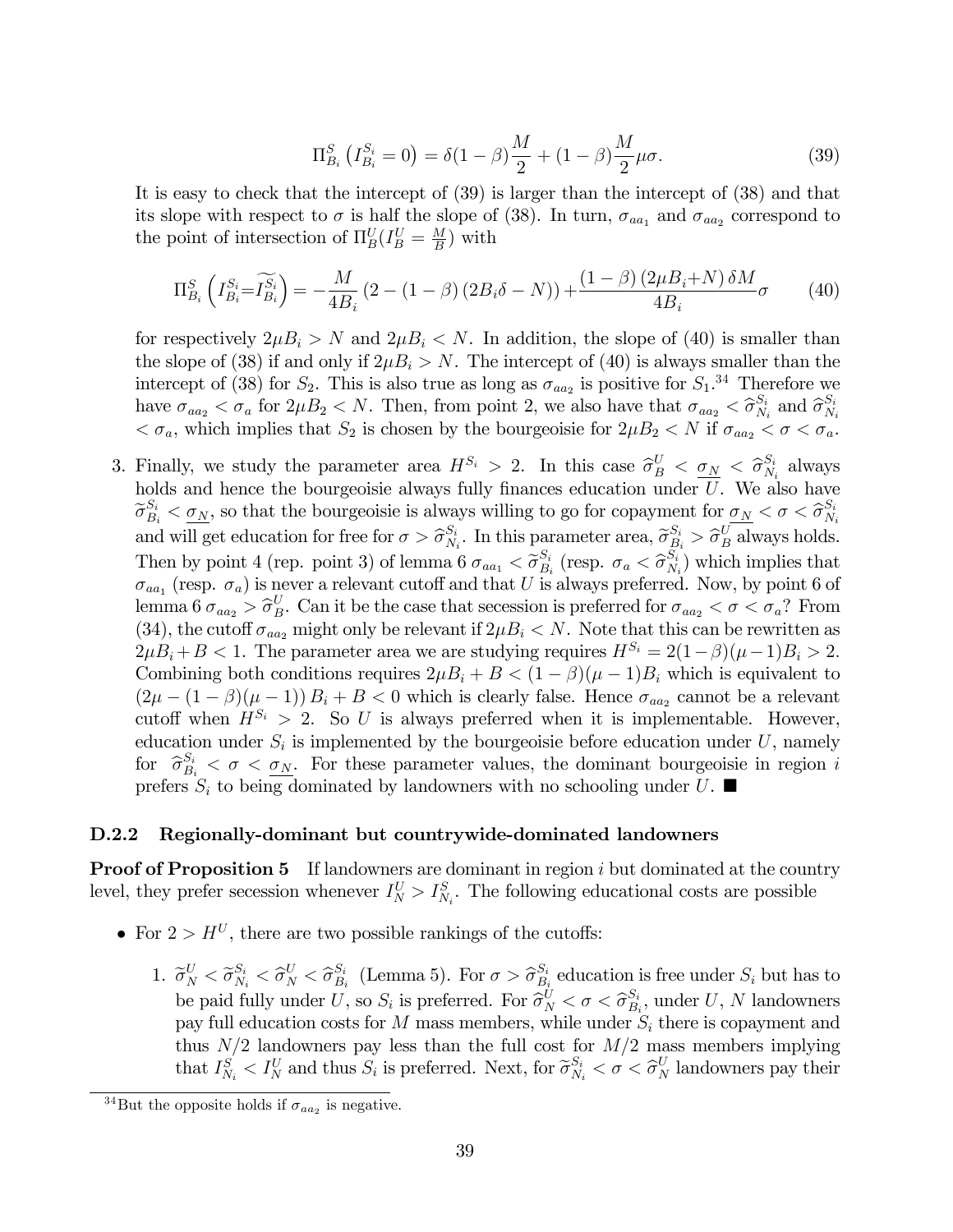maximum willingness  $\overline{I_N^U} = \frac{(\delta \sigma - 1)(1-\beta)M}{2}$  under U and copay  $I_{N_i}^{S_i} = \frac{1 - B_i(1-\beta)(\delta \mu \sigma - 1)}{N}M$ under  $S_i$ . As it can be shown that  $I_N^U > I_{N_i}^S \Leftrightarrow \sigma > \widetilde{\sigma}_{N_i}^{S_i}$  $S_i, S_i$  is also preferred by the landowners whenever  $\sigma > \widetilde{\sigma}_{N_{\text{N}}}^{S_i}$  $S_i$ , i.e., whenever it is implementable. For  $\widetilde{\sigma}_N^U < \sigma < \widetilde{\sigma}_N^{S_i}$  $\frac{S_i}{N_i},$ education is only implemented under  $U$ , and thus the landowners prefer  $U$  in that case.

- 2.  $\widetilde{\sigma}_{N}^{U} < \widetilde{\sigma}_{N_i}^{S_i} < \widehat{\sigma}_{B_i}^{S_i} < \widehat{\sigma}_{N}^{U}$  (Lemma 5). For  $\sigma > \widehat{\sigma}_{B_i}^{S_i}$  $S_i,$  education is free under  $S_i$  but the landowners either pay their maximal willingness or the entire education under U, so  $S_i$  is preferred. For  $\widetilde{\sigma}_{N_i}^{S_i} < \sigma < \widehat{\sigma}_{N_i}^{U}$  landowners pay their maximum willingness  $\overline{I_N^U} = \frac{(\delta \sigma - 1)(1-\beta)M}{2}$  under U and copay  $I_{N_i}^{S_i} = \frac{1 - B_i(1-\beta)(\delta \mu \sigma - 1)}{N}M$  under  $S_i$  and  $I_N^U > I_{N_i}^S$ whenever  $\sigma > \widetilde{\sigma}_{N_{\text{N}}}}^{S_i}$  $S_i, S_i,$  Finally, for  $\widetilde{\sigma}_N^U < \sigma < \widetilde{\sigma}_{N_i}^{S_i}$  $S_i, S_i$ , education is only implemented under  $U$ , and thus the landowners prefer  $U$  in that case.
- For  $H^{S_i} < 2 < H^{U}, \widetilde{\sigma}_N^U < \underline{\sigma}_N < \widetilde{\sigma}_{N_i}^{S_i} < \min[\widehat{\sigma}_N^U, \widehat{\sigma}_{B_i}^{S_i}]$  $\begin{bmatrix} S_i \\ B_i \end{bmatrix}$  holds (Lemma 5). If  $\min[\hat{\sigma}_N^U, \hat{\sigma}_{B_i}^{S_i}]$  $\left[\begin{smallmatrix} S_i \ B_i \end{smallmatrix}\right]=$  $\widehat{\sigma}_{N}^{U}$ , then we have the same cases as for  $2 > H^{U}$  and secession is always preferred (for  $\sigma > \widetilde{\sigma}_{N}^{S_i}$  $S_i \choose N_i}$  when it is implementable. If  $\min[\widehat{\sigma}_N^U, \widehat{\sigma}_B^{S_i}]$  $\begin{bmatrix} S_i \ B_i \end{bmatrix} = \widehat{\sigma}_{B_i}^{S_i}$  $\mathcal{S}_i$  then for  $\sigma > \widehat{\sigma}_{B_i}^{S_i}$  $B_i$  education is free under  $S_i$  and the landowners have to pay their maximal willingness (and later even the entire education) under U, so  $S_i$  is preferred. For  $\widetilde{\sigma}_{N_i}^{S_i} < \sigma < \widehat{\sigma}_{B_i}^{S_i}$  $B_i^S$ , there is copayment under  $S_i$  while the landowners have to pay their maximal willingness under  $U$ , and we have shown that  $S_i$  is preferred for  $\sigma > \widetilde{\sigma}_{N_i}^{S_i}$  $S_i$ . Hence also here  $S_i$  is always preferred when it is implementable.
- For  $H^{S_i} > 2$ , landowners get education under  $S_i$  for free, so it is always preferred when it is implementable.

# E Welfare analysis

### E.1 Proof of Proposition 7

 $R_1$  is preferred to U by the social planner if and only if  $1 + B_2 + \frac{N}{2} + \delta \left(1 + \sigma \left(\mu B_1 + \frac{N}{2}\right)\right)$  $\frac{N}{2})$ ) >  $2\delta\left((1+\sigma)\frac{N}{2}+(1+\mu\sigma)B\right)$ , which is equivalent to  $\sigma<\sigma_z\equiv \frac{1+\left(\frac{N}{2}+B_2\right)-\delta B}{\delta\left(\frac{N}{2}+\mu(B_2+B)\right)}$  $\frac{\frac{1}{2} + \frac{1}{2} + \frac{B}{2}}{\delta\left(\frac{N}{2} + \mu(B_2 + B)\right)}$ . However, it is easy to show that  $\sigma_z < \sigma_W^{R_1S_1}$  which means that  $R_1$  is preferred to U only when the social planner prefers no education to  $R_1$ , and thus the implementation of  $R_1$  is never a first best outcome. The same applies to  $R_2$  as  $\sigma_W^{R_1S_1} < \sigma_W^{R_2S_2}$ . Finally, regional schooling with schooling in both regions is dominated by  $U$  given that the cost of both systems is the same and only  $U$  generates cross-regional matches.

### E.2 Proof of Proposition 6

We first show that when  $H^U < 2$ , U results in undereducation for  $\sigma_W^U \leq \sigma \leq \tilde{\sigma}_e^U$  $e^{\prime}$ . Indeed, for  $H^U < 2$ , the threshold under U is always  $\tilde{\sigma}_e^U$  no matter the identity of the dominant group, and it is easy to show that  $\sigma_W^U < \tilde{\sigma}_e^U$  always holds. Next we consider the case where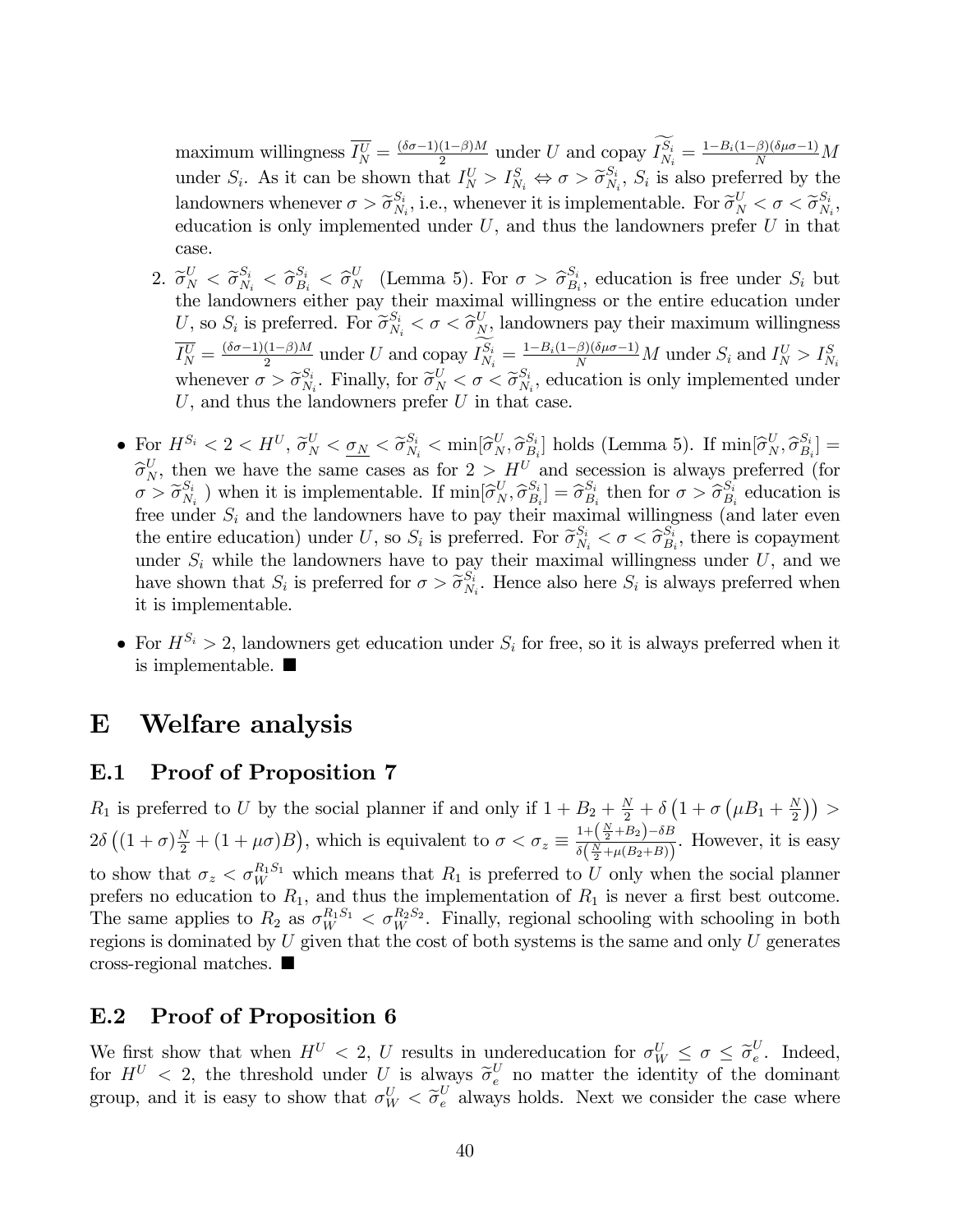$H^U > 2$ . When the landowners are dominant, the relevant cutoff for education is  $\sigma_N$ . As  $H^U =$  $(1 - \beta) B (2\mu + \delta - 1) > 2$  implies that  $B (2\mu + \delta - 1) > 2$  and it can be shown that  $\sigma_W^U$  <  $\frac{1}{\delta} = \underline{\sigma_N} \Leftrightarrow B(2\mu + \delta - 1) > 2$ , then  $\sigma_W^U < \underline{\sigma_N}$  holds in this case, and there is undereducation for  $\sigma_W^U \leq \sigma \leq \sigma_N$ . If instead the bourgeoisie is dominant, the relevant cutoff is  $\hat{\sigma}_B^U$ . It is easy to show that  $\sigma_W^U > \hat{\sigma}_B^U \Leftrightarrow H^U > 2 + \frac{4\beta B\mu}{N}$ . Thus, for  $H^U < 2 + \frac{4\beta B\mu}{N}$ ,  $\sigma_W^U < \hat{\sigma}_B^U$  and there is undereducation for  $\sigma_W^U < \sigma < \hat{\sigma}_B^U$ , and instead for  $H^U < 2 + \frac{4\beta B\mu}{N}, \sigma_W^U > \hat{\sigma}_B^U$  holds and there is overeducation for  $\hat{\sigma}_{B}^{U} < \sigma < \sigma_{W}^{U}$ .

### E.3 Efficiency of Region-1 Secession

Figure A1 studies the optimality of schooling under  $S_1$  when the bourgeoisie is dominant and  $\beta = 0.1, \delta = 0.95, B_1 = 0.45, B = 0.5, \text{ and } M = 2$  The dashed line represents the threshold for the implementation of education under  $S_1$  for a dominant bourgeoisie (given by  $\hat{\sigma}_B^{S_1}$  as for these parameter values  $H^{S_1} > 2$ , while the solid line represents the socially-efficient productivity threshold  $(\sigma_W^{R_1S_1})$ .



As for U, the efficient no-education (resp. education) decision is taken in region I (resp. region IV), while there is undereducation in region II and overeducation in region III.

### E.4 Proof of Proposition 8

From Proposition 4, U cannot be implemented but  $S_i$  can for  $H^{S_i} > 2$  and  $\hat{\sigma}_{B_i}^{S_i} < \sigma < \underline{\sigma_N}$ . As  $H^{S_i} > 2 \Leftrightarrow \hat{\sigma}_{B_i}^{S_i} < \underbrace{\sigma_N \Leftrightarrow (1-\beta)(\mu-1)B_i}_{\sim} > 1$ , then we know that  $\sigma_W^{R_i S_i} < \underbrace{\sigma_N \Leftrightarrow (\mu-1)B_i}_{\sim} > 1$ necessarily holds here. As  $S_i$  is preferred to no education whenever  $\sigma > \sigma_W^{R_i S_i}$ ,  $S_i$  is optimal and implementable for  $\max[\sigma_W^{R_iS_i}, \hat{\sigma}_{B_i}^{S_i}]$  $\left[\begin{smallmatrix} S_i \ B_i \end{smallmatrix}\right] < \sigma < \underline{\sigma_N}$ .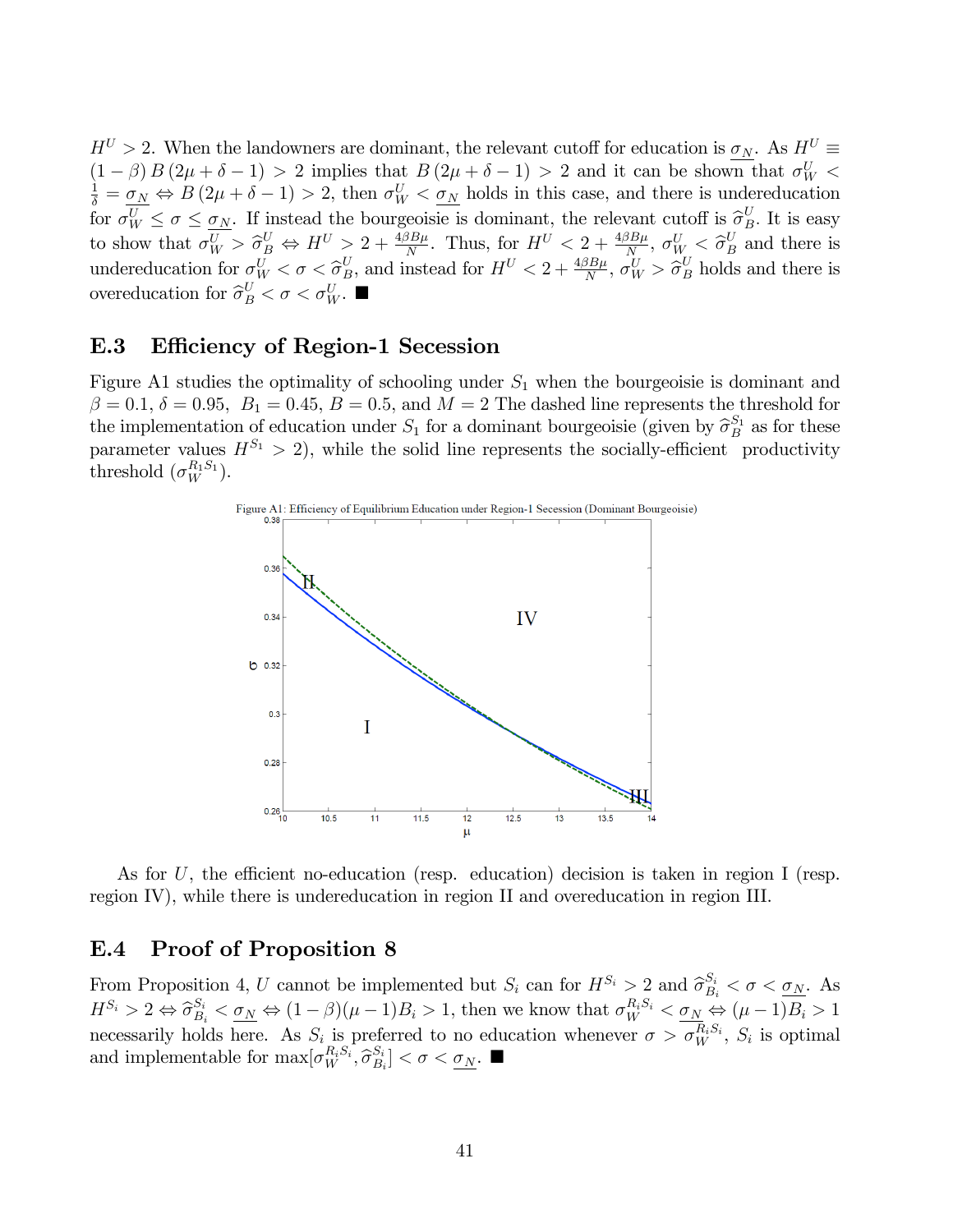# E.5 Numerical examples of overprovision and underprovision of secession by a regional dominant but countrywide dominated bourgeoisie

**Example 1** For  $\beta = 0.1$ ,  $N = 0.3$ ,  $B_1 = 0.5$ ,  $\delta = 0.9$  and  $\mu = 3.5$  we have  $\sigma_{W_{\alpha}}^{R_i S_i} = 0.964912$  $\widehat{\sigma}_{B_i}^{S_i} = 1,02293 < \underbrace{\sigma_N}_{N} = 1.1111$ . Implemented secession is socially optimal for  $\widehat{\sigma}_{B_i}^{S_i} < \sigma < \underbrace{\sigma_N}_{N}$  but there is too little secession for  $\sigma_W^{R_iS_i} < \sigma < \widehat{\sigma}_{B_i}^{S_i}$  $\frac{S_i}{B_i}$  .

**Example 2** For  $\beta = 0.05$ ,  $N = 0.45$ ,  $B_1 = 0.5$ ,  $\delta = 0.95$  and  $\mu = 5$  we have  $\hat{\sigma}_{B_i}^{S_i} = 0.65374 <$  $\sigma_W^{R_iS_i}=0.666345<\underline{\sigma_N}=1.05263.$  Implemented secession is socially optimal for  $\sigma_W^{R_iS_i}<\sigma<$  $\underline{\sigma_N}$  but there is too much secession for  $\widehat{\sigma}_{B_i}^{S_i} < \sigma < \sigma_W^{R_i S_i}$ .

# References

- [1] Acemoglu, Daron and James Robinson  $(2001)$  "A Theory of Political Transitions", American Economic Review,  $2001, 91:4, 938-963$ .
- [2] Ager, Philipp (2013) "The Persistence of De Facto Power: Elites and Economic Development in the U.S. South, 1840-1960", *EHES Working Papers in Economic History*, No. 38.
- [3] Aghion, Philippe, Xavier Jaravel, Torsten Persson, and Dorothée Rouzet (2013) "Education and Military Rivalryî, Mimeo.
- [4] Alesina, Alberto and Bryony Reich (2013) "Nation building", *NBER Working Paper* No. 18839.
- [5] Armstrong, John (1982), Nations Before Nationalism. Chapel Hill, University of North Carolina Press, 1982.
- [6] Aspachs-Bracons, Oriol, Irma Clots-Figueras, Joan Costa-Font and Paolo Masella (2008) <sup>"</sup>Compulsory Language Educational Policies and Identity Formation<sup>"</sup> Journal of the European Economic Association, 6 (2-3), 434-444, April-May 2008.
- [7] Balcells, Laia (2013) "Mass Schooling and Catalan Nationalism", Nationalism and Ethnic Politics, 19:4, 467-486.
- [8] Balfour, Sebastian (1995) "Riot, Regeneration, and Reaction: Spain in the Aftermath of the 1898 Disaster", *The Historical Journal*, Vol. 38, No. 2 (jun., 1995), pp. 405-423.
- [9] Becker, Sasha O., Erik Hornung and Ludger Woessmann (2011) "Education and Catch-up in the Industrial Revolutionî, American Economic Journal: Macroeconomics 3: 92-126
- [10] Bowles, Samuel (1978) "Capitalist Development and Educational Structure", World Development, vol. 6, pp. 783-796.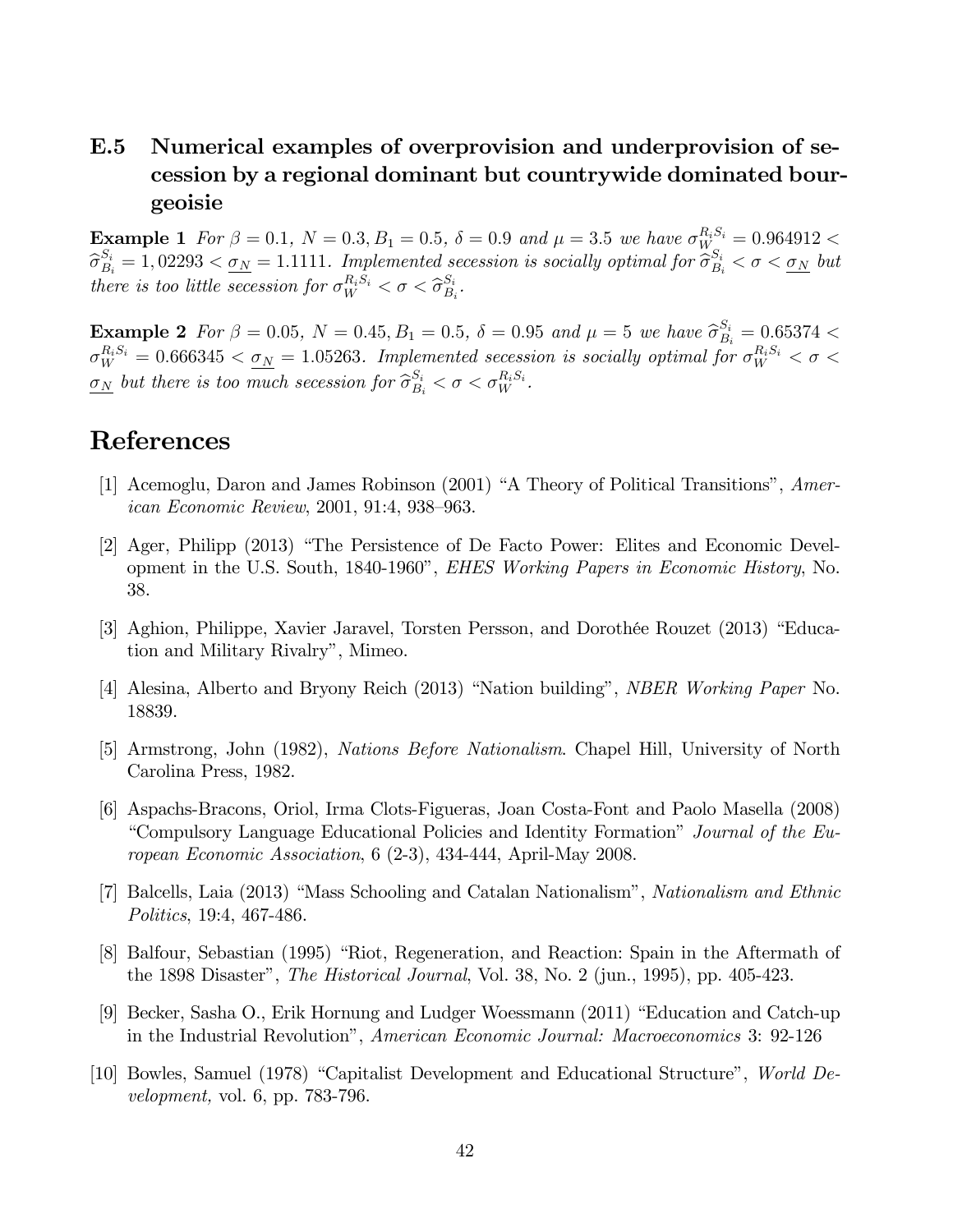- [11] Breuilly, John (1993) Nationalism and the State. Manchester University Press. Second edition.
- [12] Breuilly, John (2006) Introduction, in Nations and Nationalism, second edition, Blackwell Publishing.
- [13] Calvet, Louis-Jean (2002) Linguistique et colonialisme. Editions Payot et Rivages.
- [14] Carr, Raymond (1980) "The Regional Problem in Spain", in Federalism: History and Current Significance of a Form of Government, Johan Chirstiaan Boogman and G.N. van der Plaat (eds), The Hague: Martinus Nijhoff, 1980.
- [15] Chervel, André (1992) L'enseignement du français à l'école primaire. Textes officiels, Tome 1, 1791–1879. Economica.
- [16] Clots-Figueras, Irma and Paolo Masella  $(2013)$  "Education, Language, and Identity", *Eco*nomic Journal, 123 (570), F332-357.
- [17] Crayen, Dorothee and Joerg Baten (2010) "New Evidence and New Methods to Measure Human Capital Inequality Before and During the Industrial Revolution: France and the US in the Seventeenth to Nineteenth Centuries", *Economic History Review*, 63, 2 (2010), pp. 452-478.
- [18] Darden, Keith and Anna Grzymala-Busse (2006) "The Great Divide: Literacy, Nationalism, and the Communist Collapse", *World Politics*, Vol. 59, No. 1 (Oct., 2006), pp. 83-115.
- [19] Díez Medrano, Juan (1994) "Patterns of Development and Nationalism: Basque and Catalan Nationalism before the Spanish Civil War", *Theory and Society*, vol. 23, No. 4 (Aug., 1994), pp. 541-569.
- [20] Enrlich, Charles E. (1998) "La Lliga Regionalista and the Catalan Industrial Bourgeoisie", Journal of Contemporary History, Vol. 33, No. 3 (Jul., 1998), pp. 399-417.
- [21] Galor, Oded and Omer Moav (2006) "Das Human-Kapital: A Theory of Demis of the Class Structure", The Review of Economic Studies, 73(1): 85-117
- [22] Galor, Oded, Omer Moav, and Dietrich Vollrath (2009) "Inequality in Landownership, the Emergence of Human-Capital Promoting Institutions, and the Great Divergence", Review of Economic Studies, vol. 76, No. 1 (Jan. 2009), pp. 143-179.
- [23] Gellner, Ernst (1964) Thought and Change. Weidenfeld and Nicolson, London.
- [24] Gellner, Ernst (1983, 2006) Nations and Nationalism. First edition: Cornell University Press. Second edition: Blackwell.
- [25] Harrison, Joseph (1974) "Catalan Business and the Loss of Cuba, 1898-1914" The Economic History Review, New Series, Vol. 27 No. 3 (Aug., 1974), pp. 431-441.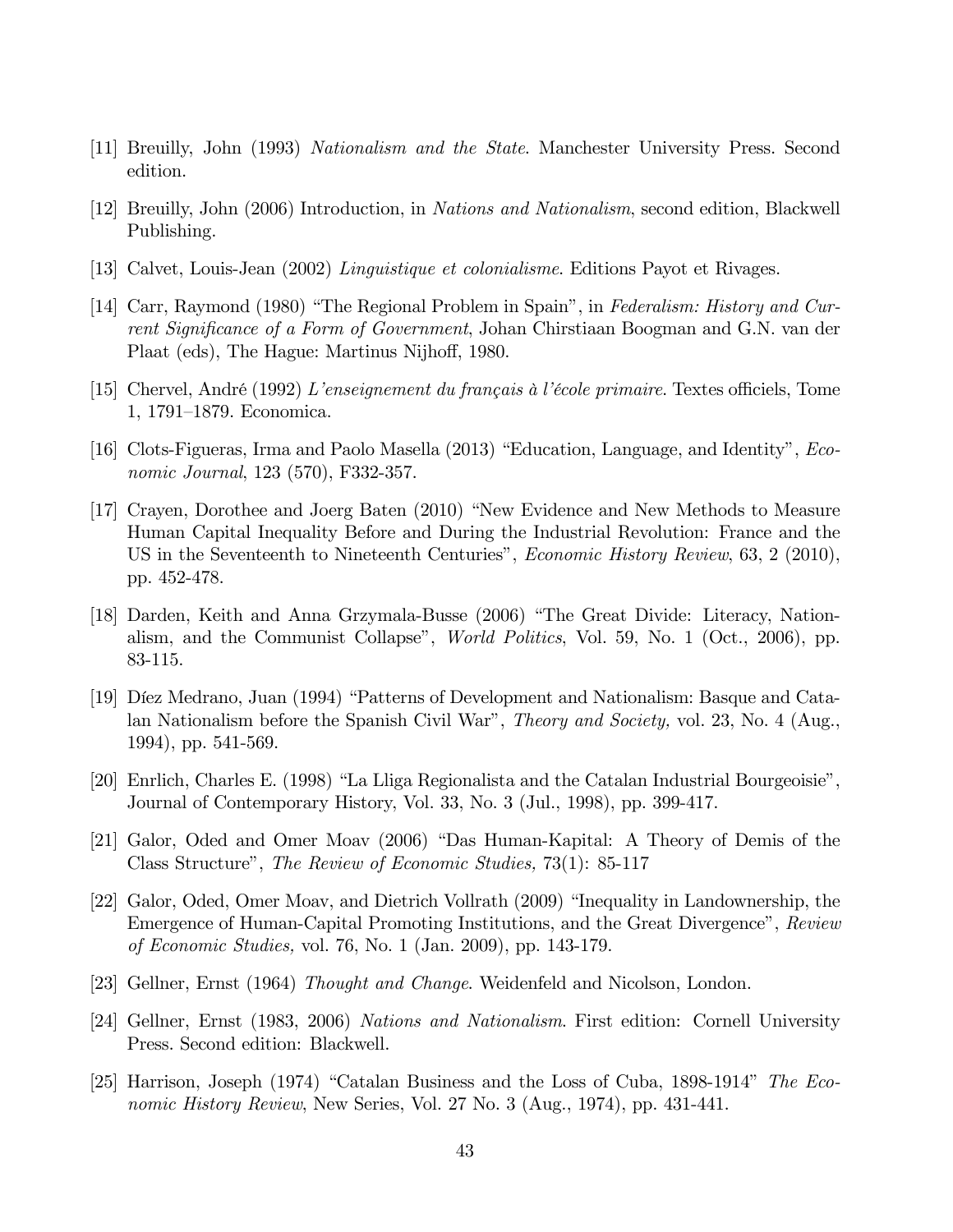- [26] Harrison, Joseph (1990) "The Catalan Industrial Elite, 1898-1923", in Elites and Power in Twentieth-Century Spain, Frances Lannon and Paul Preston (eds.), Clarendon Press, Oxford.
- [27] Hastings, Adrian (1997) The Construction of Nationhood: Ethnicity, Religion, and Nationalism, Cambridge University Press.
- [28] Hippe, Ralph and Jörg Baten (2013) "Keep Them Ignorant.' Did Inequality in Land Distribution Delay Regional Numeracy Development", Chap. 6, Ralph Hippe's PhD Dissertation, University of Tübingen and University of Strasbourg.
- [29] Keating, Michael (1993) "Peripheral Nationalism and State Response", in The Politics of Ethnic Conflict Regulation, John McGarry and Brendan O'Leary (eds.), Routledge.
- [30] Kroneberg, Clemens and Andreas Wimmer (2012) "Struggling over the Boundaries of Belonging: a Formal Model of Nation Building, Ethnic Closure, and Populism<sup>3</sup>, American Journal of Sociology, Vol. 118, No. 1 (July 2012), pp. 176-230.
- [31] INE (1991) Censo de 1787 Floridablanca. Tomo 6. Artes Gráficas Sorual. Madrid.
- [32] Lachapelle, Georges (1928) "Elections législatives 22-29 Avril 1928, Résultats officiels". Librairie Georges Roustan.
- [33] Lindert, Peter H. (2004) Growing Public 1: Social Spending and Economic Growth since the Eighteenth Century. Cambridge University Press.
- [34] Linz, Juan (1974) "Early State-Building and Late Peripheral Nationalisms against the State: the Case of Spain" in *Building States and Nations, Analyses by Regions*, S.N. Eisenstadt and Stein Rokkan (eds.), Sage Publications.
- [35] Linz, Juan (1975) "Politics in a Multi-lingual Society with a Dominant World Language: the Case of Spain" in *Multilingual Political Systems: Problems and Solutions*. Jean-Guy Savard and Richard Vigneault (eds.), Les Presses de l'Université Laval.
- [36] Maddison, Angus (2003) The World Economy, Historical Statistics. Development Centre Studies, OECD.
- [37] Nadal, Jordi (1973) "The failure of the industrial revolution in Spain,  $1830-1914$ ", in C. Cipolla, ed., The Fontana economic history of Europe, iv, The emergence of industrial societies, pp. 532-626.
- [38] Nuhoğlu Soysal, Yasemin and David Strang "Construction of the First Mass Education Systems in Nineteenth-Century Europe, *Sociology of Education*, vol. 62, No. 4 (Oct., 1989), pp. 277-288.
- [39] Ortega, Javier and Thomas Tangerås (2008) "Unilingual versus Bilingual Education: A Political Economy Analysis", *Journal of the European Economic Association*, 6(5):1078-1108. September 2008.